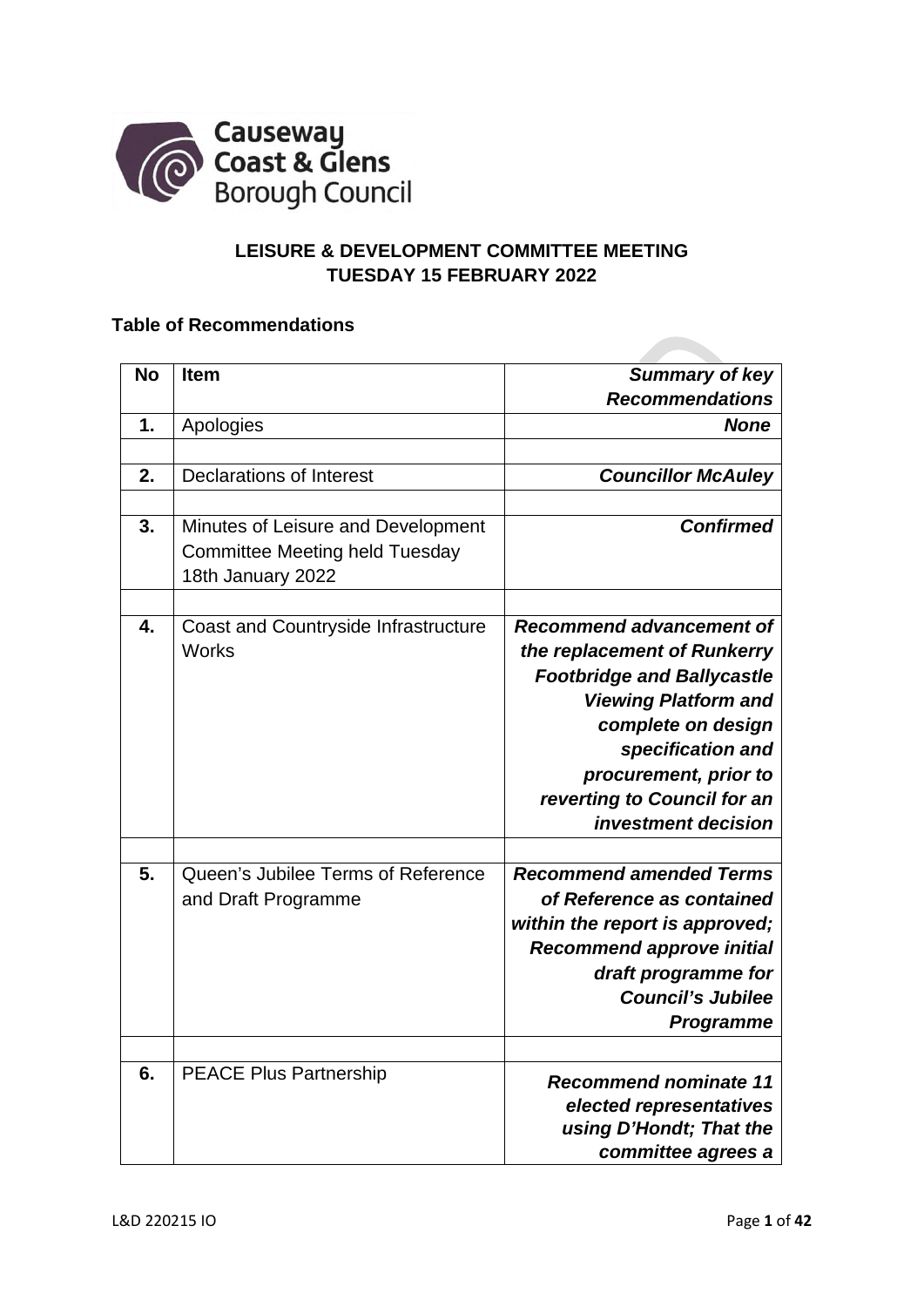|                  |                                                             | preferred option in terms of<br><b>broad Council</b><br>representation on the<br>forthcoming Peace Plus<br><b>Partnership to support both</b><br>a co design process for the<br><b>Jocal Action Plan and the</b><br>necessary governance to<br>ensure its successful<br>implementation. |
|------------------|-------------------------------------------------------------|-----------------------------------------------------------------------------------------------------------------------------------------------------------------------------------------------------------------------------------------------------------------------------------------|
| $\overline{7}$ . | <b>Taste Causeway</b>                                       | <b>Recommend future support</b><br>to Taste Causeway CIC, in<br>the amount of £20,000 per<br>annum in relation to the<br><b>Exploring Enterprise</b><br>Programme for 2022/23                                                                                                           |
| 8.               | <b>Exploring Enterprise</b>                                 | <b>Recommend Option B-</b><br>Match fund at 22.5%<br>£20,000                                                                                                                                                                                                                            |
| 9.               | Causeway Learn to Earn Programme                            | <b>Recommend match fund -</b><br>£20k, allocated in the<br>2022/23<br>period for the Causeway<br><b>Learn to Earn Programme</b>                                                                                                                                                         |
| 10.              | <b>Portrush and Kerr Street</b><br><b>Improvement Works</b> | <b>Recommend to approve the</b><br>scope of the project<br>including final concept<br>design for Portrush Kerr<br><b>Street and Harbour EIS in</b><br>order to progress the Project<br>from Stage 1 of the Capital<br><b>Project Management Process</b><br>to Stage 2                   |
| 11.              | <b>Technical Assistance Grant</b>                           | <b>Motion Lost</b>                                                                                                                                                                                                                                                                      |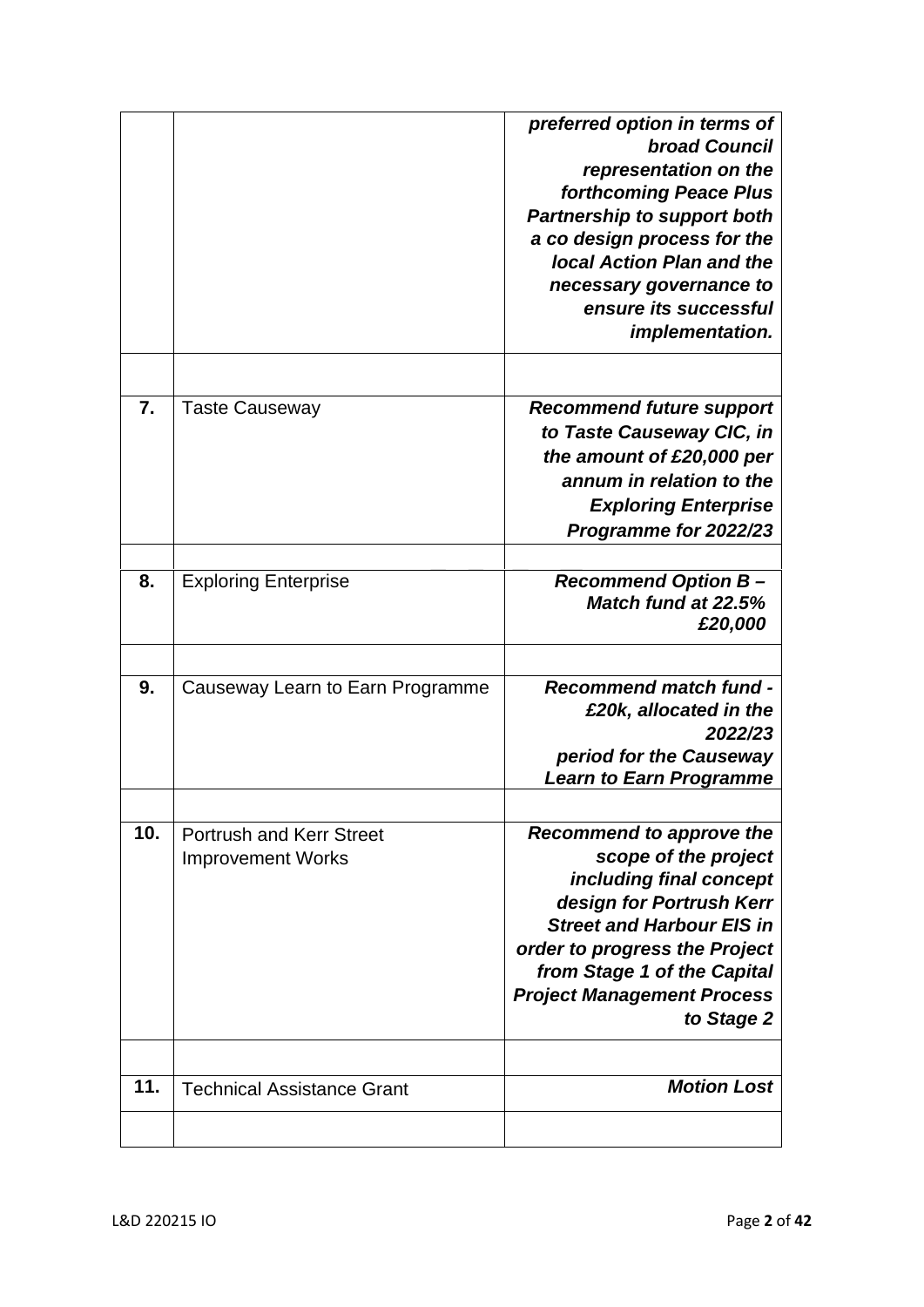| 12.  | Correspondence                                                                                                                                 |                                                                                                                                                                                                                                  |
|------|------------------------------------------------------------------------------------------------------------------------------------------------|----------------------------------------------------------------------------------------------------------------------------------------------------------------------------------------------------------------------------------|
| 12.1 | Correspondence from the Secretary of<br>State for Levelling Up, Housing<br>and Communities and the Secretary<br>of State for Northern Ireland. | <b>Noted</b>                                                                                                                                                                                                                     |
| 13.  | Matters Reporting to the Partnership<br>Panel                                                                                                  | <b>None</b>                                                                                                                                                                                                                      |
| 14.  | Consultations                                                                                                                                  | <b>Noted</b>                                                                                                                                                                                                                     |
| 14.1 | DAERA Consultation on Proposals to<br>Realign District Structures -<br>submission by 28th March 2022                                           |                                                                                                                                                                                                                                  |
|      | 'IN COMMITTEE' (Items 15-19)                                                                                                                   |                                                                                                                                                                                                                                  |
| 15.  | <b>HALP Capital Investment</b>                                                                                                                 | <b>Recommend progression of</b><br>the above projects to<br>completion, with a view to<br>implementation either prior<br>to, or early in the 2022<br><b>Holiday and Leisure Park</b><br>season                                   |
| 16.  | <b>Coleraine Leisure Centre Investment</b>                                                                                                     | <b>Recommend replace existing</b><br><b>Equipment, upgrade flooring</b><br>& air conditioning at a cost<br>of £150k (Appendix 4 - CLC                                                                                            |
|      |                                                                                                                                                | <b>Gym upgrade Proposal)</b>                                                                                                                                                                                                     |
| 17.  | <b>Greenway Projects</b>                                                                                                                       | <b>Recommend Officers</b><br>commission AECOMat an<br>expected cost of around<br>£45,000;<br>Officers explore the viability<br>of a replacement Greenway<br>project between Portrush and<br><b>Portballintrae/Bushmills at a</b> |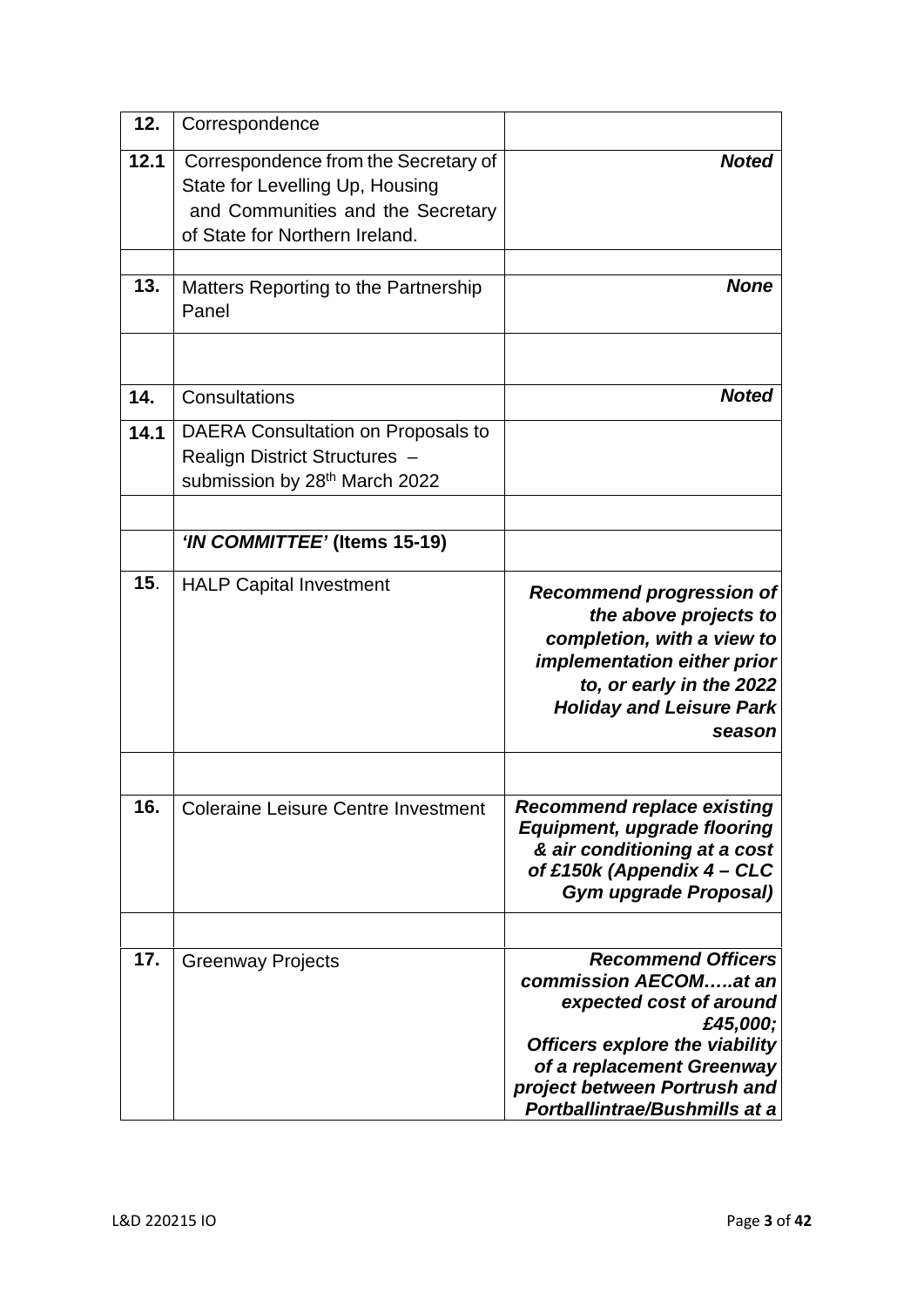|     |                                                                                     | cost of up to $£15,000;$                                                                                                                                                                                                                                                                                                                                                                                                                                                                         |
|-----|-------------------------------------------------------------------------------------|--------------------------------------------------------------------------------------------------------------------------------------------------------------------------------------------------------------------------------------------------------------------------------------------------------------------------------------------------------------------------------------------------------------------------------------------------------------------------------------------------|
|     |                                                                                     | <b>Recommend the use of</b><br>compulsory purchase as an<br>option of last resort, subject<br>to council agreement.                                                                                                                                                                                                                                                                                                                                                                              |
|     |                                                                                     |                                                                                                                                                                                                                                                                                                                                                                                                                                                                                                  |
| 18. | Growth Deal State of Readiness and<br>Affordability                                 | <b>Recommend note the State of</b><br><b>Readiness Reports, the</b><br>recommended project-<br>specific next steps and the<br>proposals to reduce the<br>project list to an affordable<br>level and recommend this<br>approach to the Council                                                                                                                                                                                                                                                    |
|     |                                                                                     |                                                                                                                                                                                                                                                                                                                                                                                                                                                                                                  |
| 19. | <b>Funding Support Large Events</b>                                                 | <b>Recommend proceed with</b><br><b>Recommendation 1 to offer</b><br>a grant programme for<br><b>Tourism Large Events Fund</b><br>in accordance with<br><b>Council's</b><br><b>Grant Funding Policy and</b><br>the<br>parameters and criteria<br>presented to Council<br>October 2021 (Annex A,<br>previously circulated);<br>Defer<br>a decision on<br><b>Recommendation 2 until we</b><br>receive the required<br>independent legal and<br><b>HMRC</b><br>advice as outlined in the<br>report. |
| 20. | Any Other Relevant Business Notified<br>In accordance with Standing Order 12<br>(0) |                                                                                                                                                                                                                                                                                                                                                                                                                                                                                                  |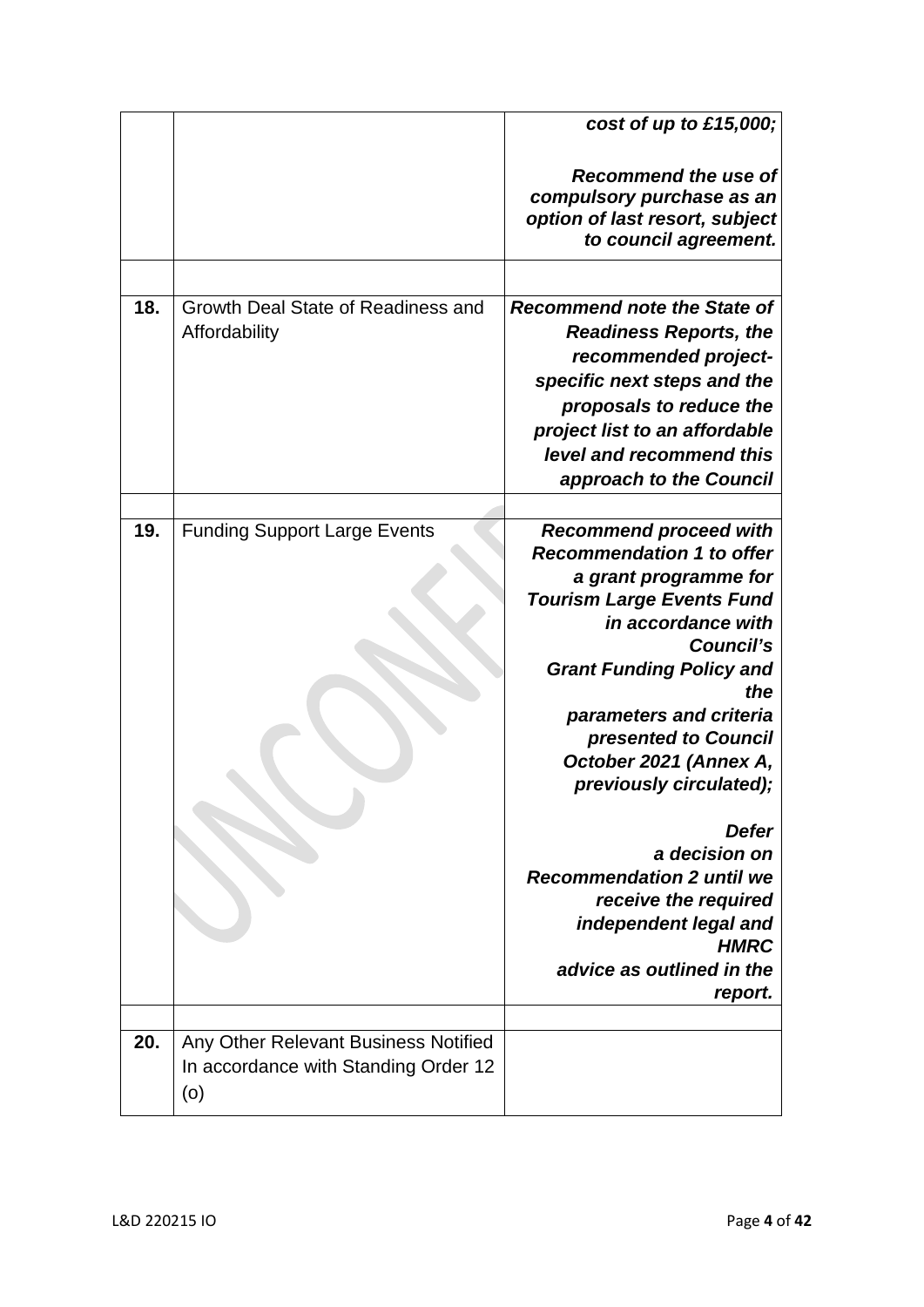| 120.1 Limavady Accessible Playpark | <b>Deferred to March</b> |
|------------------------------------|--------------------------|
| (Councillor Chivers)               | <b>Committee meeting</b> |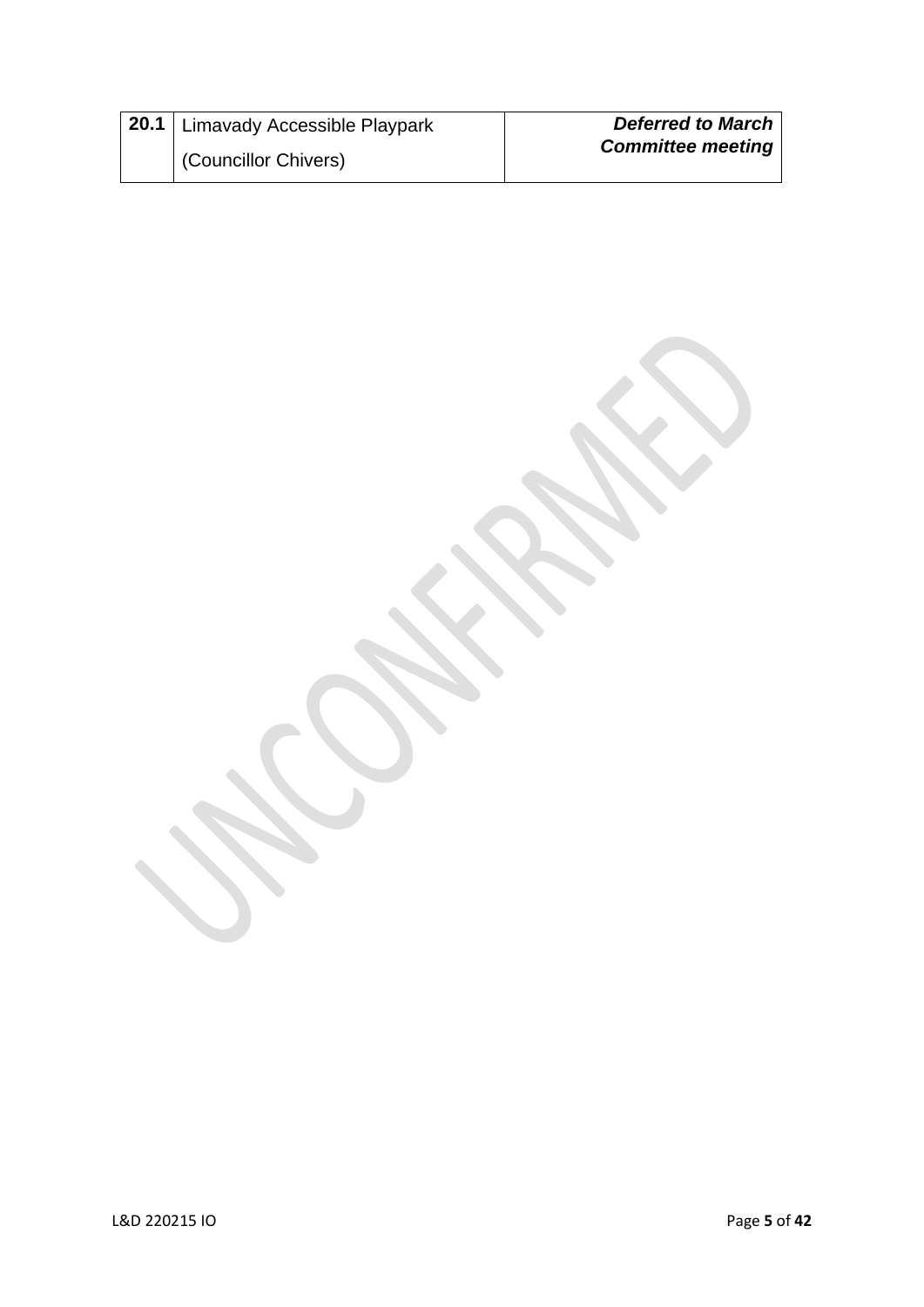# **MINUTES OF THE PROCEEDINGS OF THE LEISURE AND DEVELOPMENT COMMITTEE HELD IN THE COUNCIL CHAMBER AND VIA VIDEO CONFERENCE ON TUESDAY 15 FEBRUARY 2022 AT 7.45 PM**

| In the Chair:            | Councillor McAuley (C)                                                                                                                                                                                                                                                                                                                                                                                                                                                             |
|--------------------------|------------------------------------------------------------------------------------------------------------------------------------------------------------------------------------------------------------------------------------------------------------------------------------------------------------------------------------------------------------------------------------------------------------------------------------------------------------------------------------|
| <b>Members Present:</b>  | Alderman Baird (R), Duddy (C), Hillis (C),<br>Knight McQuillan (R), Councillors Anderson (C),<br>McMullan (R), Callan (R), Holmes (C/R), McCaw (R), MA<br>McKillop (R), McQuillan (C), C McShane (R), Nicholl (R),<br>Schenning (R), Watton (C)                                                                                                                                                                                                                                    |
| <b>Officers Present:</b> | R Baker, Director of Leisure and Development (C)<br>P Thompson, Head of Tourism & Recreation (R)<br>J Welsh, Head of Community & Culture (R)<br>J Elliott, Interim Head of Prosperity and Place (R)<br>N McGurk, Interim Head of Prosperity and Place (R)<br>W McCullough, Head of Sport and Wellbeing (R)<br>P O'Brien, Funding Unit Manager (R)<br>N Harkness, SIB Project Officer (R)<br>S Goldring, Peace Co-Ordinator (R)<br>I Owens, Committee & Member Services Officer (C) |
| <b>In Attendance</b>     | A Lennox, Mobile Operations Officer (C)<br>C Thompson, ICT Operations Officer (C)                                                                                                                                                                                                                                                                                                                                                                                                  |
|                          | Press $3$ (no) $(R)$<br>Public 1 (no) $(R)$                                                                                                                                                                                                                                                                                                                                                                                                                                        |
| Key:                     | (C) Attended in the Chamber<br>(R) Attended Remotely                                                                                                                                                                                                                                                                                                                                                                                                                               |

The Chair read the remote meetings protocol at the beginning of the meeting:

*Welcome to the Leisure and Development Committee Meeting held on Tuesday 15th February 2022.* 

*All those in attendance should be aware that the meeting will be audio recorded.*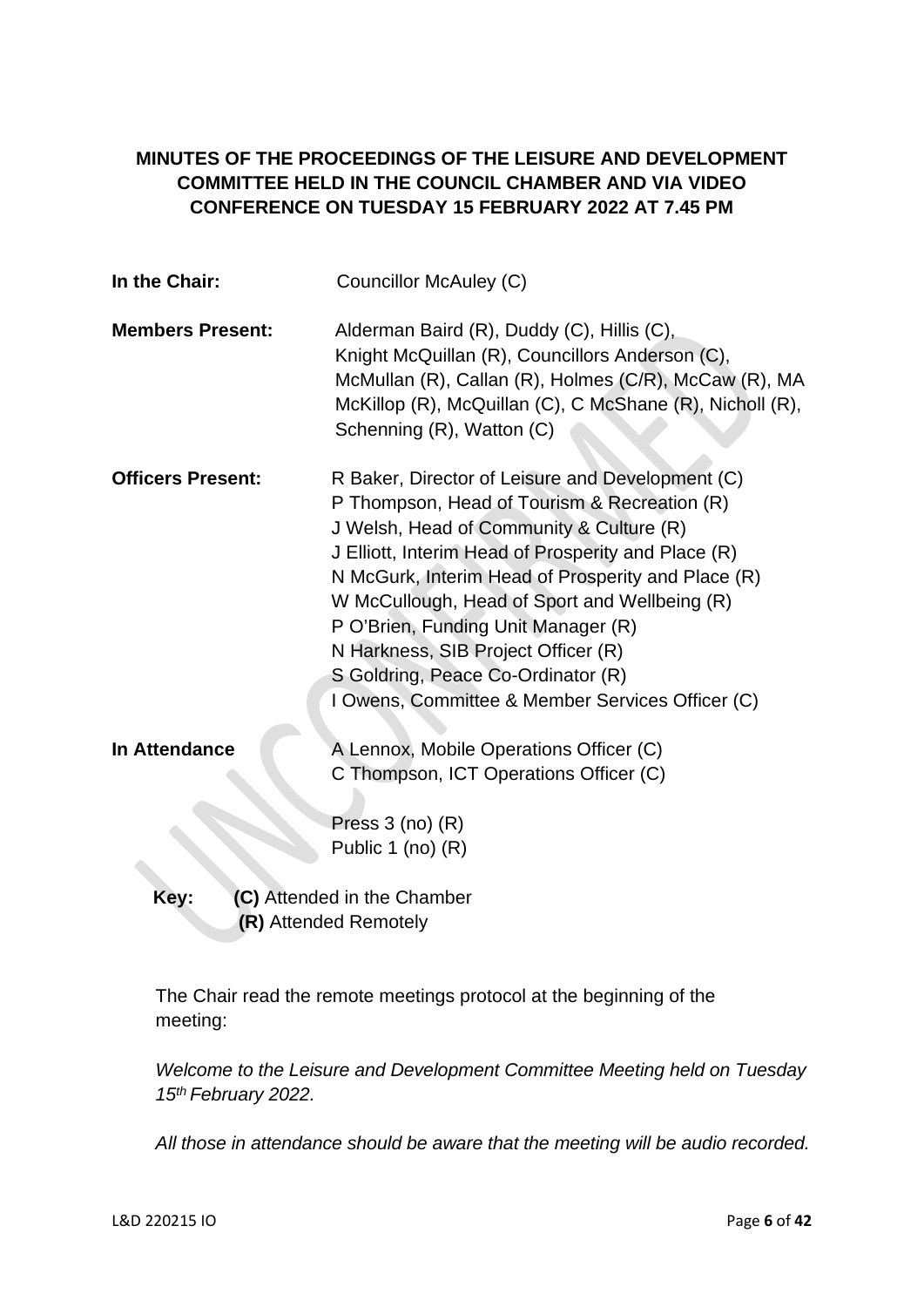*This includes when the meeting is in committee. The public session of the audio recording will be published on Council's website within 2 days of the meeting.* 

*Elected Members are reminded that they are personally responsible for any comments that they make at the meeting.* 

*Members of the press and public will be required to leave when the meeting goes into committee.* 

*If anyone loses connection, please call the number which was sent to you by Democratic Services. The number can be found in the email with the meeting link sent yesterday.* 

*Members, please use the chat facility if you wish to speak. For those in the Chamber, please wait until your microphone is switched on before speaking.* 

*I* would also remind all in attendance that the taking of photographs of *proceedings or the recording of proceedings, other than by authorised officers, is prohibited.* 

The Director of Leisure and Development undertook a roll call of committee members present.

# **SUBSTITUTION**

Councillor McMullan substituted for Councillor Bateson.

# **1**. **APOLOGIES**

There were no apologies recorded.

# **2. DECLARATIONS OF INTEREST**

Councillor McAuley declared an interest in Item 12.1 – Consultations from Northern Ireland Fire and Rescue Service. Councillor McAuley, having declared an Interest did not participate in the Item.

# **3. MINUTES OF LEISURE AND DEVELOPMENT COMMITTEE MEETING HELD TUESDAY 18TH JANUARY 2022**

Summary minute, previously circulated.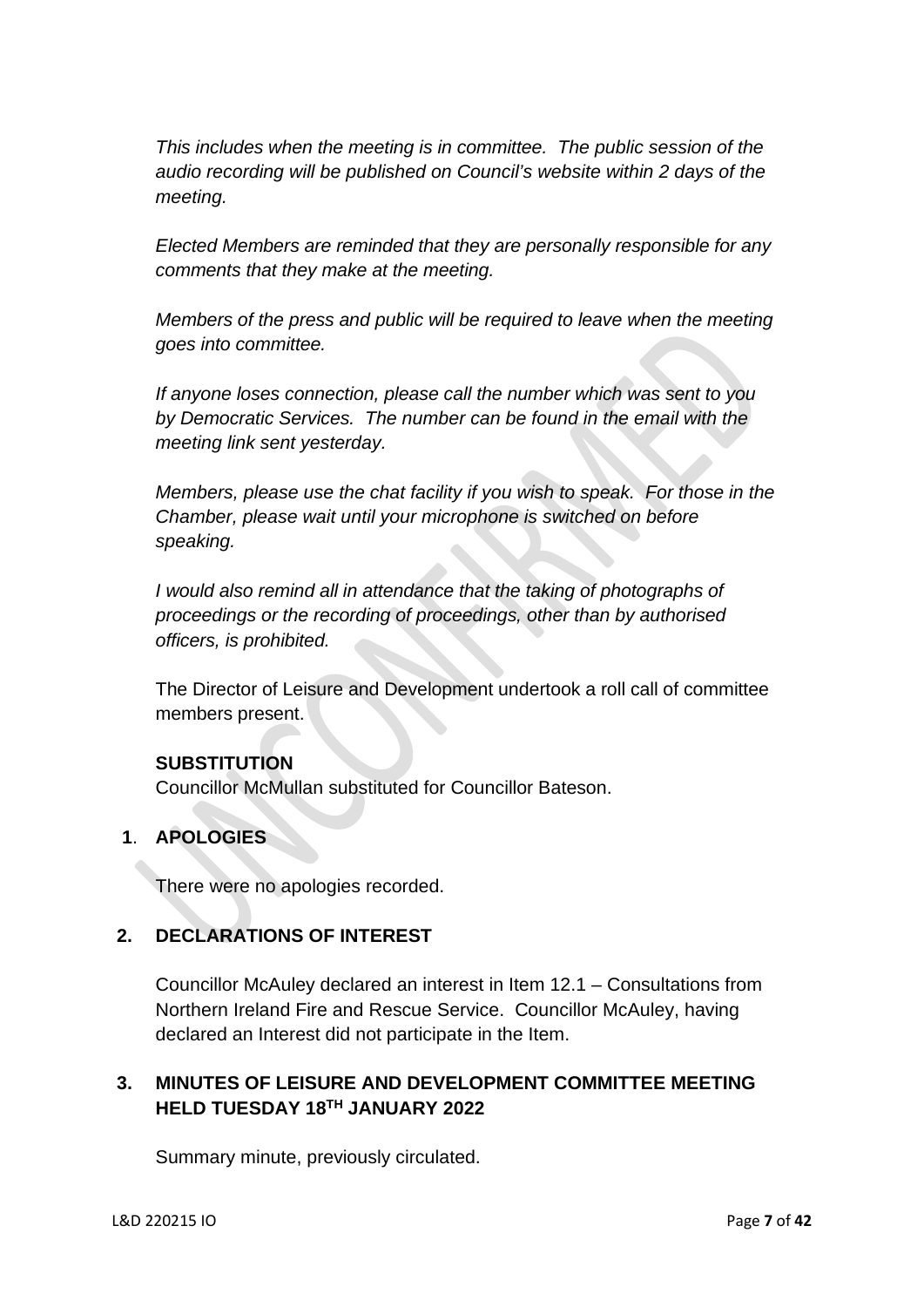**AGREED** – to recommend that the minutes of the Leisure and Development Committee meeting held Tuesday 18th January 2022 were confirmed as a correct record.

# **4. COAST AND COUNTRYSIDE INFRASTRUCTURE WORKS**

 Report, previously circulated, was presented by the Head of Tourism and Recreation.

# Purpose of Report

The purpose of this report is to seek Members Approval to reinstate the viewing platform on Ballycastle Beach, which was destroyed by vandalism in July 2021, and replace the deteriorated footbridge that forms part of the coastal walking route from Runkerry Beach to the Giants Causeway.

# Proposals

# Runkerry Footbridge

As this footbridge connects council lands to private lands and forms a very important coastal recreational walking asset which is a spur of the Causeway Coast Way/IAT, and in keeping with the Council's approach to securing public access, it is appropriate for Council to enter into a licence agreement with the private landowner to land the new footbridge on their property and design and build a new footbridge.

Officers believe it is necessary to agree a licence to site the footbridge on private lands, design & build a new footbridge conforming to present day Health and Safety requirements. Entering into a licence will secure quality access to one of the most well used coastal paths in the area. As with similar arrangements, Council will agree to undertake regular inspection of the footbridge and provide insurance cover to indemnify the private landowner. If approved this will be advanced by the Tourism and Recreation team with assistance from Estates Team and Council's legal services. The estimated cost of this project is circa £20,000.

# Ballycastle Beach Boardwalk Viewing Platform

Replace the structure at Ballycastle Beach as per the original specification to include a larch finish for the walls of the viewing platform and treated softwood for the remainder of the structure in line with what was previously constructed. The estimated costs of this project is £20,000.

# Next Steps

Subject to approval, Officers will advance the projects to specification, design and procurement, prior to reverting to the Leisure and Development Committee for an investment decision.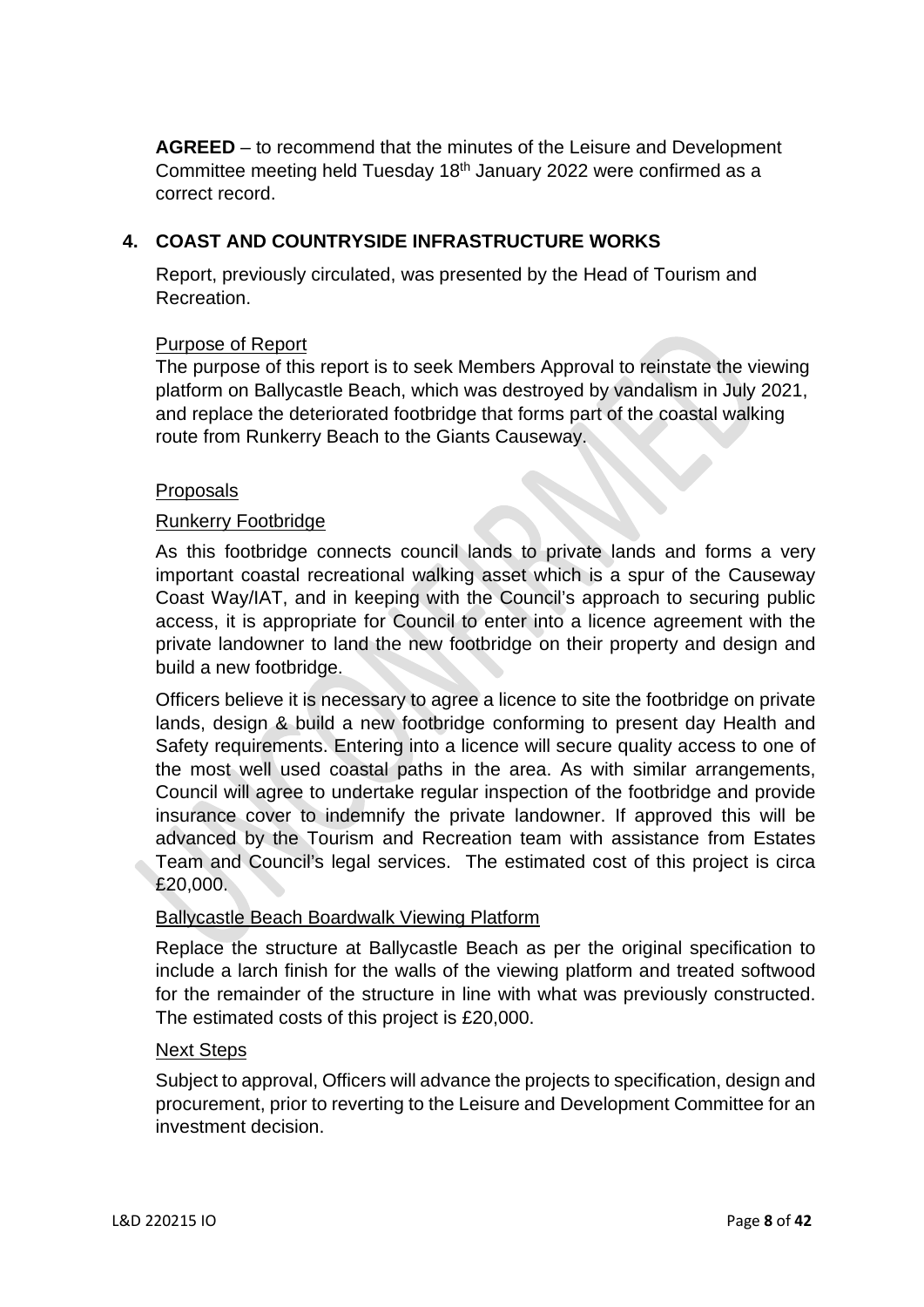## Recommendation

**It is recommended** that the Leisure & Development Committee recommends to Council the advancement of the replacement of Runkerry Footbridge and Ballycastle Viewing Platform and complete on design specification and procurement, prior to reverting to Council for an investment decision.

Alderman Baird and Councillor MA McKillop spoke of their disappointment that this area had been vandalised. Councillor C McShane concurred with their remarks and asked for a timeline on the proposal coming to fruition which the Head of Tourism and Recreation suggested would be in a couple of months time. The Head of Tourism and Recreation confirmed for Councillor C McShane that itemised insurance had not been in place for this asset but would be included going forward. Regarding signage in the area the Head of Tourism and Recreation agreed to update Councillor C McShane outside of the meeting.

Proposed by Alderman Baird Seconded by Councillor MA McKillop and

**AGREED** to recommend to Council the advancement of the replacement of Runkerry Footbridge and Ballycastle Viewing Platform and complete on design specification and procurement, prior to reverting to Council for an investment decision.

# **5. QUEEN'S JUBILEE TERMS OF REFERENCE AND DRAFT PROGRAMME**

 Report, previously circulated, was presented by the Head of Community and Culture.

### Purpose of Report

The purpose of this report is:-

- **a)** To seek approval for the amended Terms of Reference for the NI100 Working Group to incorporate the Queen's Platinum Programme;
- **b)** To seek approval for the initial draft programme for Council's Jubilee Programme.

### **Background**

 Following the decision of Council to amend the Terms of Reference of the NI100 Working Group to incorporate the Queen's Jubilee Programme, a draft Terms of Reference, proposed by council's working group, is attached for consideration in Annex A of this report, previously circulated.

 The Working Group met in January and have agreed a proposed programme of activities for the Queen's Platinum Jubilee for consideration of the Committee. An initial equality screening process and rural impact assessment has been undertaken for the overall programme which will be reviewed on an ongoing process as the programme is implemented.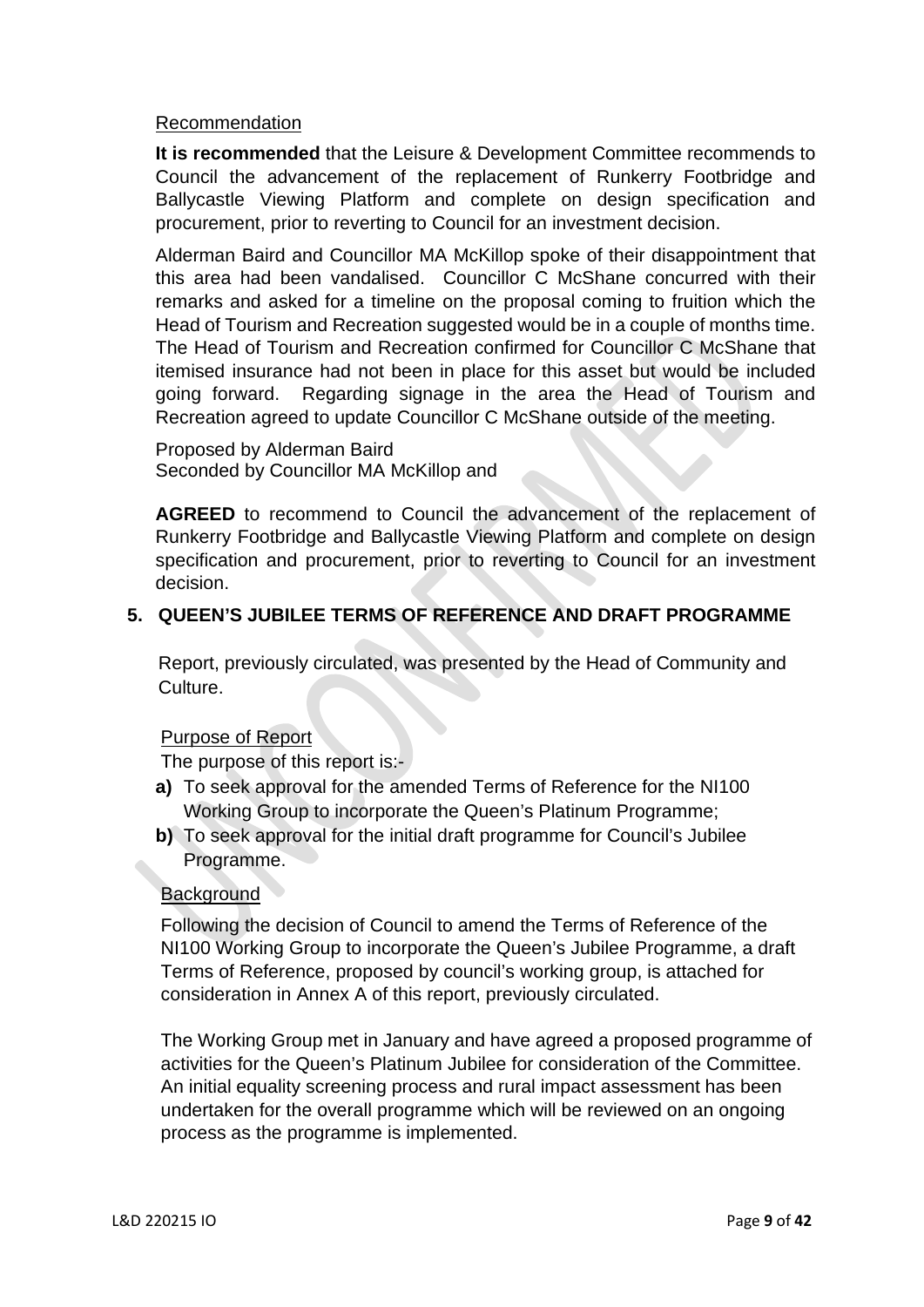The proposed projects have been considered against the following criteria:

- a) Technical capability availability of technical capability/skills or access to such, including ability to adapt methodology.
- b) Financial feasibility and access to finances to deliver funding and affordability (subject to external funding and/or council budget).
- c) Managerial capacity and operational implications for teams.
- d) Cultural & social impacts section 75 implications, community 'buy in'.
- e) Scheduling (timing/timetabling).
- f) Health & Safety, including potential to deliver in alternative formats.

#### Proposal

The draft outline programme is comprised of a range of proposed projects that will be delivered by departments within council including Museums service, Good Relations, Arts Service, Community Development, Outdoor Recreation, Democratic Services and Environmental services.

The majority of these Jubilee projects have been included within a range of Council's departmental business plans and budgets both within the current financial year and for the 2022/23 period. Some projects are part funded by The Executive Office through the Good Relations Programme and other external funders secured through Museums service.

Projects have been deemed to be deliverable in terms of affordability and have sufficient resources (in house) to proceed, subject to funding/budget.

### Proposed Projects

There are a total of 19 projects within this proposal (Annex B) previously circulated, the majority of which have been costed within respective service area business plans and budgets. A number of these have secured external match funding.

Additionally, one of the projects (the grants programme) will require 100% additional funds while two projects will require additional funds from a Jubilee budget to ensure implementation, as set out below:

- Community Platinum Jubilee Grant Programme £30,000 (further information below).
- Jubilee Civic Gifts project **E** 2,000.
- Jubilee Tree Planting scheme contribution  $E$  5,000.

Council's Air Show 2022 has been branded as the key signature/special event to celebrate HRH's Platinum Jubilee, however, as this special project is managed through a separate process and is therefore not the direct responsibility of this specific working group, it will has not formed part of this report.

### Community Platinum Jubilee Grant Programme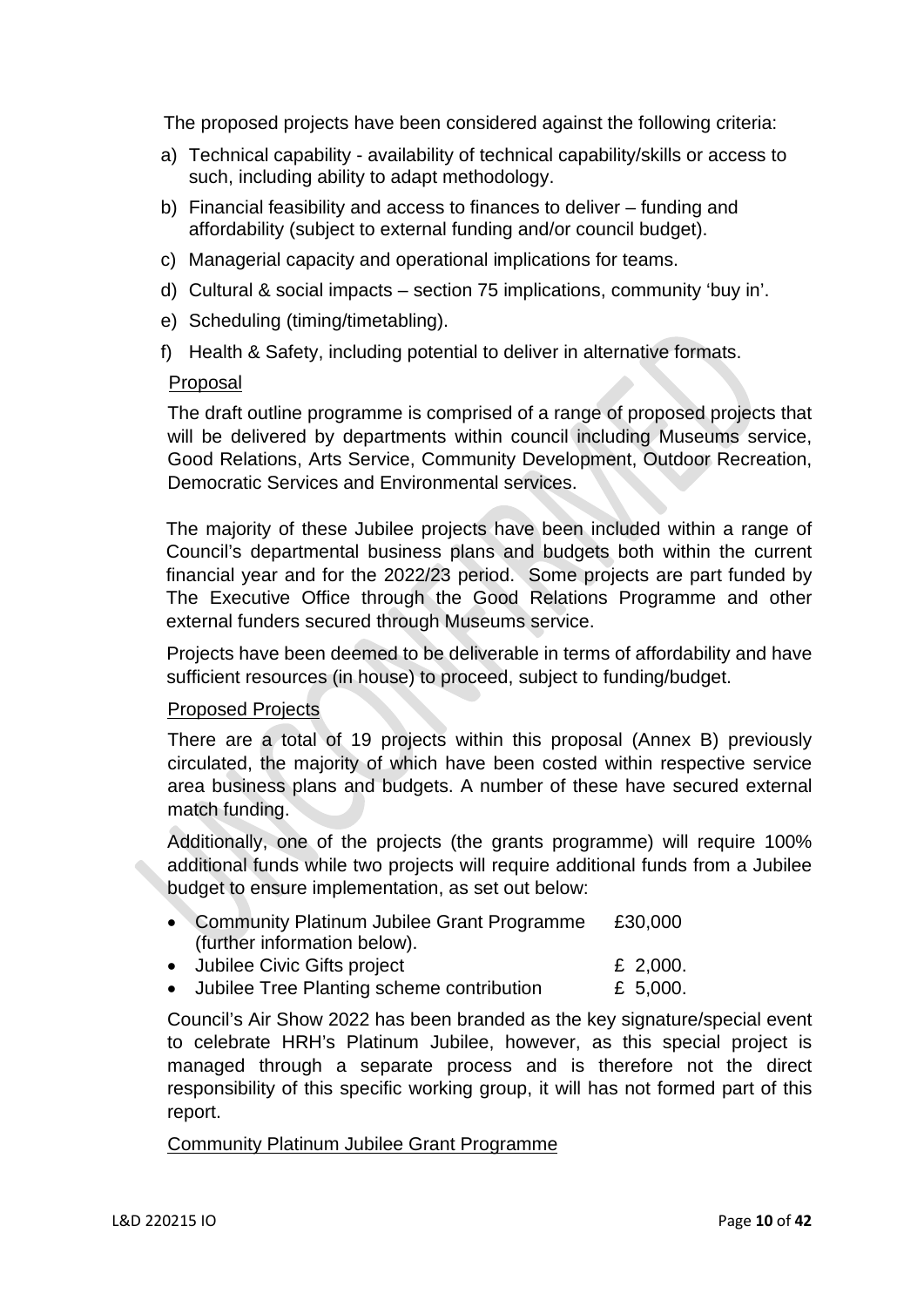Officers have developed a proposed grant fund based on recommendations from the Working group in relation to the scale of grant aid and the intent behind the scheme. The *purpose* of the Grant Programme would be 'to provide funding to community and voluntary organisations for small scale community events and activities to mark the occasion of the Queen's Platinum Jubilee.'

The main objectives of the scheme would be two-fold, namely:

- a) To celebrate the Queens Platinum Jubilee in a spirit of inclusion and respect
- b) To encourage, promote and celebrate community connections.

Applications will be considered against 2 criteria, namely:

- a) That the project meets the objectives of the fund.
- b) That it encourages communities to actively participate and engage.
- In terms of levels of grant aid, the following was recommended by members:
- Single organisations can apply for a grant of: Up to £500.
- Two organisations working together: Up to £1,000.
- Three or more organisations working together: Up to £1,500.

The working group recommended three levels of grant aid to both encourage local collaboration and allow groups to scale up their activities. In terms of rolling out the grant scheme including calls for applications, approval processes and sufficient lead in times for project delivery, the following timeframe for applications would include:

| <b>L&amp;D Committee approval</b> | 17 <sup>th</sup> February.                               |
|-----------------------------------|----------------------------------------------------------|
| <b>Ratified at full Council</b>   | 1 <sup>st</sup> March.                                   |
| Open for applications             | 9 <sup>th</sup> March (following call in period).        |
| Closing date                      | 23rd March.                                              |
| Report to L&D                     | Wed 13 <sup>th</sup> April * earlier date of meeting due |
| to Easter.                        |                                                          |
| <b>Ratified at full Council</b>   | $3rd$ May.                                               |
| Issue letters of offer            | 11 <sup>th</sup> May.                                    |

# Estimated Costs

The project costs for the programme are outlined in Annex B, previously circulated. Beyond services area projects delivering Jubilee projects *from within existing budget* the estimated additional cost to Council is estimated at £50,000 with external funding secured of £35,888.

# Recommendation

a) That the amended Terms of Reference as contained within the report is approved.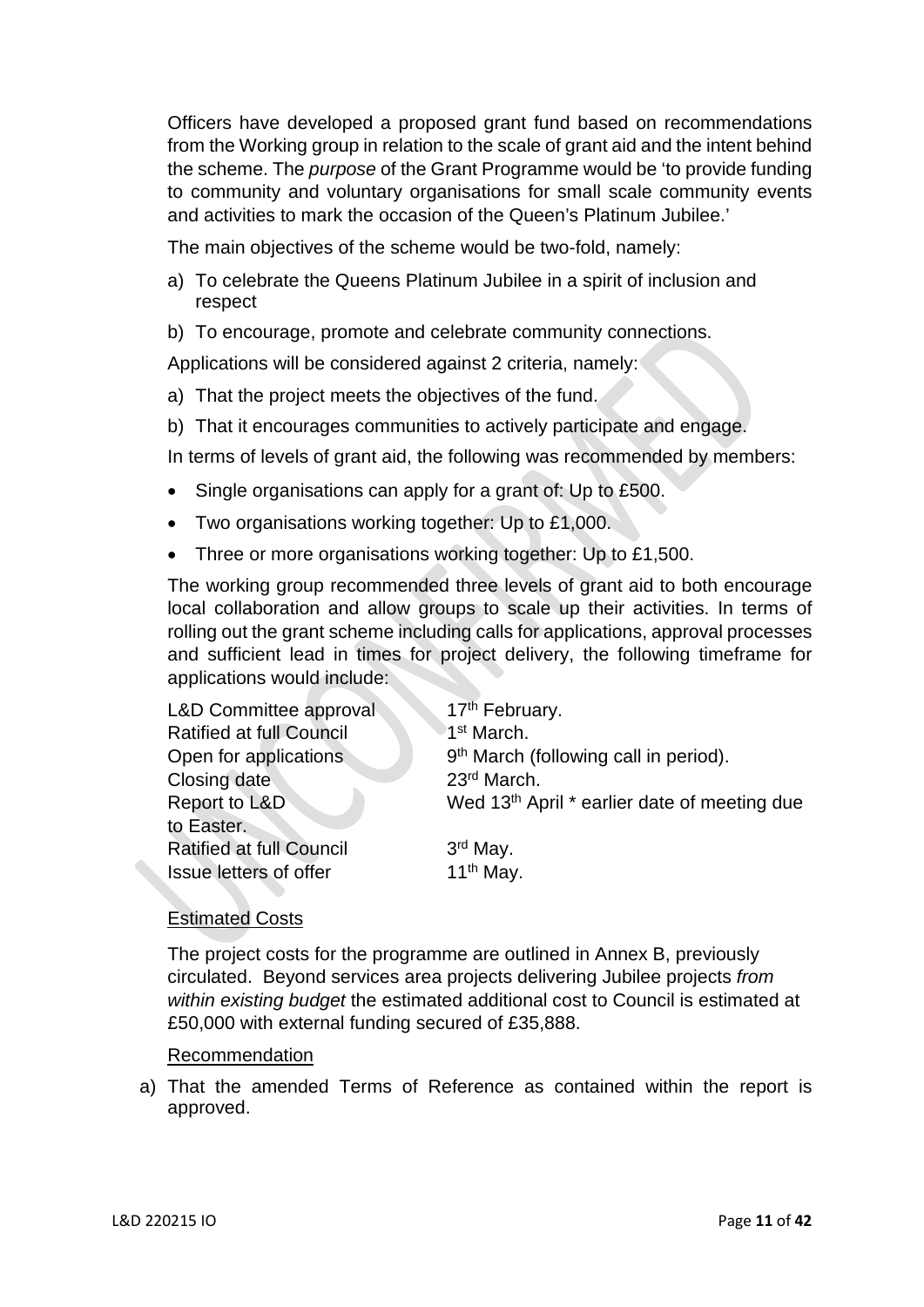b) That the proposal as contained within the report is agreed as Council's Platinum Jubilee Programme, and that members approve an additional specific budget of £50,000 to contribute to delivery, subject to council's rates setting process.

Alderman Duddy welcomed the tree planting initiative but felt that Letterloan may not be the best location.

Some members were keen to ensure the grant application and returns process was simplified and looked forward to the planned events.

Alderman Baird welcomed the concept of community groups working together and felt that additional support should be given to rural groups and suggested that the returns process be extended to 3 weeks rather than 2. The Head of Community and Culture advised that this would not be achievable to meet with the time constraints involved.

Proposed by Alderman Duddy Seconded by Councillor McQuillan and

**AGREED** to recommend that:-

- a) That the amended Terms of Reference as contained within the report is approved.
- b) That the proposal as contained within the report is agreed as Council's Platinum Jubilee Programme, and that members approve an additional specific budget of £50,000 to contribute to delivery, subject to council's rates setting process.

# **6. PEACE PLUS PARTNERSHIP**

Report, previously circulated, was presented by the Head of Community and Culture.

# Purpose of Report

To request the Leisure & Development Committee to nominate an agreed cohort of Elected Members to the Peace Plus Partnership using D'hondt.

This Partnership will be key to developing and driving the Co-Designed Local Action Plan for CCGBC under the new Peace Plus Programme. In addition to the Elected Members, the composition of the Partnership will include Partners from Statutory Agencies, individuals from the Community & Voluntary Sector and representatives from DEAs to be geographically representative. Whilst this is not prescriptive, it is a suggested model. Please see the attached draft report for a full view of the recommendations.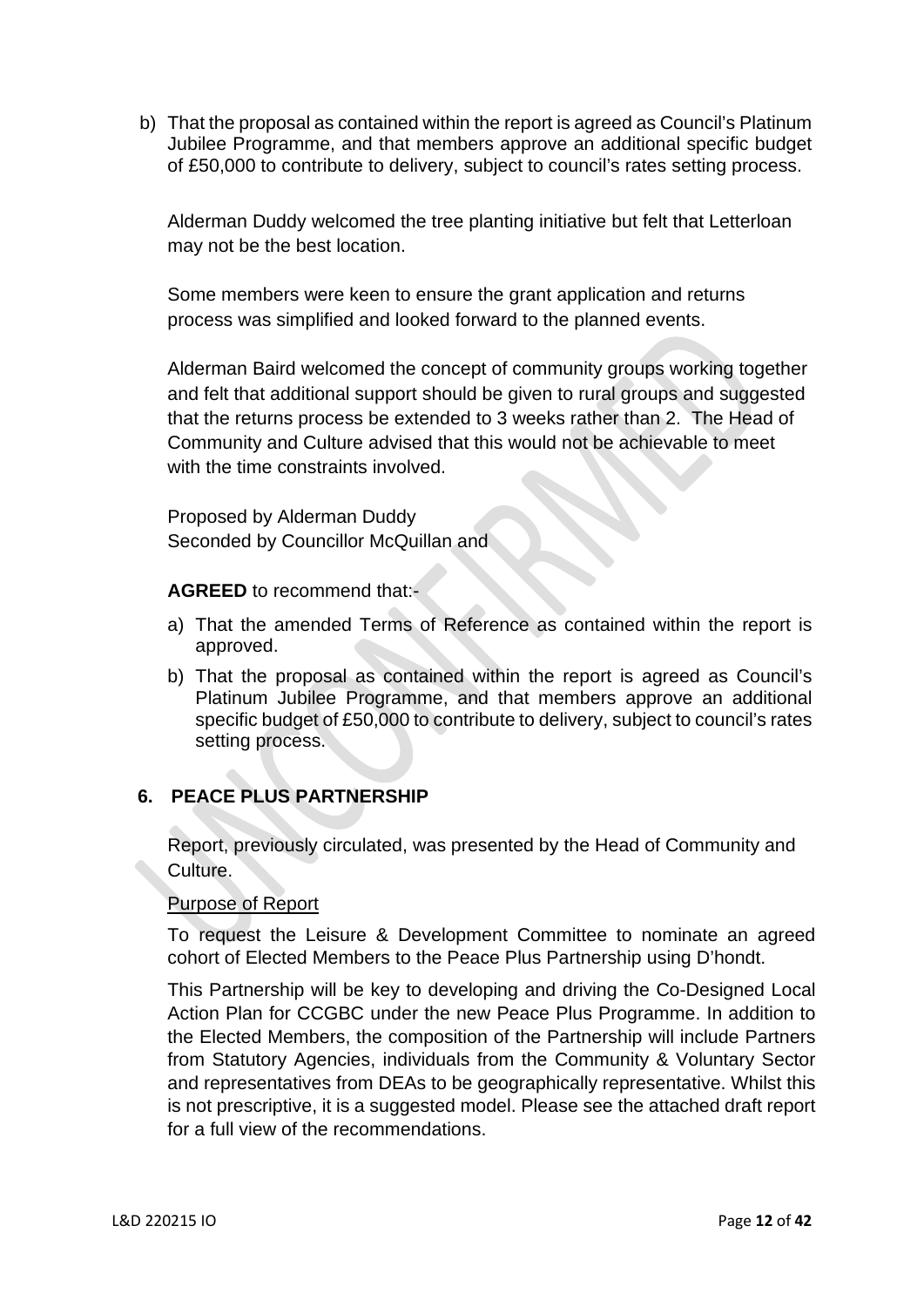## **Background**

In April 2021, the Leisure & Development Committee received a presentation regarding the Highlights of Peace IV and highlighting the next iteration of funding, Peace Plus.

The Special EU Programmes Body (SEUPB) has the statutory responsibility for the implementation of the current EU PEACE IV (€270m) and INTERREG VA (€283m) Programmes and for preparing the successor programme, PEACE PLUS. We also have a signposting role to promote involvement in the INTERREG VB Transnational and INTERREG VC Interregional Programmes.

The overall objective of the PEACE PLUS Programme will be to build Peace and Prosperity and ensure that this Programme will leave a lasting and tangible legacy. In CCGBC it is our desire that Peace Plus will build on the positives and successes from Peace IV and will use new opportunities to innovate where possible.

Based on the extensive engagement described, SIX KEY THEMATIC AREAS have emerged. The Co-Designed Local Community Peace Action Plans ) (€90million) (1.1) fall under "BUILDING PEACEFUL and THRIVING COMMUNITIES."

To date the Local Authorities have undertaken workshops and consultations with the SEUPB appointed consultants regarding the structures required prior to the delivery of a Local Action Plan, the Peace Plus Partnership becoming a crucial element in terms of driving the direction of the Action Plan through proposed public consultation in the coming weeks and months. There is a recommendation by the Co-Design Consultants' Consortium to include "4 Membership Pillars", which is not dissimilar to the composition of the previous Peace IV Partnership. A full description of the "4 membership Pillars" is outlined in the attached draft report recommendations (Annex A), previously circulated.

The "Partnership", will be comprised of:

- Elected Members (D'hondt);
- Representatives Statutory Agencies who will be nominated and will act as advisors (they will not have voting rights);
- Social Partners who will undergo a public recruitment process. Partners will have appropriate skills, experience, interest or expertise on peace building, reconciliation or good relations. In addition representation will be sought to ensure broad geographical coverage, Peace Plus target groups, under representative groups, representation from civic society and S75 groups.

As before, the Partnership will be bound by a Partnership Agreement, refer to Standing Orders and register Conflict of Interests.

The attached draft report (Annex A), previously circulated, makes recommendations regarding the considerations required in order to deliver an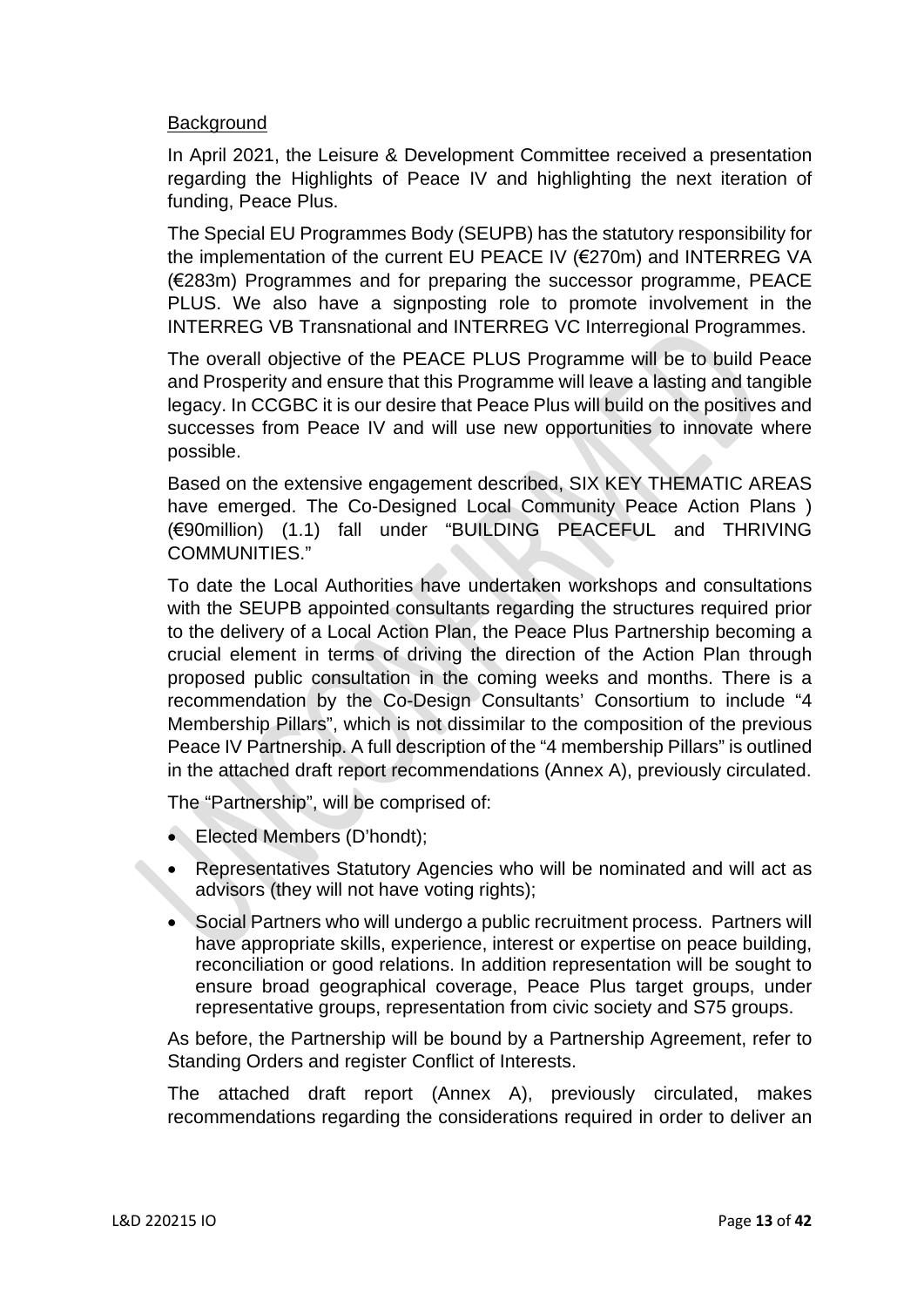inclusive and robust Partnership, and outlines some initial decisions in terms of composition e.g., 50/50 Elected Members/social partners.

Once the Elected Members have been nominated and approved by council, the development of the Partnership and further actions in terms of recruitment process, target groups etc will be brought to council in order to commence recruitment at the earliest possible juncture.

## Proposal

To request that council nominate Elected Representatives using D'hondt for the composition of the Peace Plus Partnership, following the model that was used under Peace IV and is recommended by the attached annex. In addition to the requirement for Elected Members to be nominated, a range of other Partners will be required, such as relevant Statutory Partners particularly as the Local Action Plan should align with the outcomes of the Community Plan, these partners will perform an advisory role, and the Social Partners who will constitute representation from a wide geographical area and underrepresented groups will be encouraged to apply as individuals or representatives or community organisations**.** 

It is proposed that once nominated, the Elected Members will support this process as a way of driving forward the Co-Designed Local Action Plan and to progress the governance of the Peace Plus Partnership.

# **Options**

Nominate 11 elected representatives using D'Hondt:

| DUP  | X 4            |
|------|----------------|
| SF   | X 3            |
| SDLP | X 2            |
| UUP  | X <sub>2</sub> |

Nominate 16 elected representatives using D'Hondt:

| DUP       | X | 6              |
|-----------|---|----------------|
| <b>SF</b> | X | $\overline{4}$ |
| UU        | X | 3              |
| SDLP x    |   | $\overline{2}$ |
| ALL       | X | 1              |
|           |   |                |

### Recommendation

That the committee agrees a preferred option in terms of broad Council representation on the forthcoming Peace Plus Partnership to support both a co design process for the local Action Plan and the necessary governance to ensure its successful implementation.

Proposed by Councillor Anderson Seconded by Alderman Duddy and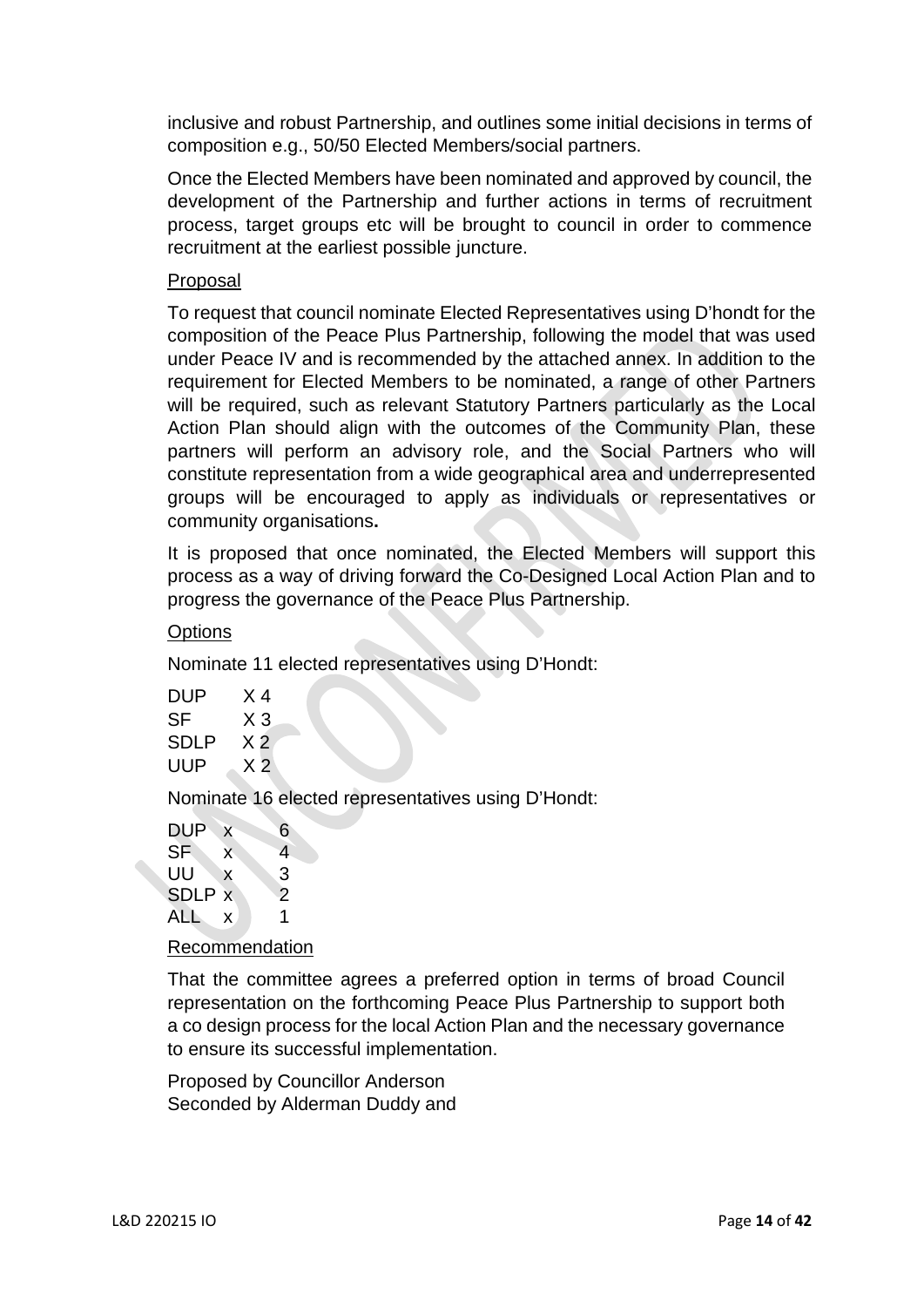**AGREED** that to recommend that Council Nominate 11 elected representatives using D'Hondt; That the committee agrees a preferred option in terms of broad Council representation on the forthcoming Peace Plus Partnership to support both a co design process for the local Action Plan and the necessary governance to ensure its successful implementation.

# **7. TASTE CAUSEWAY**

Report, previously circulated, was presented by the Interim Head of Prosperity and Place, J Elliott.

### Purpose of Report

The purpose of this report is to seek approval for future match funding to support a successful application to Phase III of Invest NI Collaborative Growth Programme by TASTE Causeway Community Interest Company.

### **Background**

Taste Causeway began in 2016 as a Council-led project, to support and showcase artisan food and drink producers. They have grown from an original membership of 14 to almost 100. Following on from successful Council and industry partnership, over the last 5 years, Taste Causeway has now become a community interest company (CIC).

The Taste Causeway priorities, as presented on 21st September 2021 to the Leisure and Development Committee, are summarised as follows:

- Economic Recovery of Local Food and Drink Sector.
- Development of Local Food and Drink Supply Chain.
- Support major "game changing projects".
- Further Development of Taste Causeway Digital/Social Media Platforms.
- Major Autumn/Winter Marketing Campaign.

These priorities align with Council's Economic Development Strategy to support the agri-food business sector.

Council has supported the Taste Causeway project at a cost of £25,000 per annum over the last three years, under the agri-food support initiative, alongside Invest NI support of £144,000 over the last three years up to January 2022.

Taste Causeway are requesting that Council continue with their valuable support and approve an annual financial contribution for the same 3 year period, by way of match funding to support the business case for Phase III of Invest NI's Collaborative Growth Programme (CGP) to the value of £20k per annum.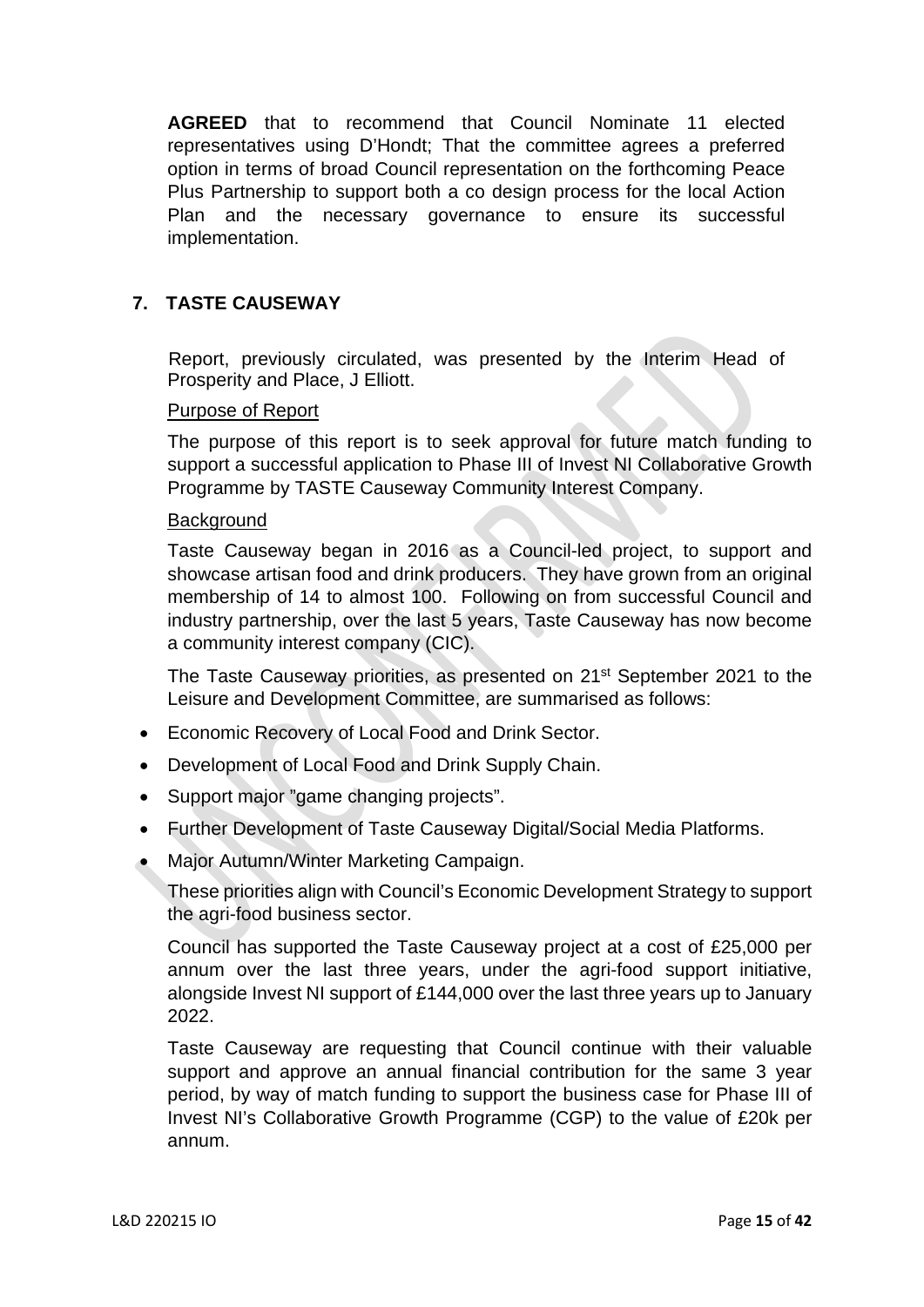Previous Council contribution of £25k was used primarily for marketing the TC brand, including the following:

- Marketing to support *Taste the Island* campaign.
- Trade show attendance by producers.
- To match fund DAERA retail development programme and put branded units into 5 retail outlets and VICs. (£24K additional external fund levered to the programme through this matched fund).

The current request from Taste Causeway CIC for 2022/23 is for Council support of £20k to continue to market the Taste Causeway brand.

The priority areas of focus for Taste Causeway are: [extracted from their application to Phase III of Invest NI's Collaborative Growth Programme (CGP)]

- 1. Further development of the local supply chain to build on the foundations for growth and evidence/best practice from research.
- 2. Further development of the Digital Platform tastecauseway.com to exploit the opportunities around digital innovation, to drives sales and bookings and reach the identifed target market.
- 3. Training /Upskilling/ Business Support/ Accreditation/maximising trade/buyer opportunities to drive growth. Building on collaborative working and alignment of skills and expertise within stakeholder group and realise the opportunities for artisan producers within Industry 4.0 to address scale-ability issue.
- 4. Brand Development and Marketing to build on the opportunities for growth as a result of trademarked brand with high level of awareness and growing reputation.
- 5. Food Tourism. This element of the supply chain has developed beyond any expectations in Phase 2 and is now a key aspect of the work plan, given the opportunities for diversification/business growth and accessing new target markets. Now an essential component of the visitor offer for the area.
- 6. Structure, Governance and Finance. Consolidating the advantages of a CIC structure to facilitate growth in membership and ensure that the network is adequately resourced and financially viable for the future.

# **Proposal**

That council continue to support the local agri-food business sector, through promotion of the Taste Causeway brand. Taste Causeway CIC exclusively manage and protect the Taste Causeway brand and have made a bid to Invest NI for a further £169,850 for continued agri-food business development. As per letter from Taste Causeway Chairperson dated 31<sup>st</sup> January 2022 (Annex A), previously circulated.

An allocation of £20,000 has been included in the Prosperity & Place budget estimate for 2022/23 for Agri-food Support.

# Recommendation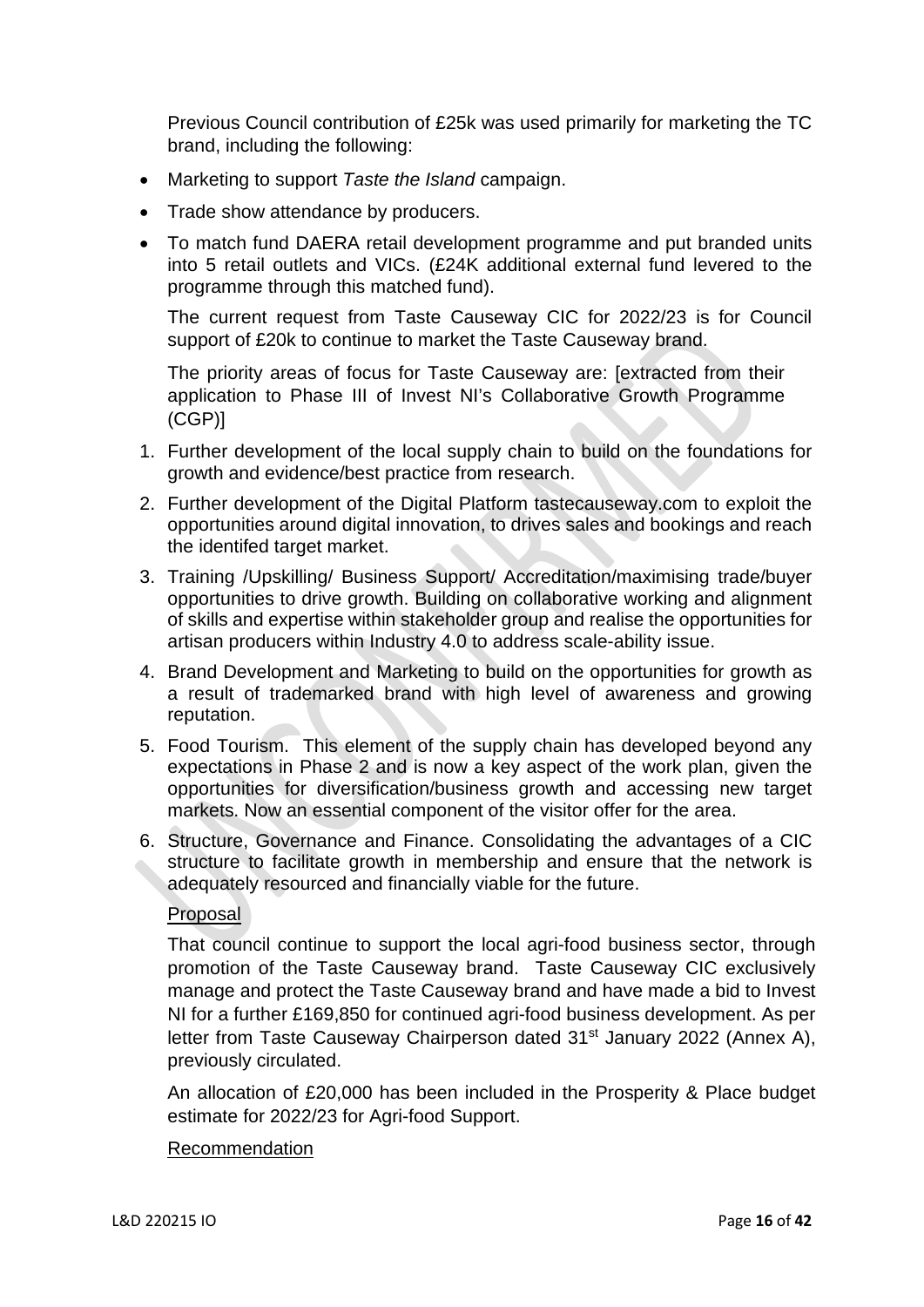It is recommended that the Leisure and Development Committee recommends to Council, its future support to Taste Causeway CIC, in the amount of £20,000 per annum. This annual funding would be for the duration of Phase III, of Invest NI Collaborative Growth Programme, up to a maximum of three years, pro rata. This financial support is conditional upon Taste Causeway being successful in their bid for Phase III funding, which is awaiting Invest NI's decision.

Councillor McQuillan enquired if there was a forum for feedback or return on grant support. The Intermin Head of Prosperity and Place advised that a set of outputs would be agreed if funding was approved.

Councillor McMullan questioned the branding name given that 'Glens' was not incorporated. Councillor Watton felt that some relevant material would be useful and the Interim Head of Prosperity and Place advised she would send the member the website link and previous presentation.

Proposed by Councillor Callan Seconded by Councillor McQuillan and

**AGREED** to recommend to Council, its future support to Taste Causeway CIC, in the amount of £20,000 per annum. This annual funding would be for the duration of Phase III, of Invest NI Collaborative Growth Programme, up to a maximum of three years, pro rata. This financial support is conditional upon Taste Causeway being successful in their bid for Phase III funding, which is awaiting Invest NI's decision.

# **8. EXPLORING ENTERPRISE**

Report, previously circulated, was presented by the Interim Head of Prosperity and Place, J Elliott.

### Purpose of Report

The purpose of this report is to inform Council of the progress achieved through match funding support for the Exploring Enterprise Programme 2021 and to seek approval for match funding to support the programme for 2022/23 financial year.

### **Background**

Exploring Enterprise Programme (EEP) is a pre-enterprise programme which seeks to support people who are considering self-employment as their route to enter and/or return to the labour market. The programme is a mixture of group training and one to one mentoring support. Participants do not need to have a specific business idea to join; the programme provides an insight into starting a business whilst allowing participants to work towards achieving the OCN endorsed Level I qualification in Understanding Business Enterprise. In addition, there will also be an emphasis with regards guiding and assisting individuals into and through the mainstream business support/further education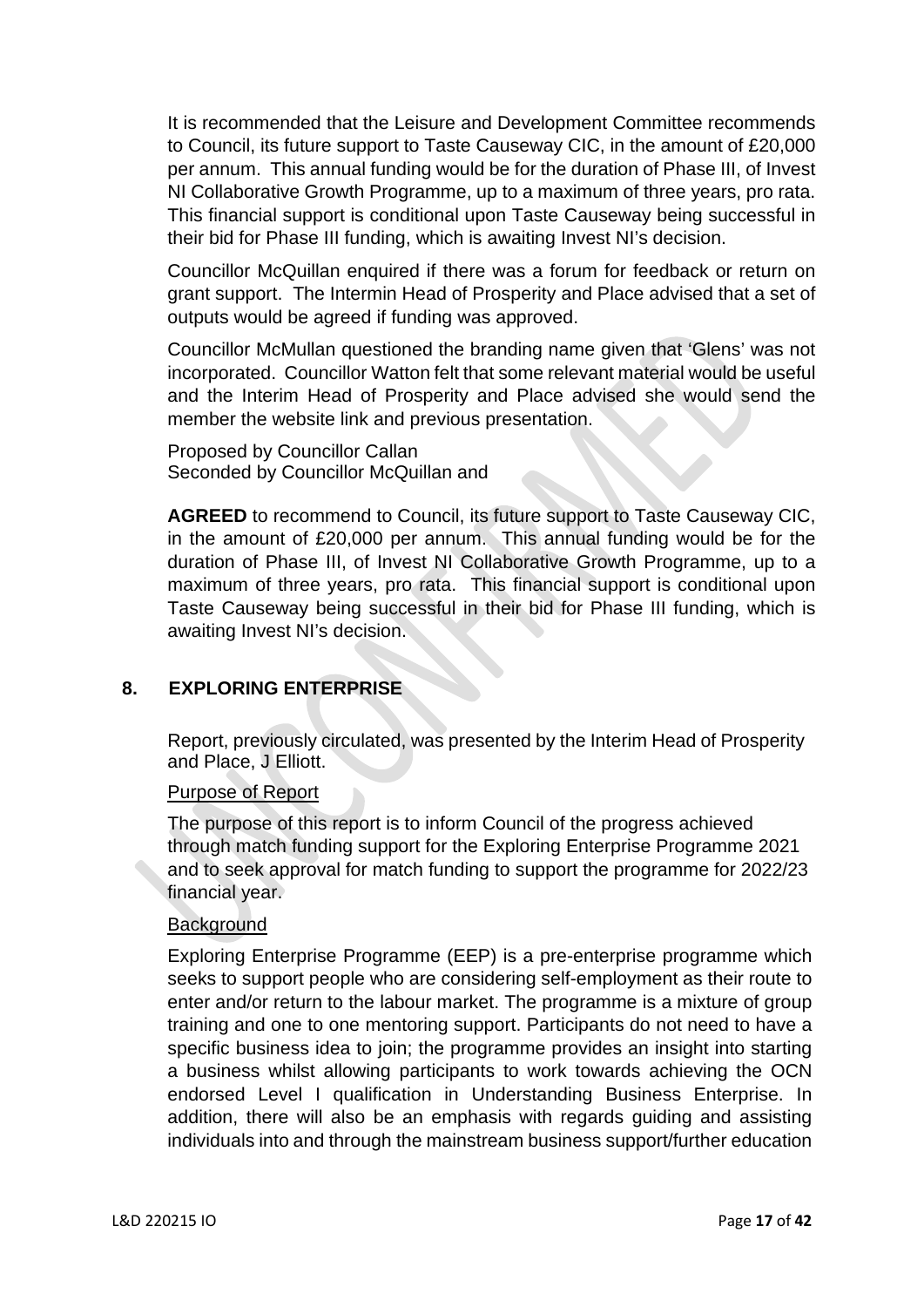options. Pre-enterprise support is an essential first stage in the continuum of support required to encourage entrepreneurship in Northern Ireland. The EEP will help boost the economy by initiating business start-ups and skilling individuals to become more employable.

Council has supported the Exploring Enterprise Programme over the last three years at a cost of up to £25,000 per annum reducing to £15,000 for 2021/22. The current activity report 31st December 2021 details that 70% of target has been achieved to date with 46 participants taking part in the programme. **[**Full report Annex A, previously circulated]

The programme is delivered throughout the Borough to all people, providing equality of opportunity and particularly for those hardest to reach people and places where disengagement is prevalent:

- Long term unemployed or long term economically inactive.
- Living in areas of deprivation.
- Where the number of workless families is high.
- From underrepresented groups such as lone parents, women, ethnic minority groups; prisoners.
- Individuals with no or low education and skill levels.
- From areas suffering from the economic impact as a result of major employer closures and redundancies including significant Covid-19 related job losses.

The programme activity aligns with the Economic Development Strategy to increase the interest in starting a business by providing enhanced 'exploring enterprise' programmes from school age and up.

Programme is flexible in approach to meet individual needs and focused on 4 key areas to enhance a self-employability outcome:

- Participants are provided with knowledge to achieve the OCN Level 1 Understanding Business Enterprise qualification.
- Participants are provided with soft skills and confidence to implement their knowledge.
- Participants are provided with one-to-one support tailored to their needs from qualified and experienced staff.
- Participants are signposted to additional support which is relevant to them to further enhance their self-employability outcomes

# Proposal

Enterprise NI request match funding of up to £ 31,101.74 for 7 Exploring Enterprise Programme courses to be delivered under Call 3 of the Northern Ireland European Social Fund Programme 2014-2020 in the period 1st April  $2022 - 31$ <sup>st</sup> March 2023. [see full programme structure and request Annex B, previously circulated].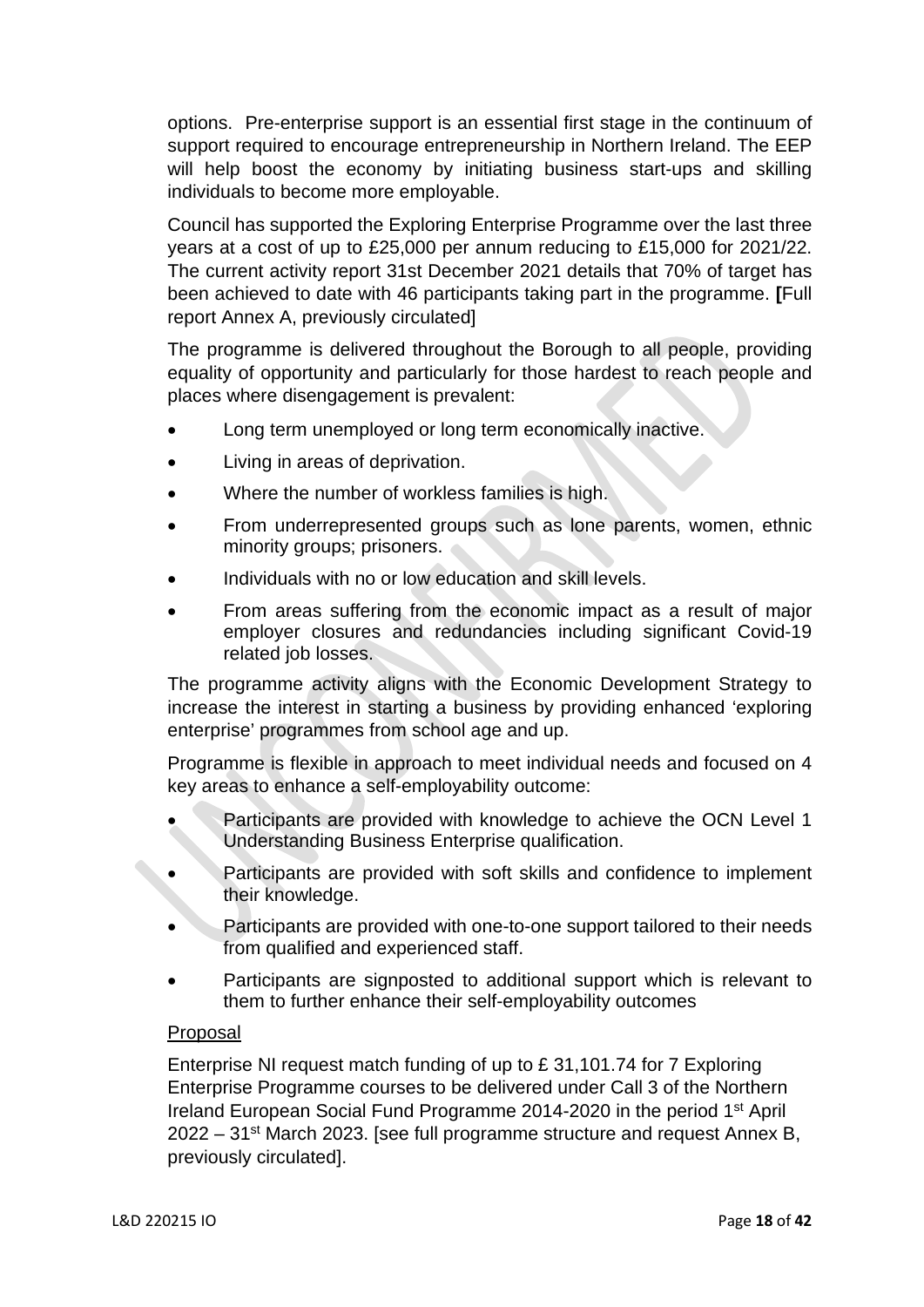| <b>Description</b>                        | Year <sub>3</sub>   |  |  |
|-------------------------------------------|---------------------|--|--|
|                                           | Apr 2022 - Mar 2023 |  |  |
| <b>Total Funding Requirement</b>          | £88,862.11          |  |  |
|                                           |                     |  |  |
| Funding from ESF / DfE (65%)<br>secured   | £57,760.37          |  |  |
|                                           |                     |  |  |
| <b>Match Funding Requirement</b><br>(35%) | £31,101.74          |  |  |

Council match funded up to 20% for previous years' programmes. In 2021-22 the match fund amount was £15,000. Based on the table above 20% match fund equates to £17,772.42. Prosperity & Place budget estimate for 2022/23 has included £20,000 for exploring enterprise activity [22.5% of programme costs].

Programme Proposed outputs:

- 7 courses delivered by Causeway Enterprise [4] and Roe Valley Enterprise [3].
- 75 Participants enrolled.
- 53 people (70%) will achieve a recognised qualification OCN Level 1 Understanding Business.
- 34 participants (47%) will have an enhanced outcome either entering Self Employment or progressing to further education and training.
- 16 new jobs.

### Recommendation(s)

**It is recommended** that the Leisure and Development Committee recommends to Council one of the following options in relation to the Exploring Enterprise Programme for 2022/23:

Option A – Match fund at 20% £17,772.42 Option B – Match fund at 22.5% £20,000 Option C – Match Fund at 2021 level £15,000 [16.8%]

Proposed by Councillor Schenning Seconded by Councillor MA McKillop and

**AGREED** to recommend to Council Option B – Match fund at 22.5% £20,000 in relation to the Exploring Enterprise Programme for 2022/23.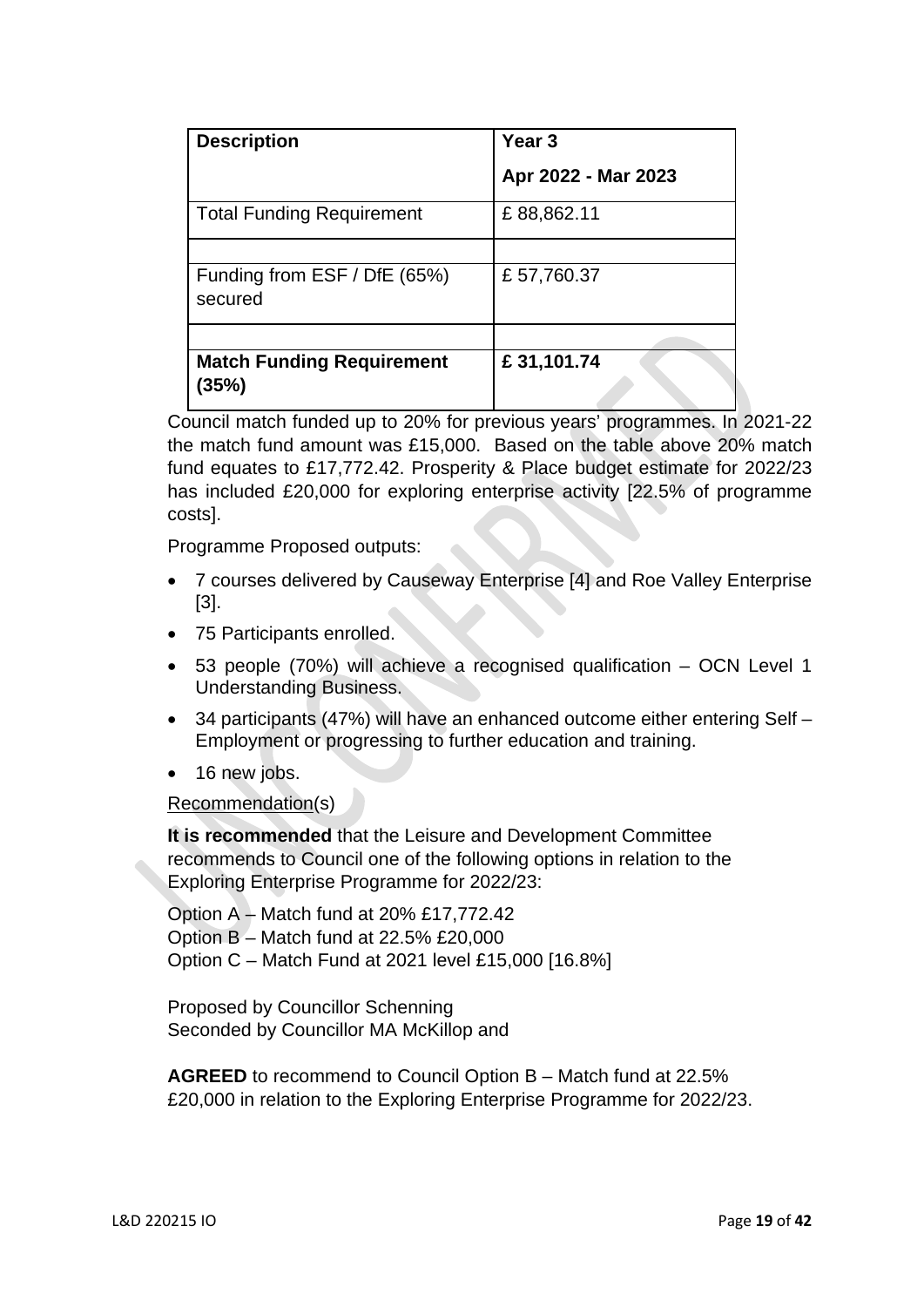# **9. CAUSEWAY LEARN TO EARN PROGRAMME**

Report, previously circulated, was presented by the Interim Head of Prosperity and Place, N McGurk.

## Purpose of Report

The purpose of this report is to seek approval from members to match-fund the Causeway Learn to Earn Programme for an additional year i.e. Year 4.

In November 2019 Council agreed to match fund this employability programme £20,000 per year over three years i.e. 2019-2022. The project has successfully secured additional funding from the DfE's European Social Fund for an additional final year. The project promoters are seeking approval from Council to extend their match funding for another year in line with DfE's European Social Fund extension.

## Background

As part of the business planning preparations in 2018 for the 2019 financial year, Prosperity and Place made a call for expressions of interest for any contributions to external programmes which had accessed external funding and required match funding from Council. This was due to the number of requests for funding which had been received, in previous years, after the business planning period.

Over the last four years (2018-2022) the consortium have been delivering programmes of training and development to groups of economically-inactive, unemployed and underemployed across the area of interest. The aims of the programme are:

- To combat poverty and enhance social inclusion to benefit people who are unemployed, underemployed, long term unemployed and/or economically inactive;
- To deliver direct employability skills and NVQ Level 1 training qualifications across the Causeway Borough to empower and benefit those unemployed and/or economically inactive;
- To provide personal development soft skills tutoring and supportive mentoring to build the confidence of people who have been out of work for years;
- To offer actual live work placements in the thematic area pursued by the client to build their CV and gain valuable work experience; and
- To reduce economic inactivity, increase skills base and offer a working future for participants.

The target audience is the economically inactive, under and unemployed, aged 18- 65 years of all genders. Activities include career ideas and CV support, workplace experience, assisted job search, gaining a qualification and dedicated mentor support. Some of the courses and skills development available include NVQ Level 1 in Hairdressing, Childcare, Construction,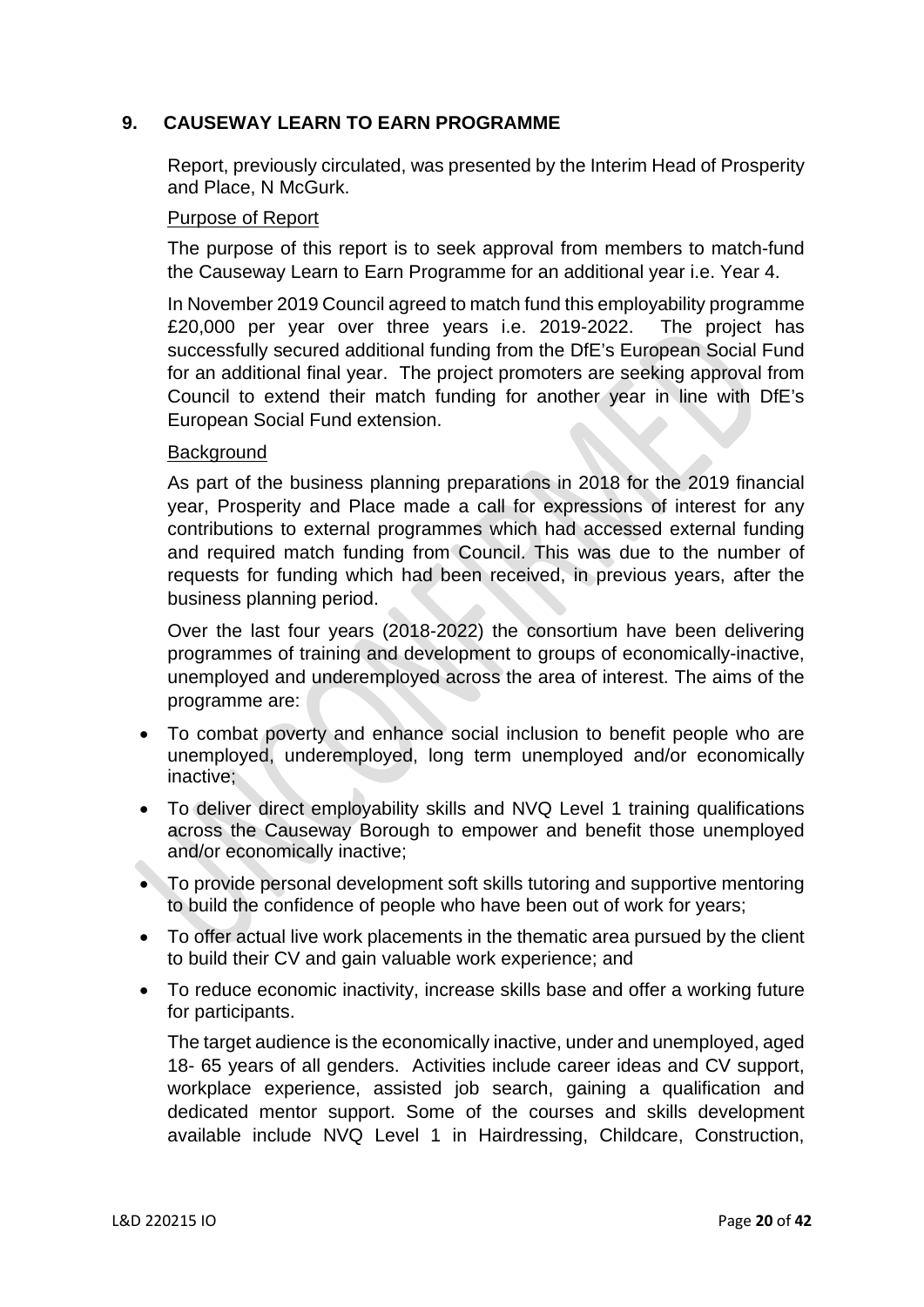Numeracy and Literacy, Certificate for IT Users, Employability Skills and CV Writing Skills.

## **Current Position**

Action 29 of the Causeway Community Plan aims to:

*'Support in developing of the Causeway Workforce Development Forum supporting* 

 *educational and skills initiatives within the Causeway Coast and Glens Area'.* 

Since 2019 The Causeway Learn to Earn Programme has overachieved in all its targets to date. This is highlighted in table previously circulated.

The Causeway Learn to Earn Programme has been extended for one final year after the project promoters successfully applied for an extension of European Social Funds to the Department for Economy. The project promoters have made a request to Council to extend their match funding for one additional final year in line with the Department's extension.

The targets for the additional Year 4 funding by the Department are as follows:

- 17% of unemployed participants entering employment on leaving (as stipulated in guidance by DfE);
- 15% of economically inactive participants entering into employment on leaving; and
- 15% of participants entering into further training on leaving.

### Funding

The total cost of extending the Causeway Learn to Earn Programme in Year 4 is £310,959. The breakdown of funding is as follows:

- $\bullet$  ESF/DfE £230,355 confirmed.
- RVCEF, BCW, Ballycastle; and West Bann, Coleraine £60,624 (own reserves and staff costs).
- Request to Council £20,000 (2022/23).

### Recommendation

The Leisure and Development Committee is asked to consider matching funding - £20k, allocated in the 2022/23 period for the Causeway Learn to Earn Programme and that the reporting for this scheme will be captured and monitored by Prosperity and Place staff within its usual evaluation framework.

Councillor MA McKillop and Alderman Baird spoke in support of this initiative.

Proposed by Alderman Duddy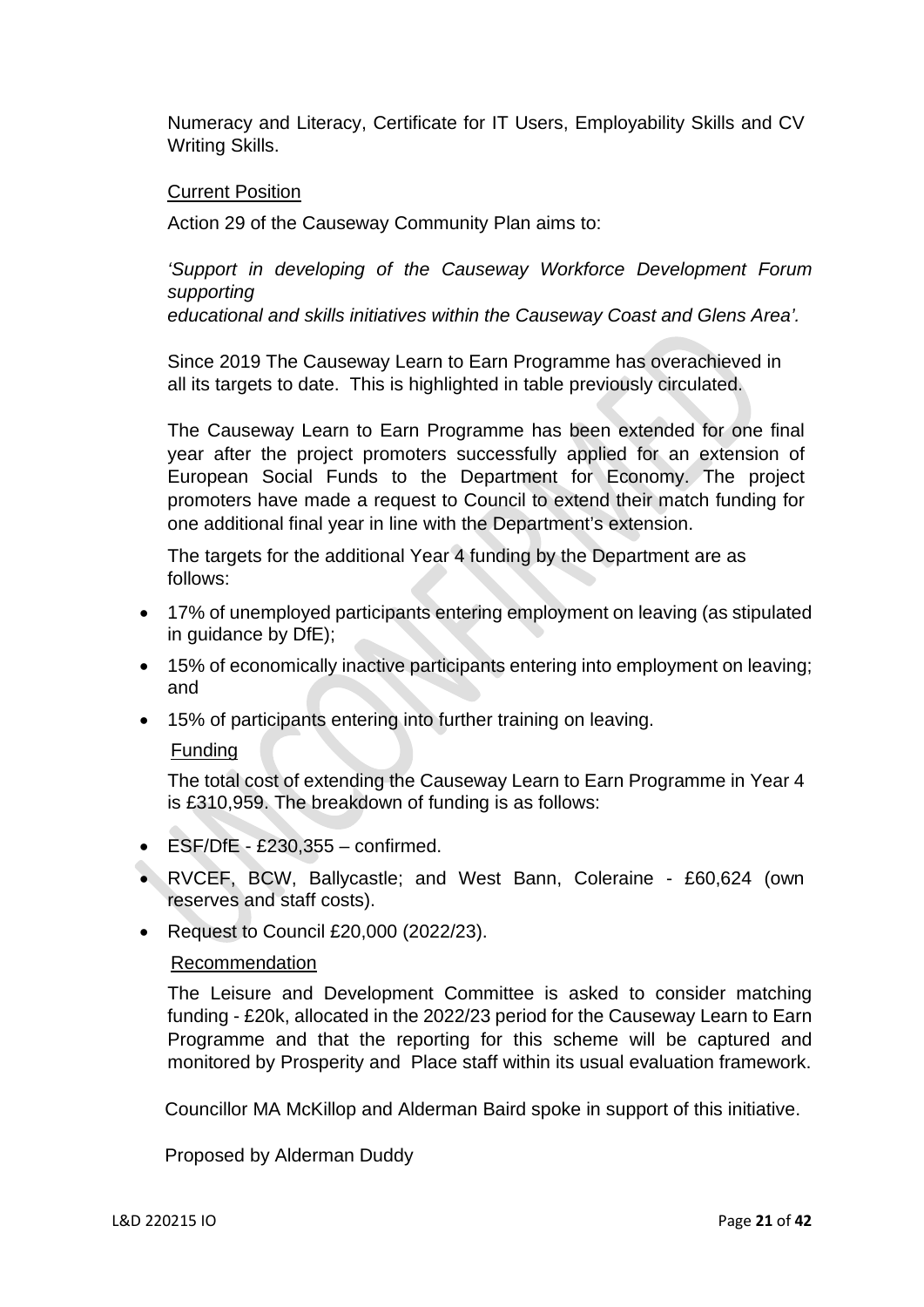Seconded by Councillor MA McKillop and

**AGREED** to recommend that Council match fund - £20k, allocated in the 2022/23 period for the Causeway Learn to Earn Programme and that the reporting for this scheme will be captured and monitored by Prosperity and Place staff within its usual evaluation framework.

# **\* The Mayor, Councillor Holmes, joined the meeting in the Chamber at 8.45pm, having previously been in attendance remotely.**

# **10 PORTRUSH AND KERR STREET IMPROVEMENT WORKS**

Report, previously circulated, was presented by N McGurk, Interim Head of Prosperity and Place.

#### Purpose of Report

The purpose of this report is to seek Elected Members approval to move this 100% DfC funded project - Portrush Kerr Street and Harbour Environmental Improvement Scheme (EIS) to Stage 2 of the Capital Project Management Process.

#### **Background**

This public realm works at Portrush Kerr Street and Harbour is the final piece of the public realm jigsaw which began in the town in 2012. DfC intends to link all previous projects and conclude the public realm works in Portrush, this being the final part of the Executive-endorsed £17m Portrush Regeneration Programme.

Kerr Street and the Harbour occupies a strategic location on the western side of Portrush and represents a key element of the town's offering in terms of recreation and leisure, both for visitors and residents. The 2007 Masterplan refers to the Harbour area as the 'Honeypot' given its high footfall and close proximity to a number of very popular restaurants.

There is a consensus that the overall look of Kerr Street (i.e. the landwards) side of the Harbour is poor, and reflects badly on Portrush as a destination. The purpose of this assignment is to enable Causeway Coast and Glens Borough Council to progress to procurement and construction stage, subject to a successful bid to DfC for funding.

The proposed public realm scheme would join up a number of previous schemes completed in the town, all of which come together around the harbour area. At present, the area does not live up to the high standards of public realm seen across the rest of Portrush yet is the area that attracts the highest footfall.

### Previous Decisions of Council

Stage One of the Capital Works Project Management process was approved by Leisure and Development on the 15<sup>th</sup> December 2020. Project Management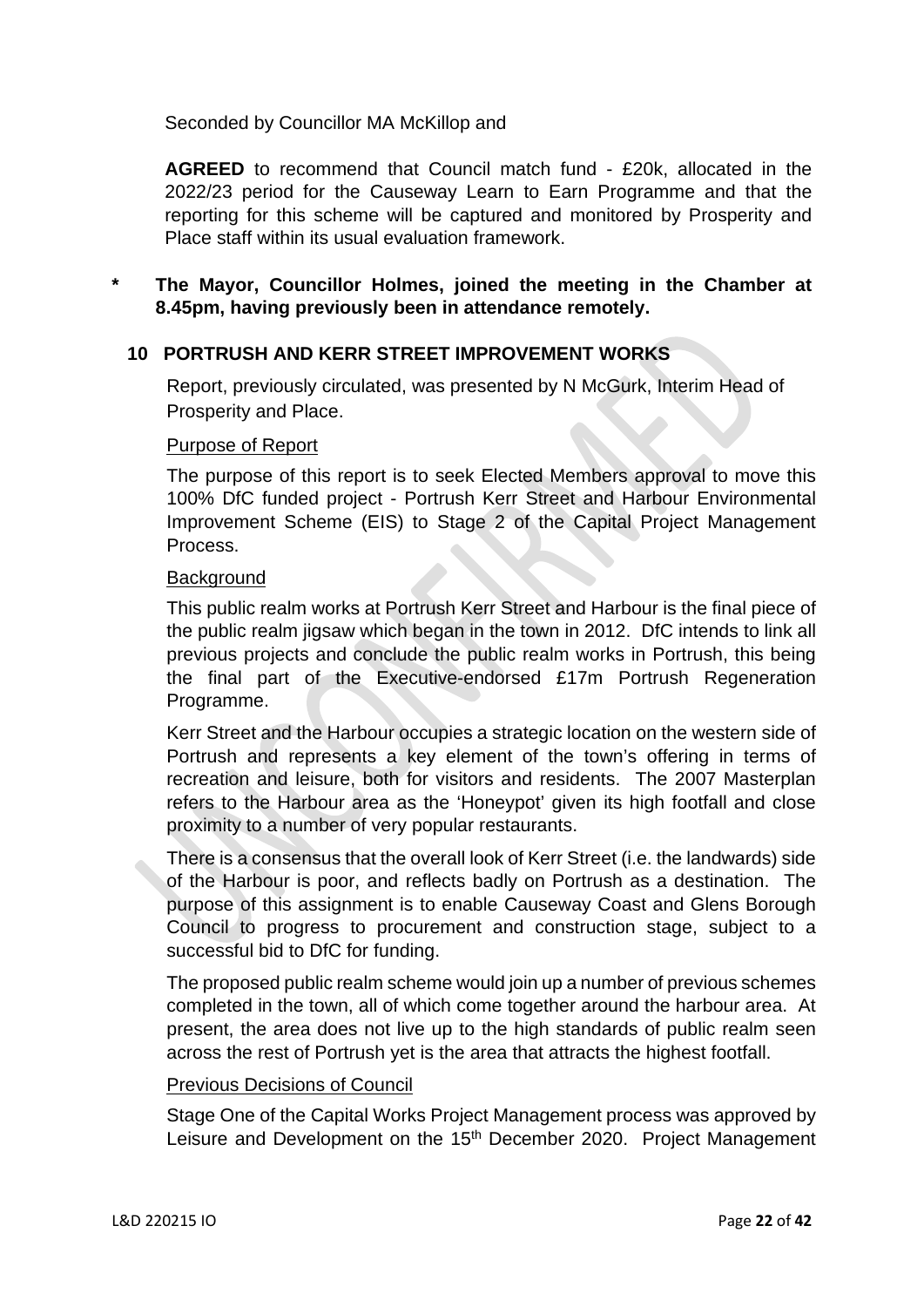costs are 100% funded by the Department for Communities (DfC) at a value of £113,159 and will take the project to Outline Business Case stage; full scheme design (including cost estimates); planning approval (where applicable), and preparation of the tender for construction works.

## Scheme Design

Please see Annex A, previously circulated, for final concept design for Portrush Kerr Street and Harbour EIS.

## Public Consultation

A public consultation was launched on 22 November 2021 for a twelve week period. Details of concept designs and feedback methods were posted on the Council website, social media platforms, local press, and via Portrush Library. Stakeholder meetings and presentations have taken place via Zoom/Microsoft Teams. As a result of Covid restrictions a public meeting was not called. However, Council officers conducted weekly drop-in sessions at Portrush Town Hall for anybody who wished to view plans, seek clarity and leave feedback.

Consultees have included statutory organisations, interdepartmental briefings, Section 75 groups, Portrush Heritage Group, residents of the project area and members of the public in general.

Feedback has been largely positive, and suggestions and concerns have helped inform the project design on an ongoing basis. Many consultees welcomed the proposals citing lighting, resurfacing and railings as an improvement to the area and a boost to the pedestrian experience. In particular, the resurfacing of the footway was welcomed by those with disabilities, as well as the increased visibility in the area due to the improved lighting.

### **Costs**

The project is 100% funded by DfC with an estimated cost of £1.4m. If the bid for funding is successful, Council will move to re-engage the ICT to commence the procurement process to appoint the IST (contractor) and provide project management through the construction phase of the project.

In order to meet DfC funding restrictions, it is vital that the contractor is appointed no later than September 2022 to ensure that works can be commenced and completed by May 2023.

## Recommendation

The Leisure and Development Committee is asked to approve the scope of the project including final concept design for Portrush Kerr Street and Harbour EIS (see Annex A**,** previously circulated) in order to progress the Project from Stage 1 of the Capital Project Management Process to Stage 2.

Alderman Hillis welcomed this initiative which he said would improve the infrastructure and harbour area of Portrush.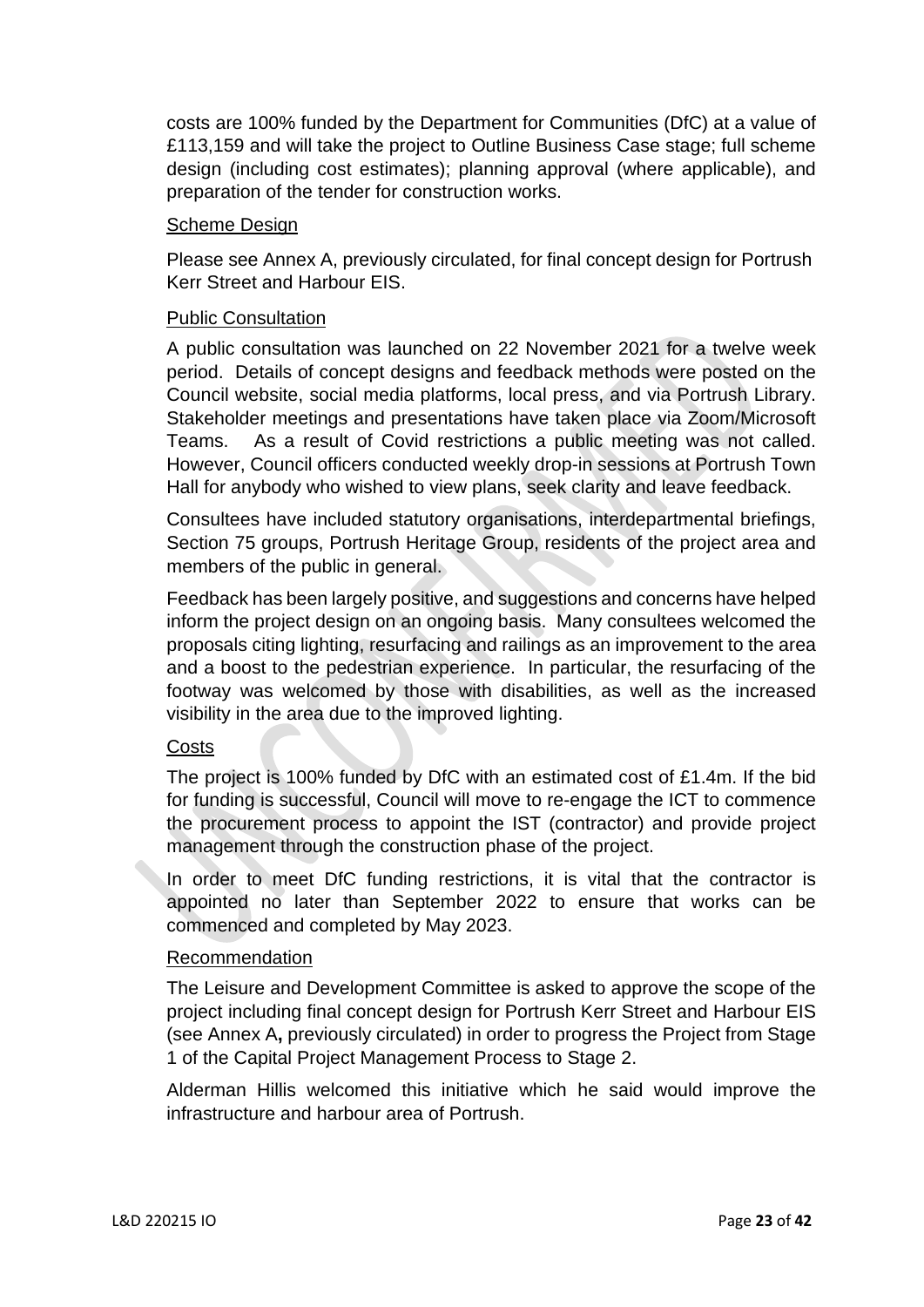Interim Head of Prosperity and Place, N McGurk clarified as follows for Alderman Hillis:-

Stone wall in situ at Kerr Street will remain; Access to lower path at South Pier will be of disability friendly design; Fencing will consist of a 93 metre railing; Consultation responses will be provided to the member.

Councillor Anderson raised the issue of pavement design and issues with cleanliness, especially around litter receptibles. N McGurk, Interim Head of Prosperity and Place agreed to feed back to technical team.

The Director of Leisure and Development advised members that the specialised cleaning machine which is for the whole borough would be used in Portrush town.

Proposed by Alderman Hillis Seconded by Councillor Anderson and

**AGREED** to recommend that Council approve the scope of the project including final concept design for Portrush Kerr Street and Harbour EIS add (see Annex A**,** previously circulated) in order to progress the Project from Stage 1 of the Capital Project Management Process to Stage 2.

# **11. TECHNICAL ASSISTANCE GRANT**

Report, previously circulated, was presented by the Funding Unit Manager.

### Purpose of Report

The purpose of this report is to recommend the introduction of a Technical Assistance Grants Programme for the 2022-23 period.

### **Background**

 Every year Council agrees an annual programme of grants. The grant funding programmes target resources to meet identified need and further Council's objectives as outlined in Council's Corporate Plan and individual Service Strategies. In October 2022 Council agreed to 17 Grant Programmes for the 2022-23 grant period. Council further agreed the concept of a Technical Assistance Grant programme for the purpose of assisting organisations to develop their community or sporting facilities projects and progressing them through feasibility, design and product development stages.

Council requested the Funding Unit Manager to bring back a report with the parameters and criteria for the Technical Assistance grant programme.

### Overview of the Technical Assistance Grant Programme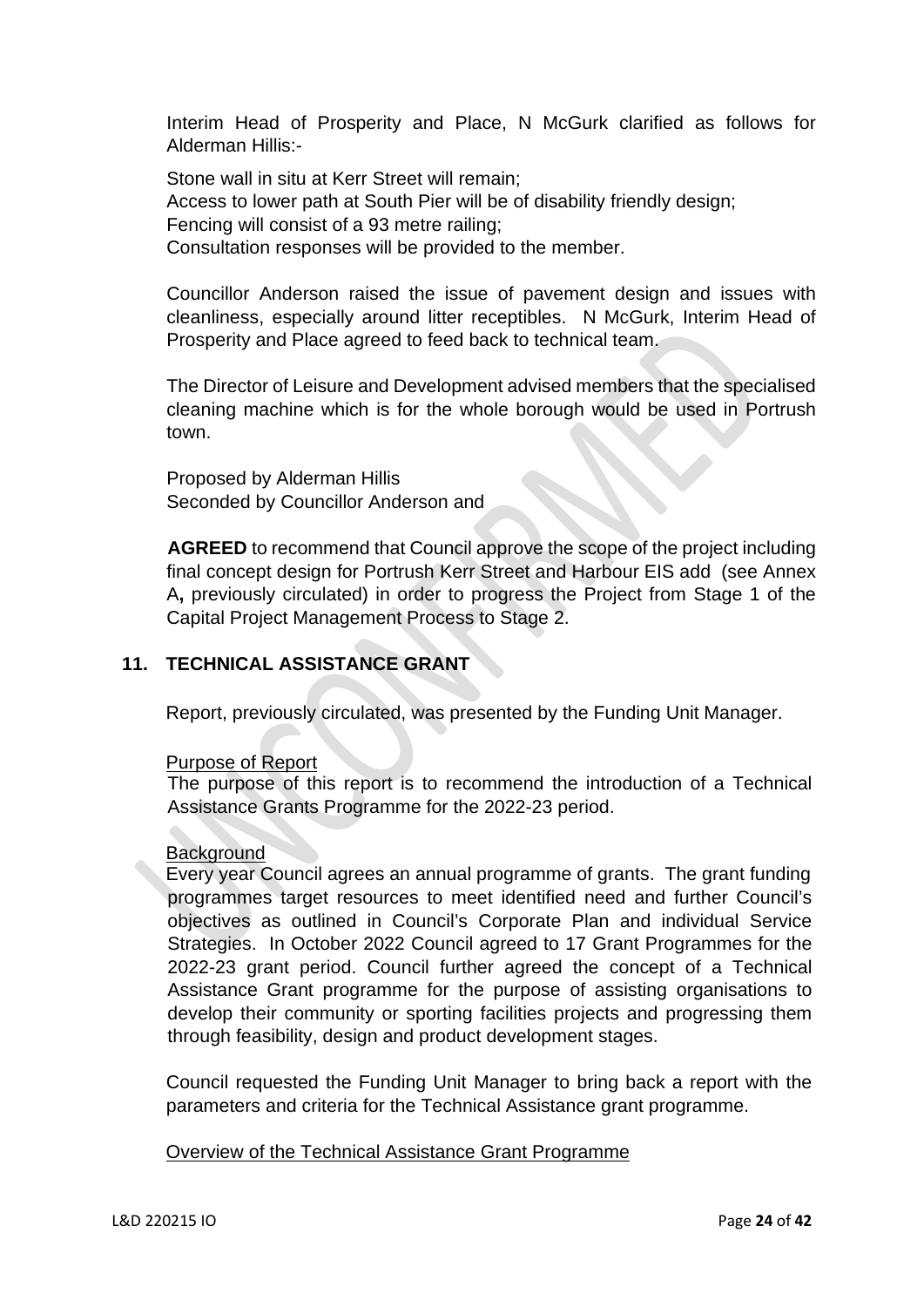# Purpose of the Grant Programme

To support community based organisations with researching the need for a capital project and to examine it against the key principles of eligibility, feasibility, value for money and deliverability. If a project is viable, the successful group will be in a position to apply for grant funding from a range of funders to develop capital projects where the need is identified and viable.

## Amount available in Grant-aid

75% of total project costs up to a maximum of £5,000 will be available. The financial support available may not cover all costs associated with the requirements of the group for the development of the project. Where this is the case, the applicant organisation is required to cover any shortfall from their own resources.

## Eligible Costs

- Research / Consultancy Costs to develop the project proposition/to support the development of a Feasibility Study.
- Professional fees or other associated costs which may be required including design, architect, quantity surveyor, chartered surveyor and structural engineers.
- Technical Development in assessing basic technical feasibility, innovative design.

## Ineligible Costs

- Applications are not open to individuals.
- Private businesses / commercial / statutory / regional sector organisations.
- Any works, studies or technical support whose focus does not actively meet a community need.
- Clubs or organisations which have restrictive memberships.
- General Revenue funding.
- Capital works.
- Legal fees.
- Any applicant/facility/site which has successfully received funding from Councils Capital Grants Programme will be ineligible to apply for funding for 5 years after completion of the previous project. In this instance, the completion date will be the date the last payment was made to you from Council. The condition applies jointly to the facility of previously supported schemes as well as applicant organisation.

#### Criteria for Assessment

The following criteria will be used for evaluating applications:

| <b>Criterion</b>                                |                      |           |                                   |
|-------------------------------------------------|----------------------|-----------|-----------------------------------|
| 1 Match Funding:                                | Not Scored:          |           |                                   |
| Evidence that 25% match funding is in<br>place. | Pass / Fail Criteria |           |                                   |
|                                                 | $(0-5)$              | Weighting | <b>Available</b><br><b>Points</b> |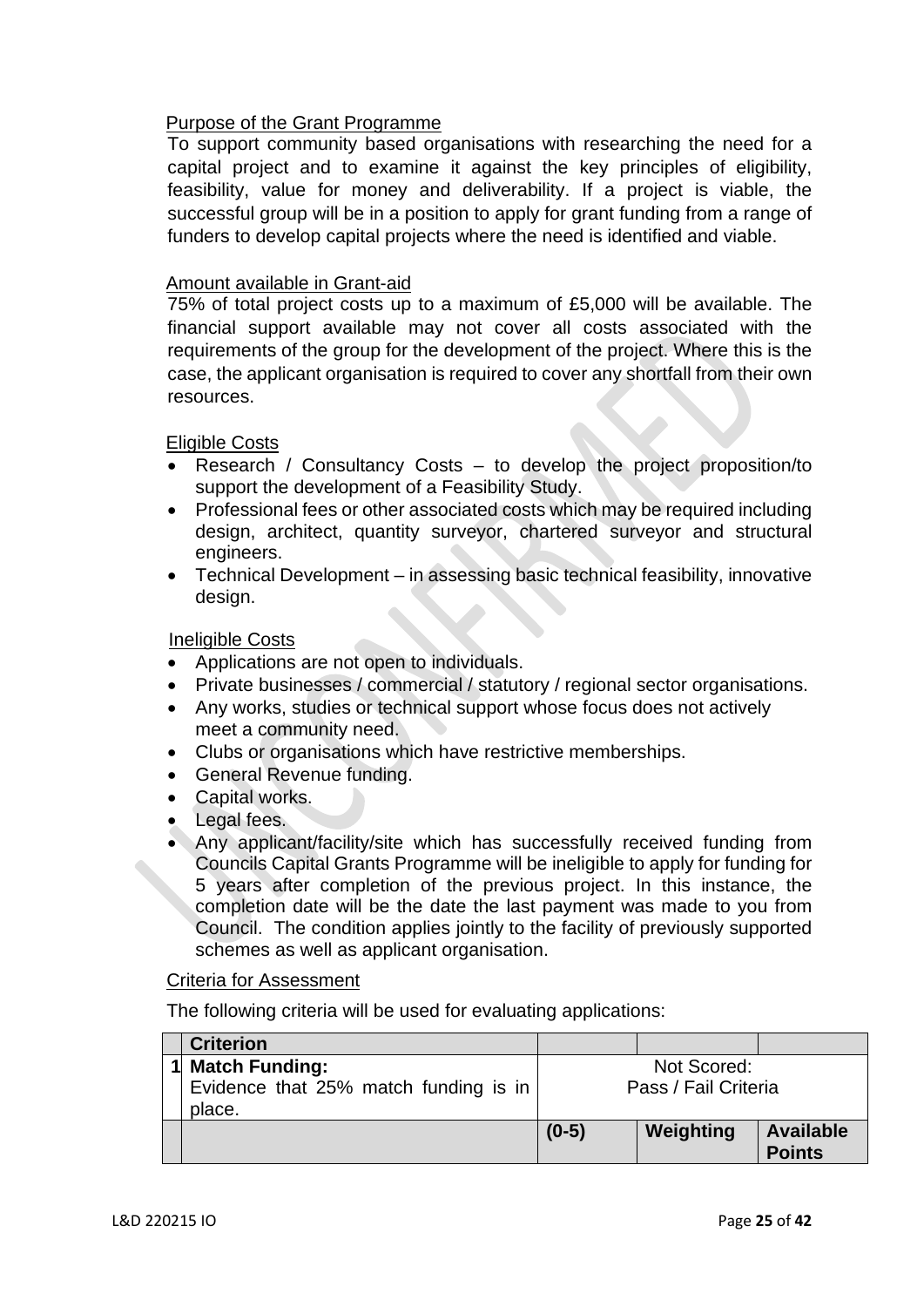| 2 Feasibility:                              | X <sub>5</sub> | 25 |
|---------------------------------------------|----------------|----|
| Why the study/work/project is required,     |                |    |
| what needs are being met, how these         |                |    |
| were identified, beneficiaries, outputs and |                |    |
| outcomes?                                   |                |    |
| 3 Deliverability:                           | X <sub>2</sub> | 10 |
| Details of<br>location, timeframe,          |                |    |
| management (include specific details on     |                |    |
| who will manage and review it)              |                |    |
| 4 Value for Money:                          | X3             | 15 |
| Estimated total cost. Costs must be         |                |    |
| reasonable, relevant and present value      |                |    |
| for money.                                  |                |    |
| <b>Total Maximum Score</b>                  |                | 50 |

Projects must achieve a minimum threshold score of **70%** in order to be successful.

## Timeframes

The grant programme will open mid-April 2022 and will close on 30 June 2022.

### Recommendations

It is recommended that the Leisure and Development Committee recommends to Council the Technical Assistance grant for the 2022-23 period.

It is recommended that it is named the Project Development Grant to more accurately reflect the grant purpose.

Proposed by Councillor Nicholl Seconded by Councillor MA McKillop

-to recommend to Council the Technical Assistance grant for the 2022-23 period;

- that it is named the Project Development Grant to more accurately reflect the grant purpose.

Councillor Holmes felt it would be prudent to re-visit grant funding specific to sport.

At the request of Alderman Duddy the Funding Unit Manager advised that the purpose of this grant was a £5k development costs to enable applicants to provide a business case eg engaging consultants, in advance of submitting an application for larger capital projects. The Funding Unit Manager referred Elected Members to the award of Funding to the Harry Gregg Foundation for which this grant programme was initiated.

Councillor C McShane requested a recorded vote.

The Chair put the proposal to the Committee to Vote.

5 Members voted For; 10 Members voted Against; 0 Members Abstained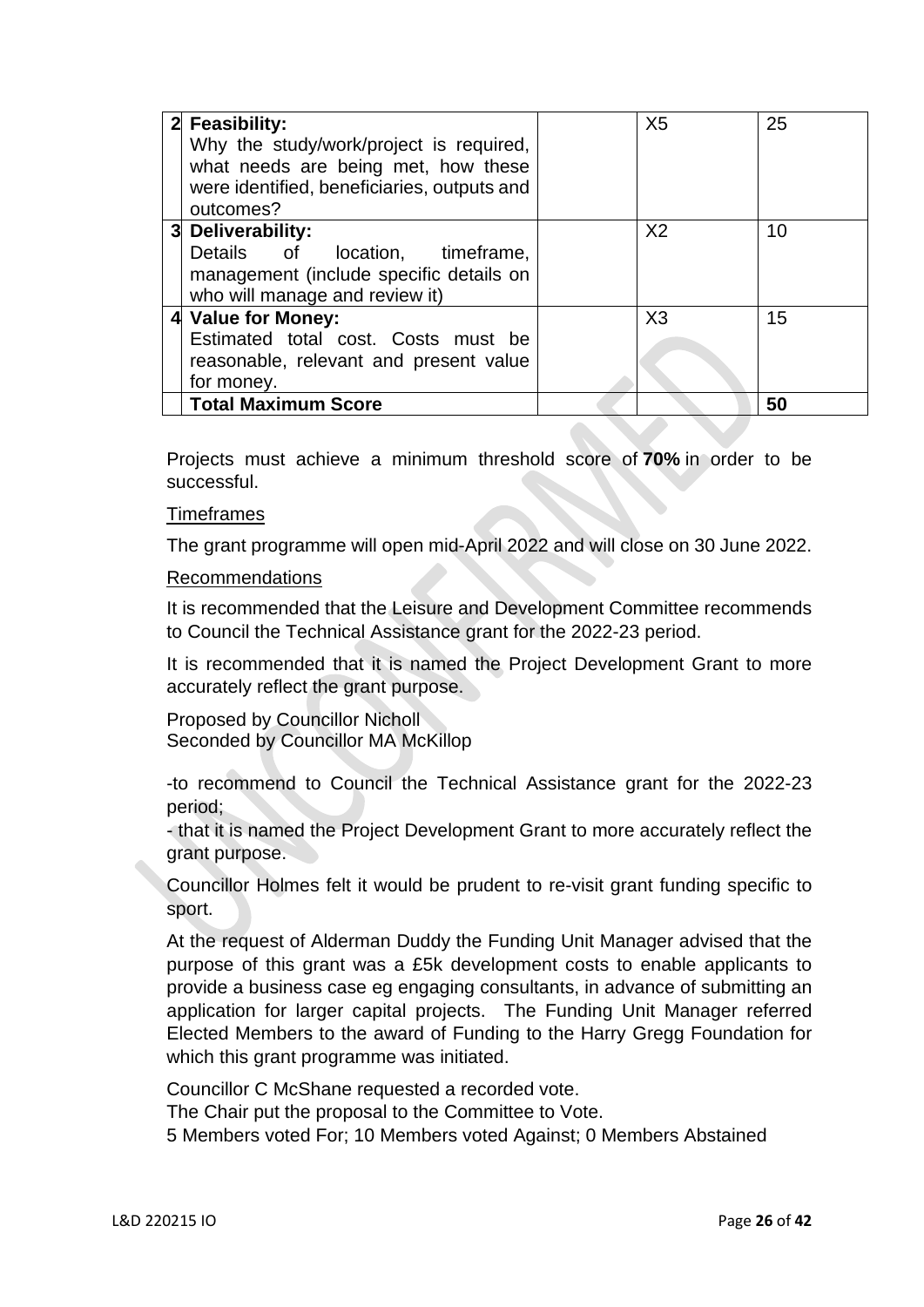The Chair declared the Motion Lost.

## Recorded vote table

| For $(5)$    | Councillors Nicholl, C McShane, MA McKillop,<br>McMullan, Schenning |
|--------------|---------------------------------------------------------------------|
|              |                                                                     |
| Against (10) | Alderman Baird, Duddy, Hillis, Knight-McQuillan                     |
|              | Councillors Anderson, Callan, Holmes, McAuley,                      |
|              | McQuillan, Watton                                                   |

# **12. CORRESPONDENCE**

# **12.1 Correspondence from the Secretary of State for Levelling Up, Housing and Communities and the Secretary of State for Northern Ireland.**

 Correspondence has been received to mark the publication of the Levelling Up White Paper which sets out a programme of change to reverse the disparities within the UK.

Contact details previously circulated.

It is recommended that members consider the correspondence.

# **13. MATTERS FOR REPORTING TO PARTNERSHIP PANEL**

There were no matters for reporting to the partnership panel.

# **14. CONSULTATIONS**

The following consultation was listed:-

# **14.1 DAERA Consultation on Proposals to Realign District Structures – submission by 28th March 2022**

Views are being sought on the proposal to realign Design Structures of Northern Ireland Fire and Rescue Service to those of Local Government Authorities.

Contact details previously circulated.

It is recommended that members consider the consultation.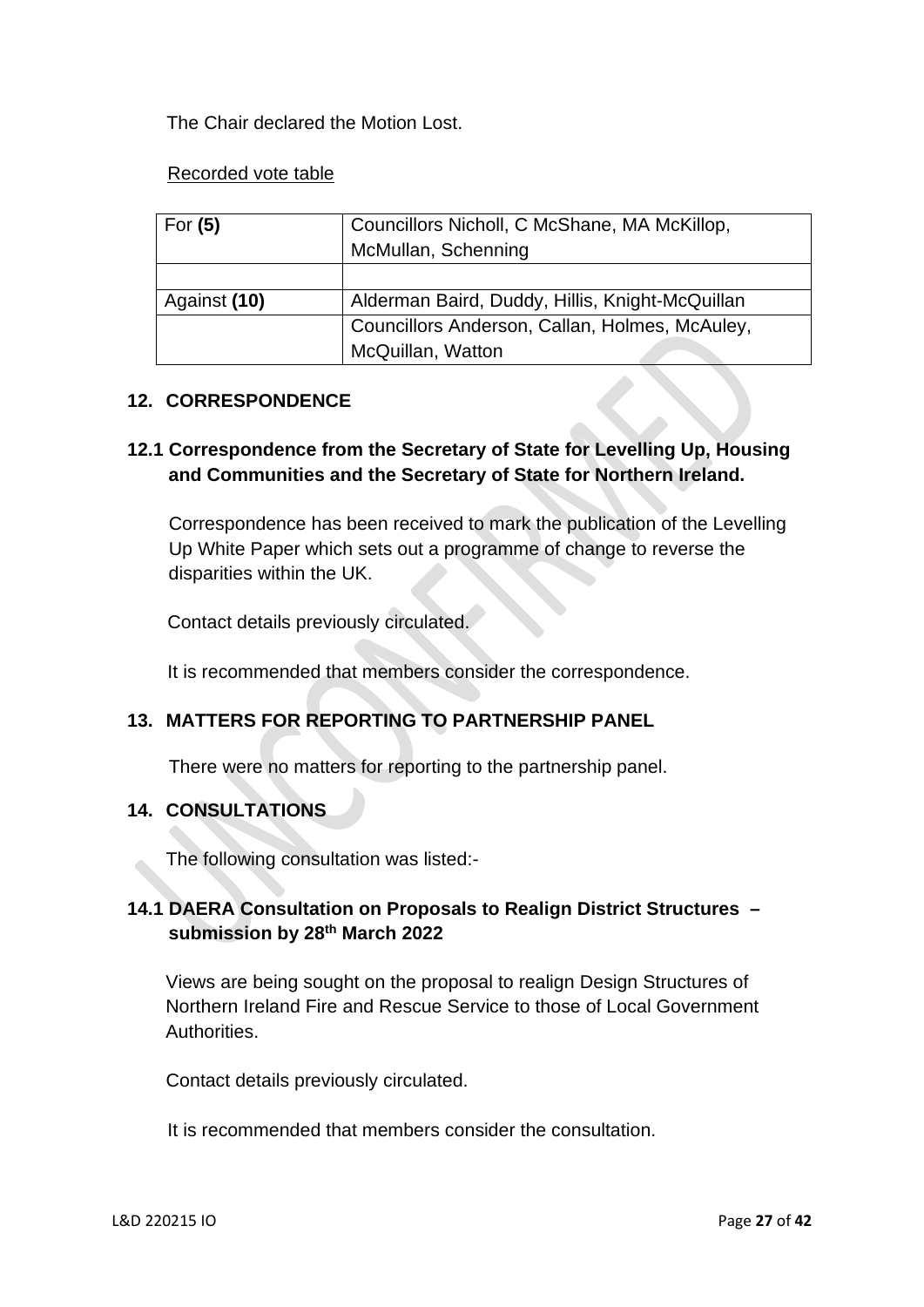# **MOTION TO PROCEED '***IN COMMITTEE'*

 Proposed by Alderman Duddy Seconded by Councillor Anderson

 **AGREED –** to recommend that Council move, '*In Committee'.*

**\* Press and Public were disconnected from the meeting at 9.15 pm** 

# *The information contained in the following item is restricted in accordance with Part 1 of Schedule 6 of the Local Government Act (Northern Ireland) 2014*

The Chair read the following statement:

 *Members, I would remind you that this session is being audio recorded in line with Council's guidance. You are reminded that there should be no other persons present who are not entitled to be - either hearing or seeing consideration of such items, and/or recording the proceedings. Failure to comply could be in breach of Code of Conduct responsibilities. You are reminded that you are personally responsible for any comments that you make.* 

# **15. HALP CAPITAL INVESTMENT**

 Confidential report, previously circulated, was presented by the Head of Tourism and Recreation.

### Purpose of Report

The purpose of the report is to seek Council's approval to complete on a number of maintenance, improvement and repair projects within the Council's Tourism and Recreation remit for Holiday and Leisure Parks.

### **Background**

At the December 2021 Leisure & Development Committee meeting, Officers presented the detail on prioritised elements that require immediate or short-term actions with respect to repair and maintenance across Council's Holiday and Leisure Parks. Elected Members were asked to approve the advancement on project specification and procurement in advance of an investment decision that is detailed within this report.

### Project Details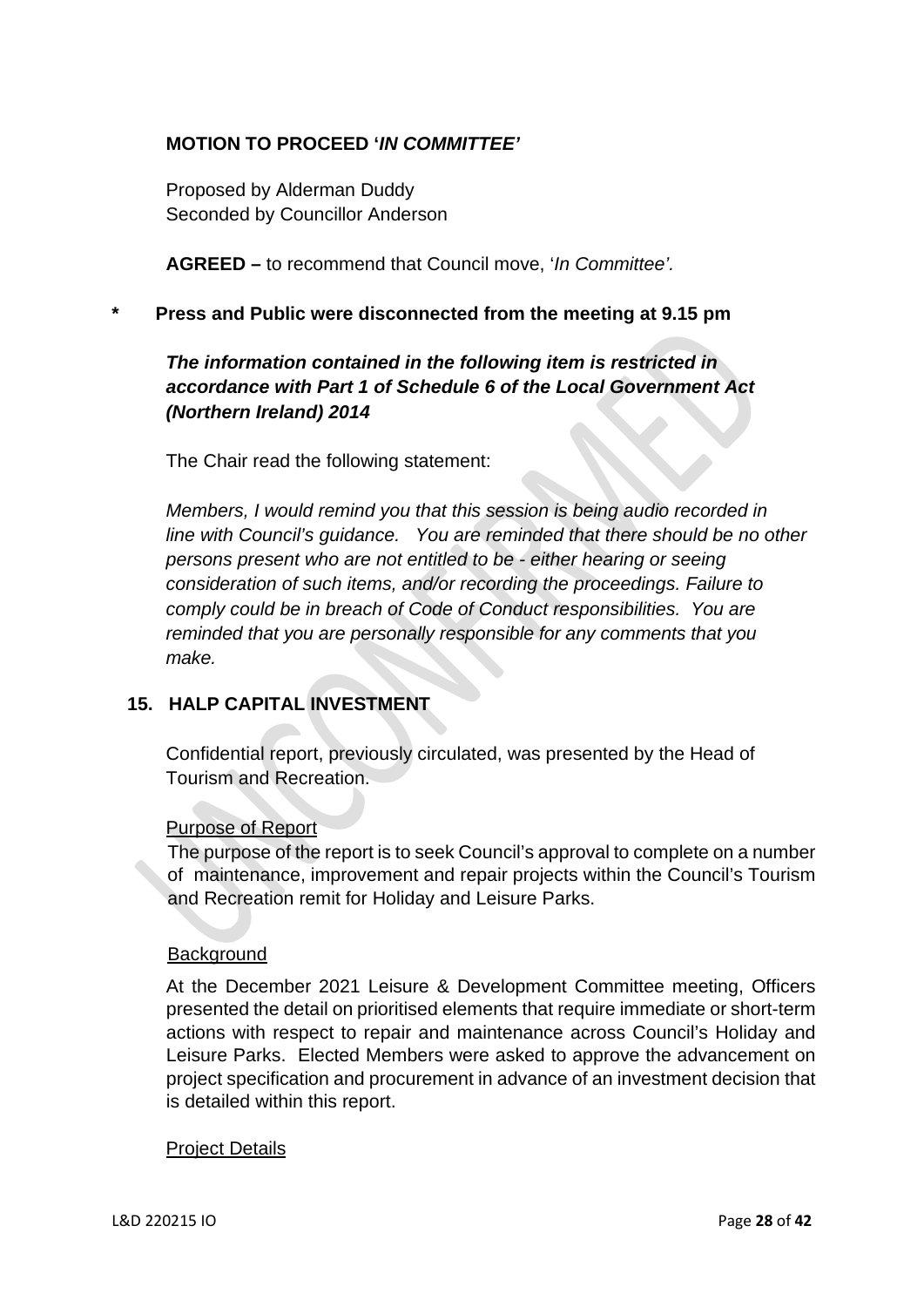The following maintenance and improvement projects have been prioritised as essential to ensure that the Council's Holiday and Leisure Parks provide a quality and fit for purpose service.

- Purchase of Online Booking software
- Upgrade of Camping Pod provision
- Refurbishment of Camping Pods at Cushendun
- Replacement of RTVs at Carrick Dhu and Juniper Hill

#### Procurement Details

Officers from Tourism & Recreation, in conjunction with the Estates team have developed specifications and procured for the required work, as summarised in Table 1, previously circulated.

#### Next Steps

Subject to Council approval, Officers will appoint suppliers and advance the implementation of the repair, improvement and refurbishment projects and detailed in Table 1.

Retrospective approval is sought for 3.1 Purchase of Online Booking Software, as a January appointment was required to allow advance bookings of touring vans etc for the incoming holiday season.

#### Recommendation

The Leisure and Development Committee is asked to make an investment decision to allow the progression of the above projects to completion, with a view to implementation either prior to, or early in the 2022 Holiday and Leisure Park season. A total investment decision of £107,450 is required. This investment is necessary to ensure continued maintenance and delivery of high standards across our Holiday and Leisure Park provision.

Proposed by Alderman Duddy Seconded by Councillor McQuillan and

**AGREED** to recommend to Council the progression of the above projects to completion, with a view to implementation either prior to, or early in the 2022 Holiday and Leisure Park season. A total investment decision of £107,450 is required. This investment is necessary to ensure continued maintenance and delivery of high standards across our Holiday and Leisure Park provision.

Councillor MA McKillop asked for an update on the provision of accessible facilities for the Cushendall caravan site and questioned whether the site was currently compliant with legislation in this regard.

The Head of Tourism and Recreation advised that consideration was being given to improving this site but that there was a longer term plan for this site, which was subject to funding avenues being explored before being brought to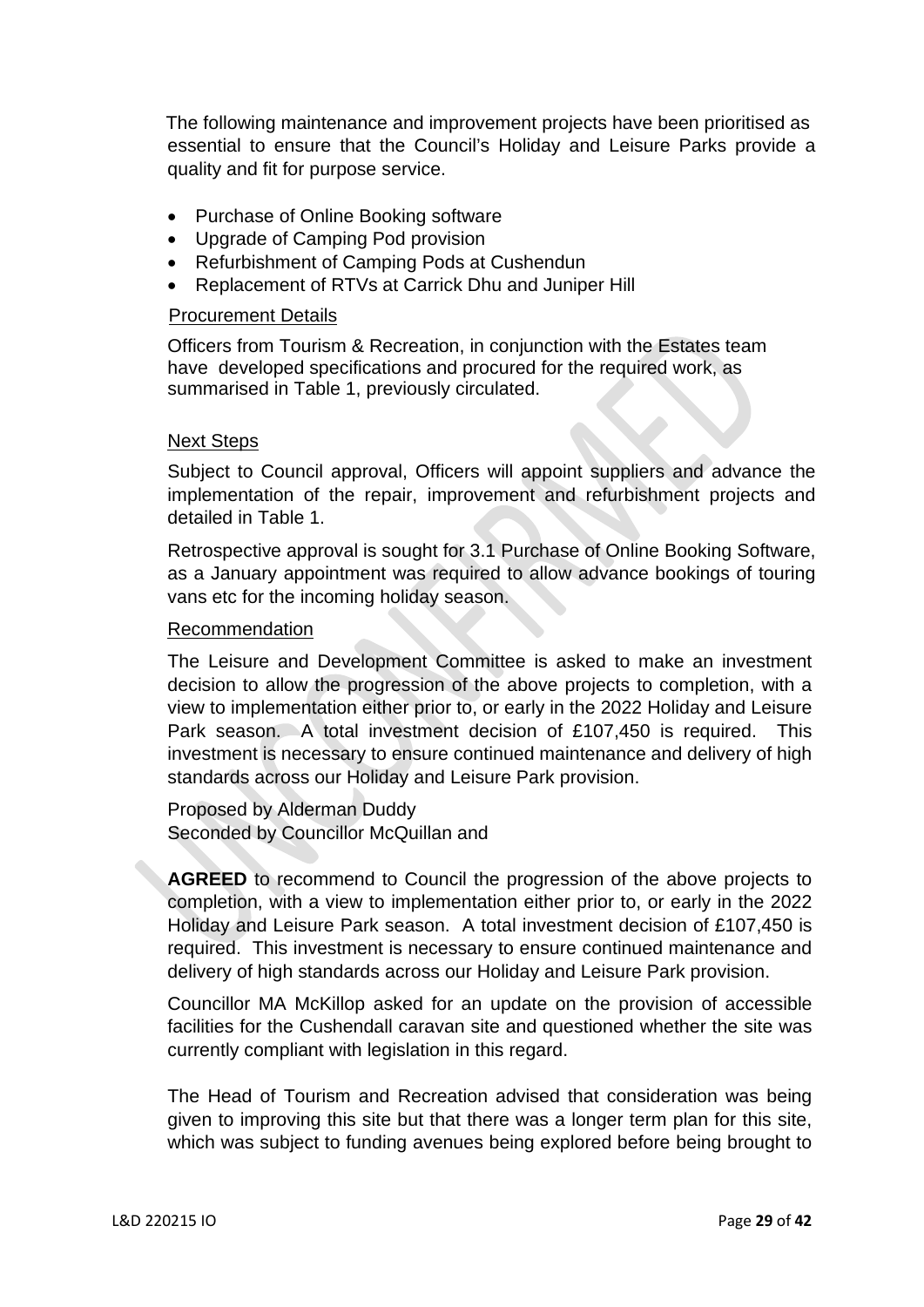committee for consideration. The Head of Tourism and Recreation agreed to update the member outside of the meeting regarding compliance with legislation.

# **16. COLERAINE LEISURE CENTRE INVESTMENT**

Report, previously circulated, was presented by the Head of Sport and Well-Being.

### Purpose of Report

The purpose of this paper is to request Members approval of the appended Outline Business Case (OBC) for investment in the gym and equipment offering at Coleraine Leisure Centre with associated investment of £150k.

## **Background**

The focus of the Outline Business Case (attached at Annex A, previously circulated), which has been prepared in the new 'Five Case' format, is a proposal by the In-house Leisure Team ('IHT') to invest in the gym and equipment offering at Coleraine Leisure Centre.

This project represents the second phase of the potential £1m investment in gyms, subject to success and dependant on available capital spend further phases of investment will be outlined, to include a similar project at Joey Dunlop Leisure Centre and Sheskburn Recreation Centre, followed by upgrade of Cardiovascular equipment at Roe Valley Leisure Centre as well as a project on Access Controls.

# Rationale for Investment

As noted above, the need for intervention and investment in gyms and equipment emerged from the In-house Team's Shadow Bid submission. The SOC presented to Council in November 2020 articulated the case with reference to research undertaken as part of this submission including: industry trends for gyms and fitness, feasibility study undertaken by Alliance Leisure, latent demand analysis undertaken by 4global and an audit of equipment across all major and minor leisure centres.

The IHT subsequently prioritised the 'Investment in the gym and equipment offering at Coleraine Leisure Centre' project within its Mobilisation Plan and has taken the opportunity to develop this OBC following the success of the RVLC pilot project.

The current poor condition of the gym equipment and the general gym environment at Coleraine Leisure Centre is evidenced in the OBC, Appendix 2 - Gym Equipment.

The objectives for the project in terms of growth in Memberships, Income, Utilisation and Customer Satisfaction have been analysed with targets set in section 3.3 of the OBC.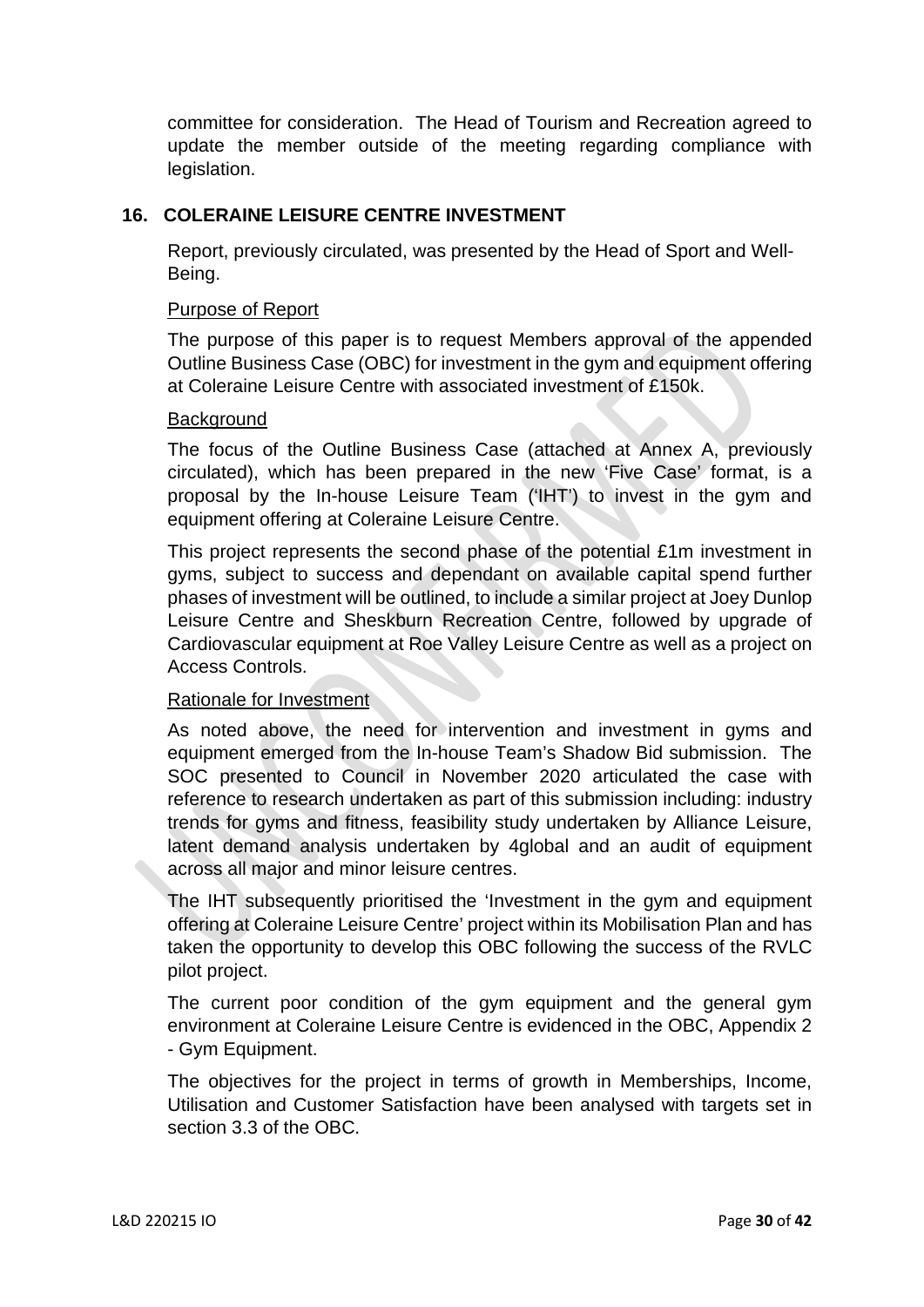## **Conclusion**

The Outline Business Case for investment in Coleraine Leisure Centre fully appraised the costs, benefits and risks of three options (reference Section 4 of the OBC) and identified the preferred option as follows:

• Option 3 – Replace existing Equipment, upgrade flooring & air conditioning at a cost of £150k; see (Appendix 4 – CLC Gym upgrade Proposal)

The project objectives have been evaluated against Option 3 with realistic targets set. The risks and constraints have been analysed, with Option 3 presenting the least risk to Council.

A breakdown of the associated costs of the preferred Option 3 is included in the OBC, Appendix 4 – Gym Upgrade Proposal.

The financial case has been considered against the financial projections, and a 2.5 year pay back on investment has been established.

Recommendations

It is recommended that Members approve the Outline Business Case and preferred option:

 Option 3 – Replace existing Equipment, upgrade flooring & air conditioning at a cost of £150k; see (Appendix 4 – CLC Gym upgrade Proposal)

Subject to Council decision, the indicative delivery timeframe to progress Option 3 is summarised as follows:

| March '22                   | <b>Issue Equipment Tender.</b>                                     |
|-----------------------------|--------------------------------------------------------------------|
| April '22                   | <b>Tender Receipt and Evaluation.</b>                              |
| May '22                     | Tender Report to L&D Committee for approval & contract<br>award.   |
| <b>June '22</b><br>July '22 | Equipment Delivery Lead in time.<br>Installation of new equipment. |

Due to the nature of some of the works, it is likely that a temporary closure will be required during installation.

Proposed by Councillor Anderson Seconded by Councillor McQuillan and

**AGREED** to recommend that Council approve the Outline Business Case and preferred Option 3 – Replace existing Equipment, upgrade flooring & air conditioning at a cost of £150k. (Appendix 4 – CLC Gym upgrade Proposal)

# **17. GREENWAY PROJECTS**

Confidential report, previously circulated, was presented by the Director of Leisure and Development and the SIB Project Officer.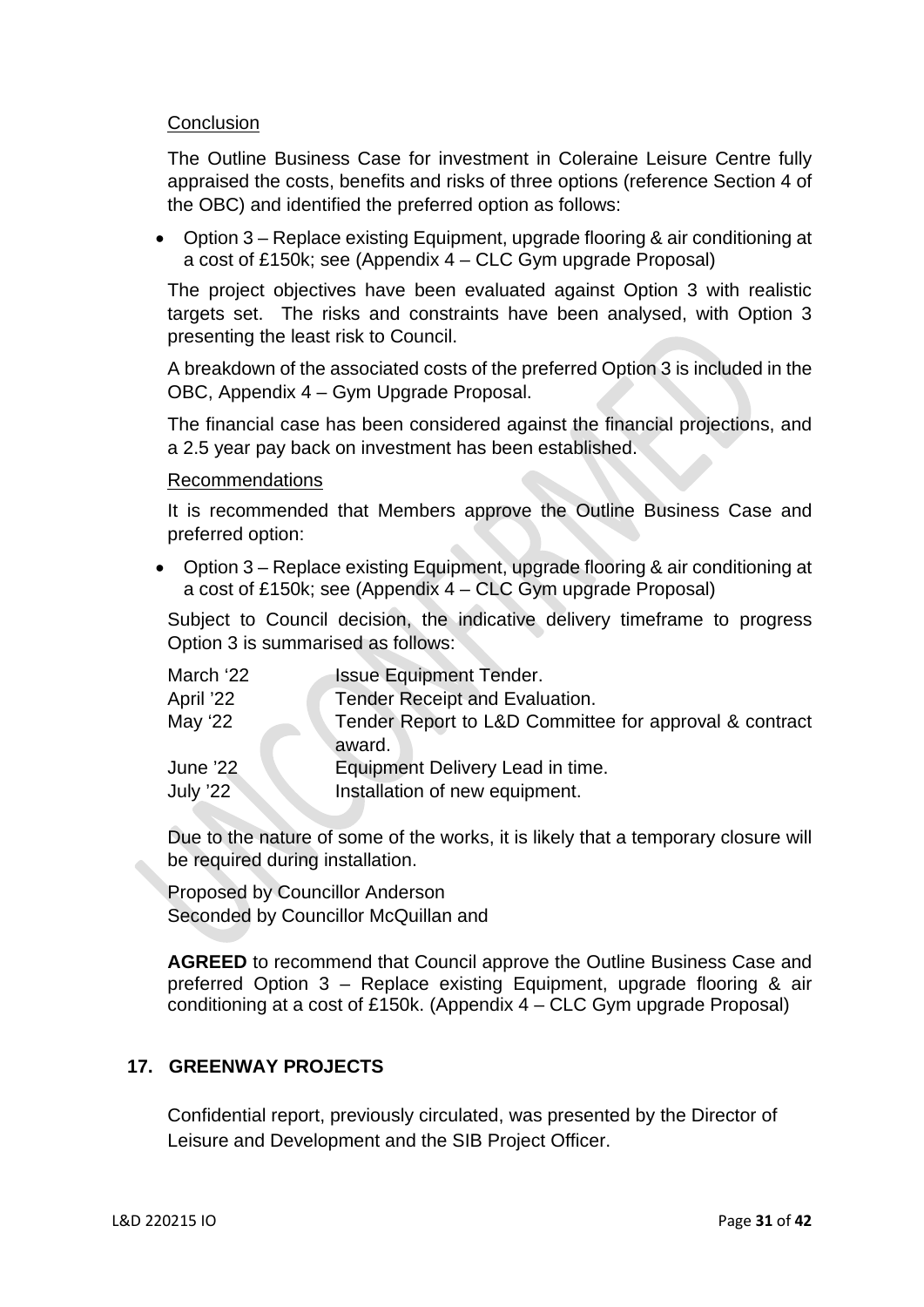# Purpose of Report

The purpose of this report is to provide Members with an update on the current Greenway projects included within the Causeway Coast and Glens Growth Deal and to propose a number of recommendations on the way forward.

# **Background**

Causeway Coast and Glens Borough Council's Growth Deal bid originally contained two Greenway projects which were proposed as:

- Ballymoney to Ballycastle; and
- Ballymena to Cushendall (In partnership with Mid and East Antrim Borough Council (M&EABC).

An update on the current position of the two projects is provided below.

## Ballycastle to Ballymoney

The Ballycastle to Ballymoney project is at an advanced stage of development with the Outline Business Case (OBC) underway.

It is therefore proposed that the Council engages additional resources to complete this work while under the management and guidance of the Coast & Countryside Team.

This piece of work is within the scope of the Professional Services Framework Agreement the Council has with AECOM who have experience of similar commissions elsewhere. Officers have worked up a Scope of Service agreement with AECOM and approval is sought to appoint AECOM under the terms of the Framework. The cost will be proportionate to the number of landowners they are appointed to consult with but, if it was the full 170 remaining smaller landowners, the cost is expected to be in the region of £45k. The £250k development cost grant from DfI is expected to fund around 50% of this cost.

# Ballymena to Cushendall

Recently M&EABC has advised that the Ballymena to Cushendall project is not a current priority for the Council, and this leaves the project unlikely to proceed under the CC&GBC Growth Deal.

Given this situation the Council has a number of options:

- Reduce the number of Greenway projects to keep the Growth Deal within the indicative budget.
- Bring in a replacement Greenway, or
- Limit the Greenways to one in number and bring in a different project from the long list.

The DfI Strategic Plan for Greenways identifies 6 Greenways that touch on the CC&GBC area and scored them as follows (the higher the score the greater the priority):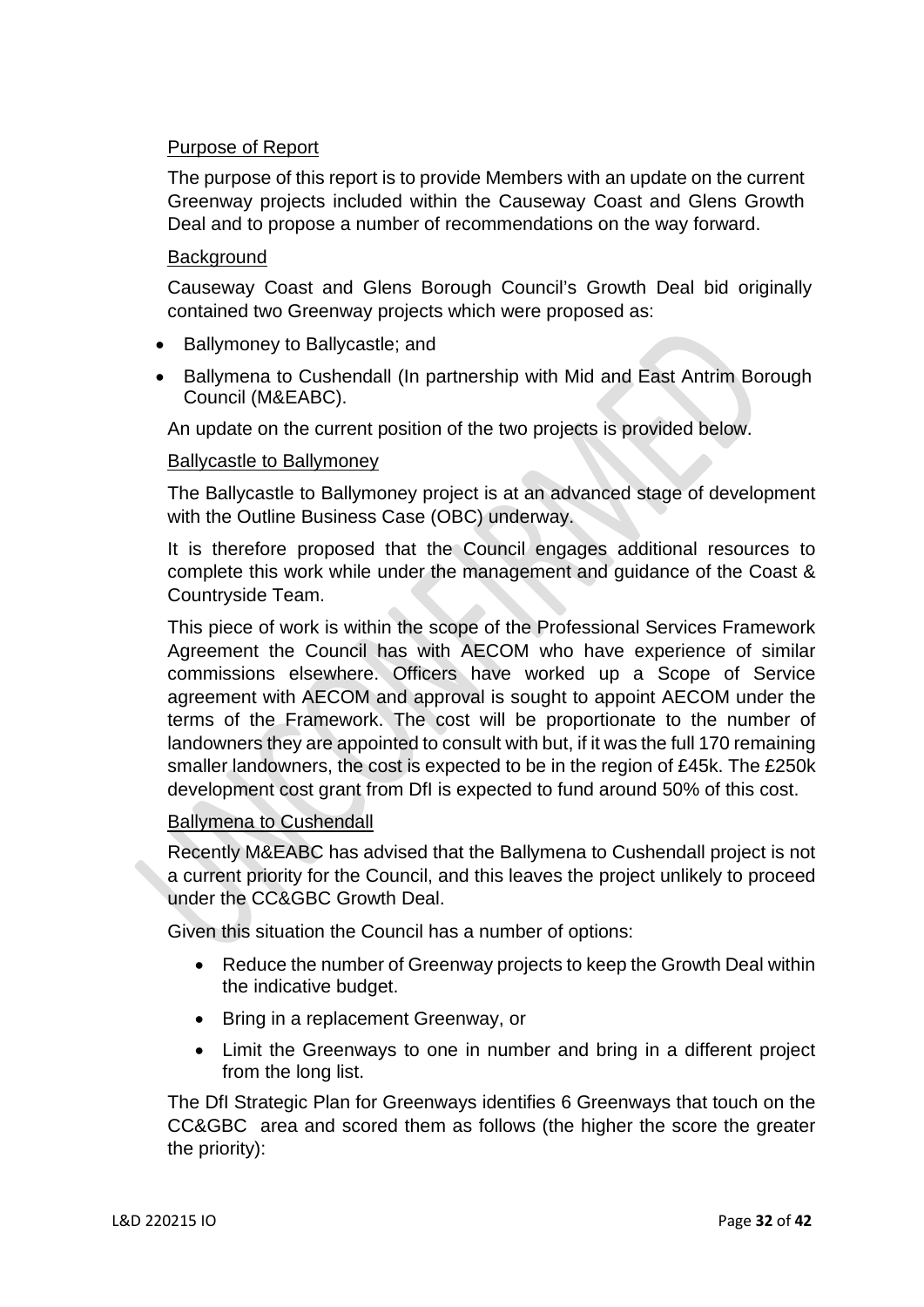- Dungannon to Coleraine, 24.
- Ballymena to Cushendall, 22.
- Coleraine to Giants Causeway via Portrush, 22.
- Derry/Londonderry to Coleraine, 22.
- Macfin to Ballycastle via Ballymoney, 22. (currently at OBC development)
- Limavady junction to Dungiven, 18.

 $\bullet$ 

In addition to this, the Council has had long term aspirations to develop a Greenway/off road path between Ballintoy and Ballycastle but, since this is not prioritised within the DfI Strategy Plan for Greenways, this section is unlikely to be prioritised for DfI Greenway funding at this time. Tourism NI has also expressed indicative support for a Greenway network along the coastal route from Portrush to Dunluce Castle and the Giant's Causeway.

There are a number of factors that will impact on Greenway development in NI including:

- Access to funding and time constraints.
- Partnership commitments and complexities.
- Landowner issues.

Give these factors, combined with the unique funding opportunity presented by the Growth Deal, it is proposed that officers explore the feasibility of a replacement Greenway project between Portrush and Portballintrae/Bushmills as an incremental step towards a path network that extends from Ballymoney to Ballycastle and on to Ballintoy, The Giant's Causeway, Portballintrae, Portrush and Portstewart. Under the Council's Professional Services Framework AECOM have quoted for this work as follows:

- 1. Concept and Option Development £8,726.92.
- 2. Land ownership review £1,957.44.
- 3. Costing £3,588.64.

There would be no expenditure on items 2 & 3 until feasibility had been confirmed at item one.

# Council Policy Position Relating to Land Acquisition for Greenway Development

It is very clear that Greenway development cannot proceed without access to land. The ideal scenario is that the Council reaches a voluntary agreement with each landowner to purchase the required section of their land. After the initial in principle agreement between the landowner and the Council (or its agents) the final valuation and purchase contracts are normally undertaken by Land and Property Services (LPS). The compensation offered to the landowner usually includes:

- The commercial value of the land.
- The landowner's agent and legal costs.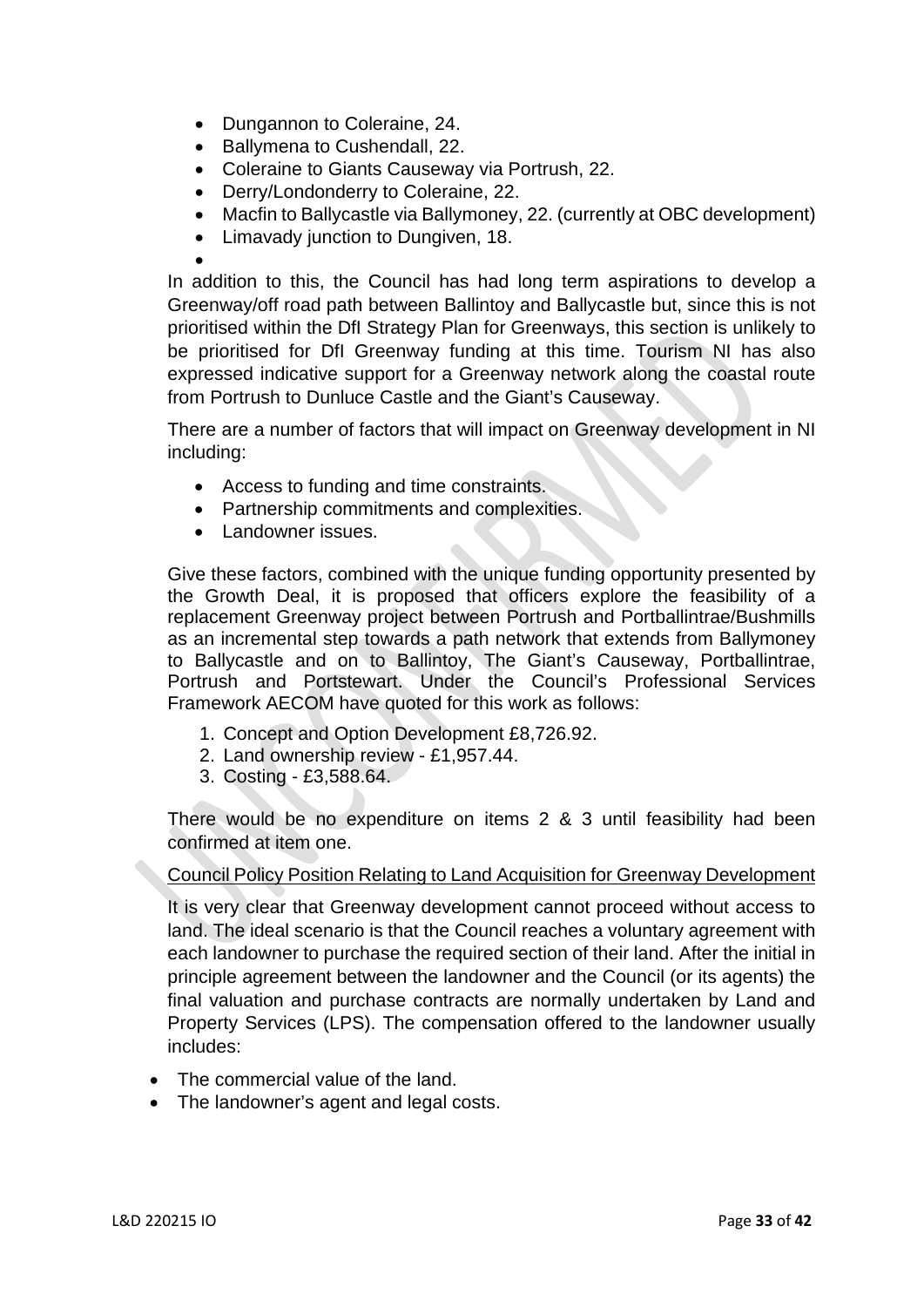Any accommodation works required to secure the site and protect the landowner's other assets and interests e.g. fencing, gates, hedging, access.

#### Recommendations

Based on the information contained within the report, Members are asked to consider the following recommendations:

- 1. Officers commission AECOM, via the Council's Professional Services Framework, to increase the Council's capacity to deliver landowner consultations as soon as possible at an expected cost of around £45,000 (circa 50% funded by DfI, subject to OBC approval).
- 2. Officers explore the viability of a replacement Greenway project between Portrush and Portballintrae/Bushmills at a cost of up to £15,000.
- 3. That Council agrees to use compulsory purchase as a 'tool of last resort' for the acquisition of land for Greenway development.

#### **\*The Mayor, Councillor Holmes left the Chamber at 10.05 pm.**

Councillor McQuillan said he was content to propose with the caveat that if consideration needed to be given to a compulsory purchase it would be brought back to Council for consideration. Alderman Baird said she would be content to second the proposal on this basis.

The SIB Project Officer advised Elected Members that incorporating 'tool of last resort' was critical given the enormous costs and challenges of acquiring land from multiple owners stressing the resolution of ability of Council to acquire land was essential.

The SIB Project Officer clarified that in addition to market value of land being payable (determined by Land and Property Service) to land owners the cost of enabling works ie fencing or gates would be carried out at no cost to the landowner as would any associated agents or legal costs incurred.

Councillor Holmes pointed to potential difficulties with the sensitivities of the process

The Director suggested given the concerns and raised that an alternative form of wording could be agreed by Elected Members.

Councillor McQuillan, confirmed that he was content for the wording to be 'Use of compulsory purchase is an option as a tool of last resort, subject to council agreement.

The Director of Leisure and Development confirmed at the request of Councillor McMullan that there was a legacy Memorandum Of Understanding between the Forestry and Moyle District Council regarding completing works at Glenariffe touring park. The Director confirmed that Causeway Coast and Glens Borough Council did not proceed with that agreement and no further agreements beyond that were entered into.

Councillor McMullan asked for clarity on the Mid and East Antrim Council Greenway status. The SIB Project Officer said that of the 5 Greenway projects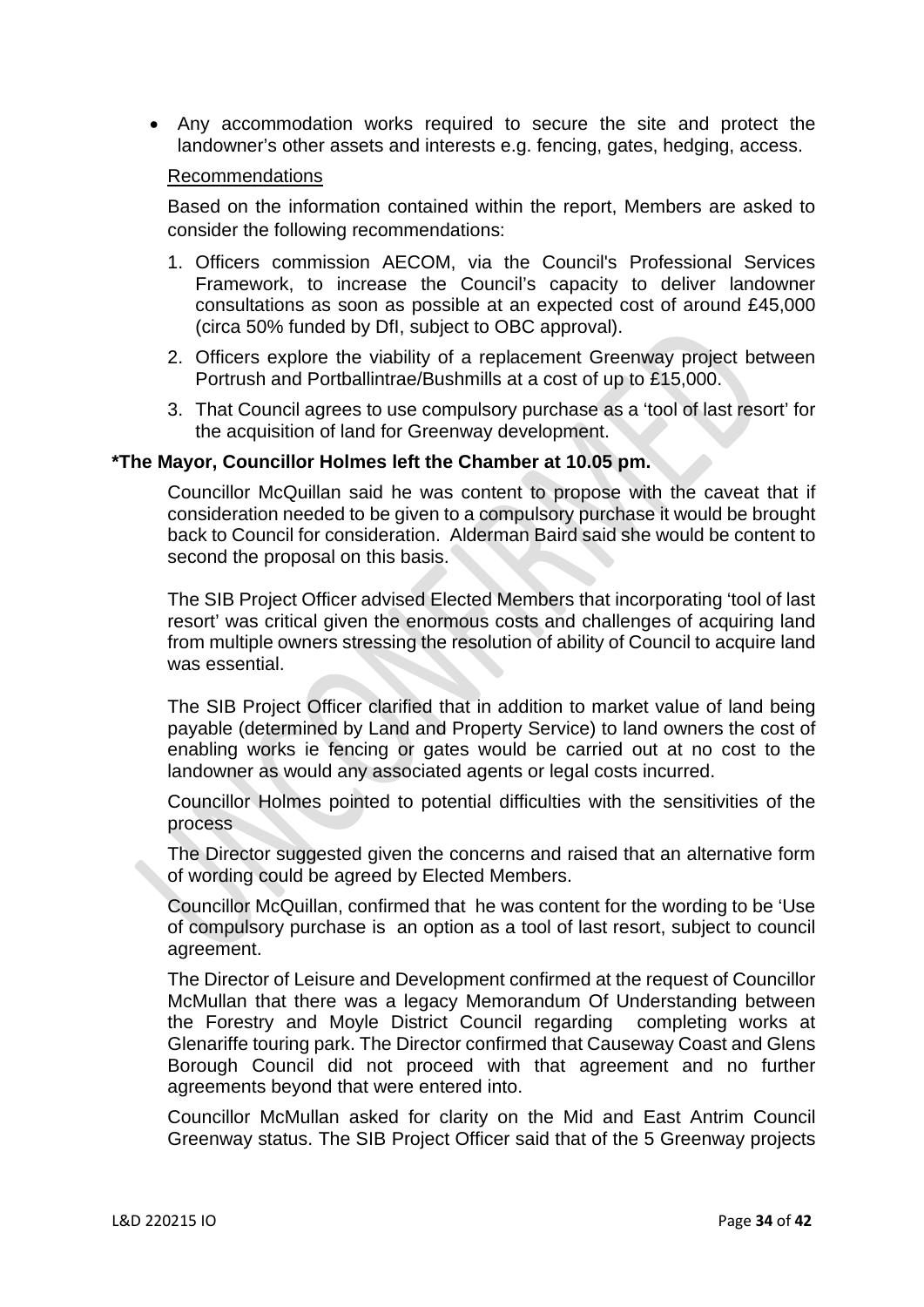on the list for Mid and East Antrim Council Ballymena to Cushendall was not one of those listed and that if 2 or 3 within the 5 listed were achieved that would be a successful outcome. The SIB Project Officer indicated that Mid and East Antrim Borough Council still aspire to work with Causeway Coast and Glens Borough Council in respect of Greenway initiatives.

Councillor Nicholl erred caution that one project was being prioritised at the expense of another. Councillor C McShane spoke of issues with the road infrastructure between Ballintoy and Ballycastle, however the SIB Project Officer advised that this route did not qualify as active travel.

Councillor C McShane asked what engagement had taken place with Tourism NI on Greenway options. The SIB Project Officer advised that engagement had taken place between Causeway Coast and Glens Officers all relevant departments in addition to tour operators with their views being taken on board.

The SIB Project Officer stressed the need to take advantage of the current opportunity and progress the proposal which best aligns with funding.

At the request of Alderman Duddy The Director of Leisure and Development advised that there were two elements of grant funding which was:

- a) Growth Deal funding;
- b) Eligibility for DFI Greenway funding

The Director of Leisure and Development added that if an Outline Business Case was submitted, DFI funding of £225k enabling costs would be awarded to take the project to the next stage.

Alderman Baird suggested that a phased stage approach would be useful giving 'Armoy to Dark Hedges' as an example and felt this would help gain support from locals, land owners and improve the economy of the borough.

The SIB Project Officer advised that this path may be an option once approved in line with active travel but is not likely to be accepted at this stage by DFI.

Proposed by Councillor McQuillan Seconded by Alderman Baird and

**AGREED-** to recommend to Council that

- 1. Officers commission AECOM, via the Council's Professional Services Framework, to increase the Council's capacity to deliver landowner consultations as soon as possible at an expected cost of around £45,000 (circa 50% funded by DfI, subject to OBC approval).
- 2. Officers explore the viability of a replacement Greenway project between Portrush and Portballintrae/Bushmills at a cost of up to £15,000.
- 3. That Council agrees to use of compulsory purchase option as a tool of last resort, subject to council agreement.

**\*The Mayor, Councillor Holmes re-joined the meeting remotely at 10.30 pm.** 

# **18. GROWTH DEAL STATE OF READINESS AND AFFORDABILITY**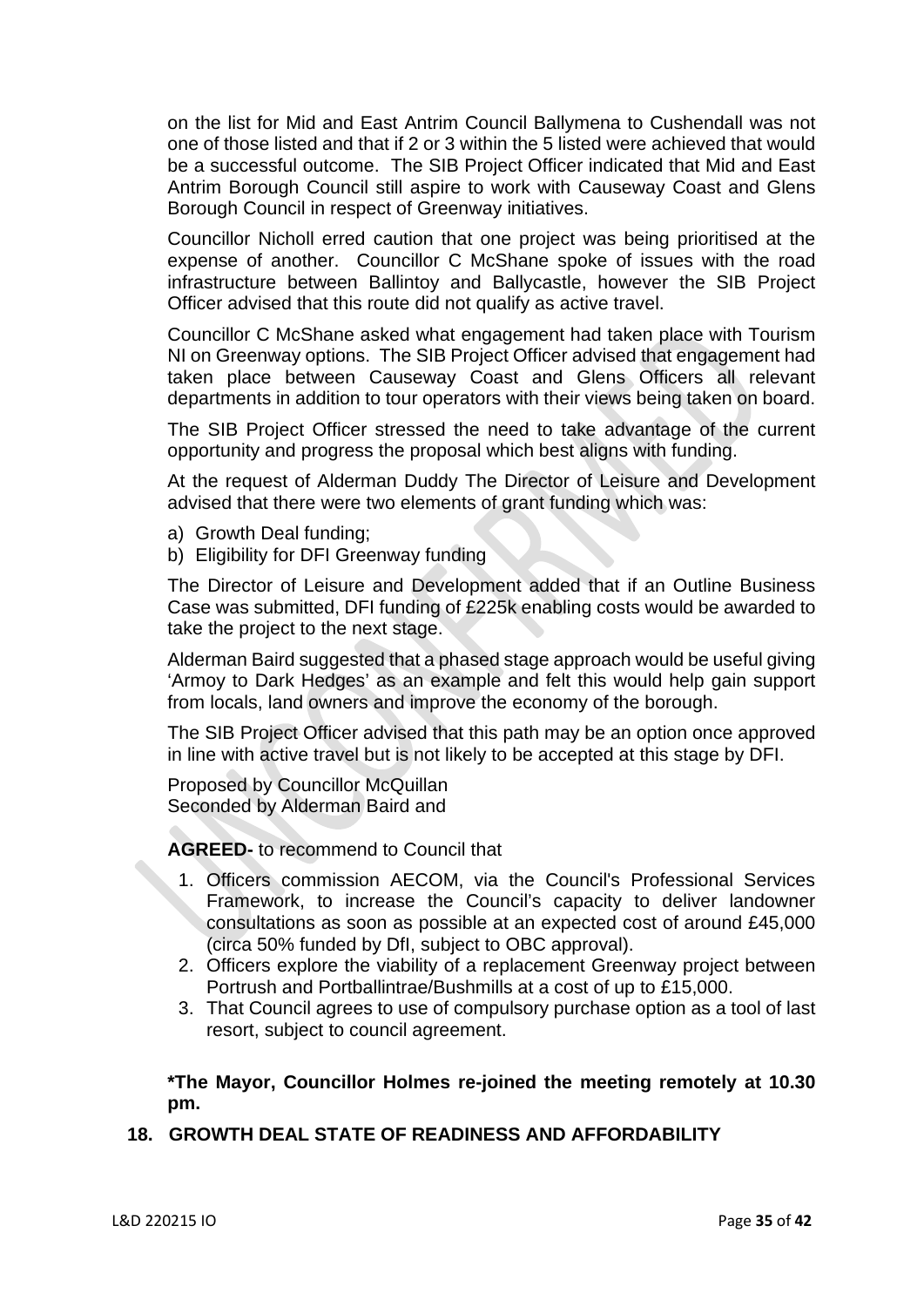Confidential report, previously circulated, was presented by the Director of Leisure and Development and the SIB Project Officer.

## Purpose of Report

The purpose of this report is to set out a 'State of Readiness Assessment' of the proposed Growth Deal projects and to make recommendations for the programme to become affordable.

## **Background**

At the Executive Programme Board in October 2021, Members noted that the £157m total anticipated cost of the 14 shortlisted projects far exceeds the indicative programme budget of £72m (+10% partnership contribution). Members also noted that all projects need to move through Strategic Outline Case (SOC) and Outline Business.

 State of Readiness Reviews and Recommended Next Steps The detailed Reviews, attached at Annex A, previously circulated and each Review sets out:

- The anticipated high-level project risks across all 5 business case components
- A RAG status linked to the ability to deliver an SOC over the next 6 months
- Recent developments; and

 The table, previously circulated, summarises the State of Readiness Review for each of the 14 Projects and recommends actions that the Executive Programme Board and Elected Members may wish to consider.

### Key Emerging Conclusions

The key emerging conclusions include the following:

- Research requirements: Various pieces of project specific research will be required for feed the business case process. The Council and any third-party Project Promoters need to commission this research as soon as possible.
- Veterinary School: Growth Deals focus is on innovation. UU accepts that teaching a new subject to students in a university will not pass the innovation test. UU agree with removal from GD and is pursuing other funding sources e.g. Shared Island Fund.
- Greenway projects:
	- o Ballymena to Cushendall Greenway project does not have any current commitment from M&EABC and should be replaced by a different Greenway project
	- o Officers should explore feasibility of an alternative proposal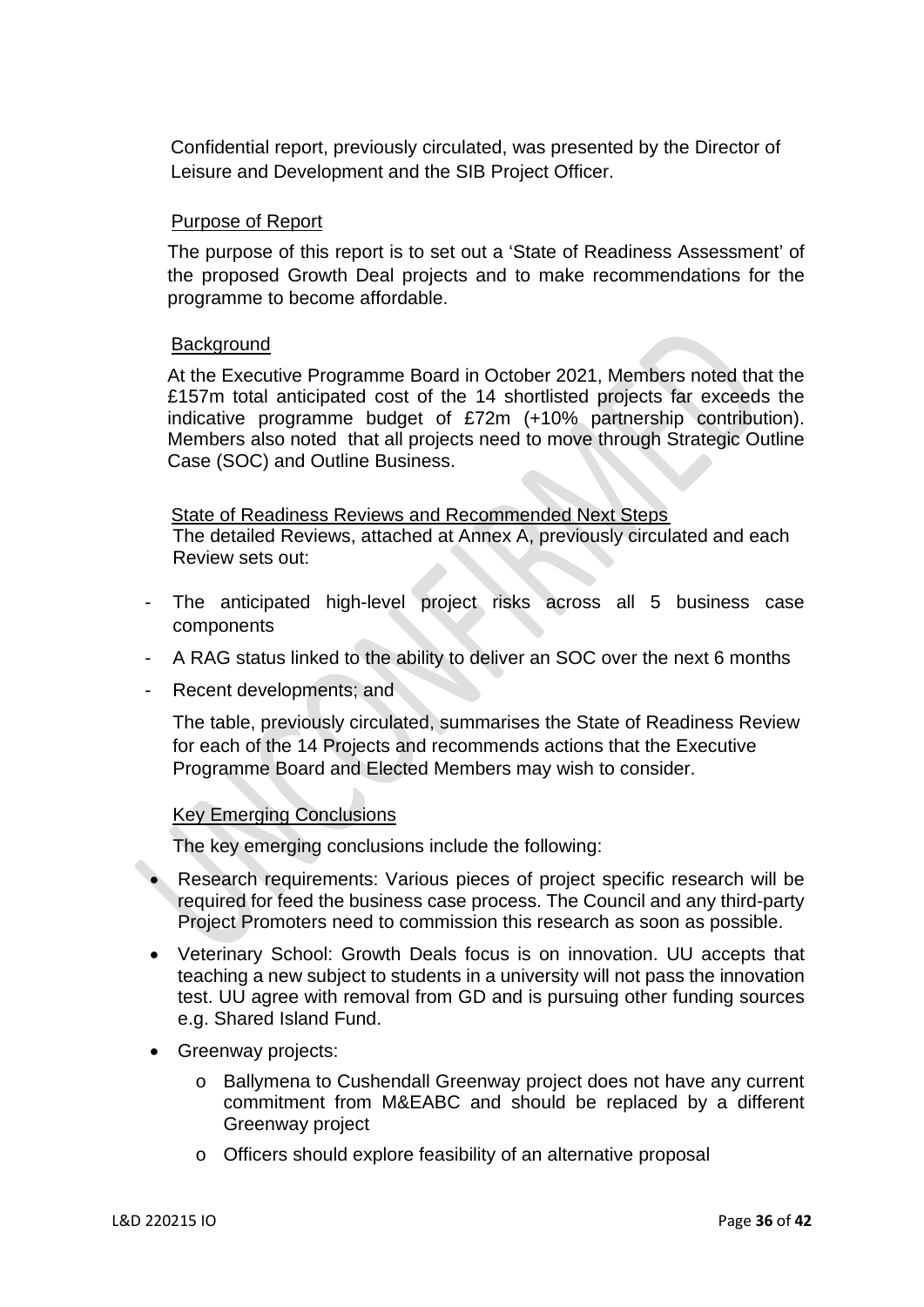- o Landowner issues are critical to success and need to be address urgently
- Mountsandel Project:
- Dunluce Castle Redevelopment:
- Skills and Employability:
- Digital Infrastructure Fund:
- Rural Digital Hubs**:**
- Rathlin East Lighthouse**:**
- Smart Local Energy System
- Ongoing overcommitment

# Programme Budget Review

Given the need to urgently demonstrate to UKG and NIE that Causeway Coast and Glens Borough Council has prioritised its Growth Deal project list to a level that is broadly consistent with the available budgets it is proposed that the findings of the state of readiness review should be used to further refine the project list. The tables below show how this can be achieved and that, given the conclusions of the review, the programme can proceed with a list of projects that are broadly affordable within the programme budget of: UKG £36m and NIE £36m plus a minimum of 10% partnership funding.

### Recommendations

It is recommended that Members note the State of Readiness Reports, the recommended project-specific next steps and the proposals to reduce the project list to an affordable level and recommend this approach to the Council.

Councillor C McShane enquired about the status of the Rathlin Project and the SIB Project Officer advised that it had been removed from United Kingdom funding stream but added to bottom of Northern Ireland funding stream.

Proposed by Councillor Anderson Seconded by Councillor C McShane and

**AGREED** to recommend to Council that Members note the State of Readiness Reports, the recommended project-specific next steps and the proposals to reduce the project list to an affordable level and recommend this approach to the Council.

# **19. FUNDING SUPPORT LARGE EVENTS**

Report, previously circulated, was presented by the Director of Leisure and Development.

# Purpose of Report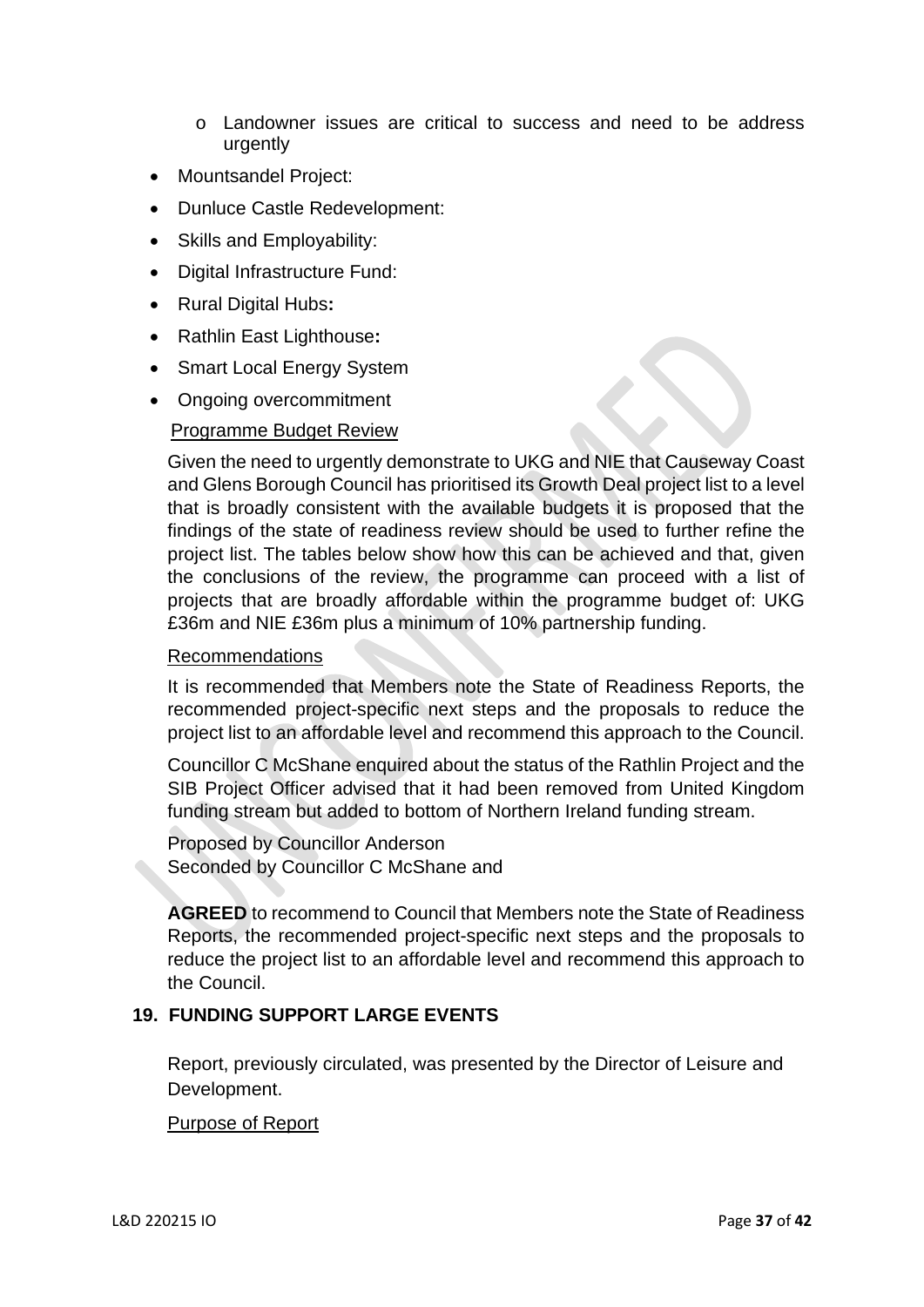The purpose of this report is to propose a funding option for the benefit of the external Large Tourism Events which occur in the Borough.

Furthermore, the report also outlines an opportunity to promote the Borough through a 'Contra Arrangement', whereby advertising / marketing opportunities are provided by the event organiser in return for the non-financial support provided by Council.

Note that the two proposals are entirely separate.

## **Background**

Every year Council agrees an annual programme of grants. The grant funding programmes target resources to meet identified need and further Council's objectives as outlined in Council's Corporate Plan and individual Service Strategies.

In October 2021 Council approved the parameters, criteria and timeframes for 17 grant programmes for the 2022-23 period. This included the Tourism Large Events Fund.

Subsequently Council agreed to explore a sponsorship option to replace the Tourism Large Events Fund.

## Sponsorship

Expert legal opinion was sought from Carson McDowell relating to the vires, risks, parameters and implications of Council being in a Sponsorship role.

Sponsorship can be defined as "a business relationship of mutual benefit involving the transference of funds, resources or services from the sponsor to the sponsored party in return for an association and a set of rights which are to the mutual satisfaction of both parties".

Sponsorship should not be confused with advertising which can be defined as "any paid form of non-personal presentation and promotion of ideas, goods or services by an identified organisation". (Cardiff Council Sponsorship Policy).

Causeway Coast & Glens Borough Council falls under the definition of a contracting authority as per section 2 of the Public Contracts regulations 2015 (PCR 2015).

If the Council provides sponsorship funding to an organisation and a contract is required, the Council has obligations to ensure they are compliant with the PCR 2015.

Section 74 PCR 2015 states Public contracts for social and other specific services listed in Schedule 3 (such as recreational, cultural and sporting services) shall be awarded in accordance with this Section and are subject to a *light touch regime* (regulations 74-76 PCR 2015).

*Light touch* rules require the contracting authority to make known their intention by submitting either a contract notice or a prior information notice to the UK enotification service for publication.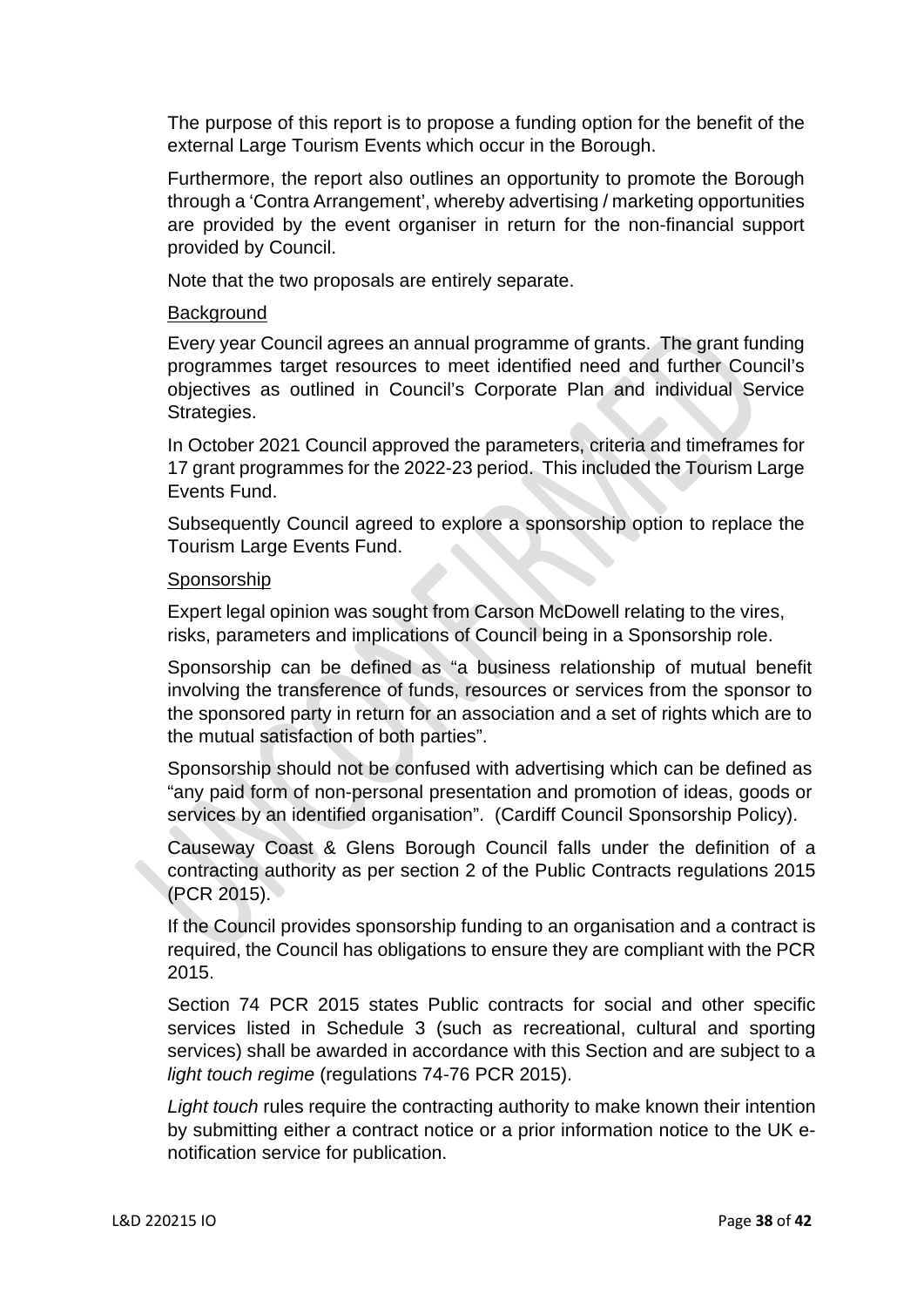The threshold for contracts under the light touch regime is £663,540, if a contract is below threshold the application of General Procurement Principles applies and it is subject to Council's own procurement policy – which states that anything above £30k must be publicly advertised on eSourcingNI.

Applying Council's Procurement Policy for contracts above £30k, award will be on the basis of the lowest acceptable price which meets the specification and any mandatory requirements/minimum quality standards that have been set.

If quality criteria e.g. previous experience/capability, methodology, etc are used, there should be no more than two and the quality element should be a minimum of 30% of the price quality ratio. Criteria must be selected on a clear rationale that ensures that the award is based on the best combination of price and quality.

In Summary, in pursuing a sponsorship option Council must abide by the Public Contracts Regulations 2015 and advertise and award contracts as per these regulations, ensuring compliance with the principles of transparency and equal treatment. In addition, Council is further obligated to abide by its own procurement policy in setting and awarding the contract.

Consequently, having followed Council's direction to consider the Sponsorship option, based upon the received legal advice, it is officers' view that the application of the necessary procurement process, is not applicable or appropriate for funding the large tourism events in the borough.

In conclusion, it is recommended that Council reverts to the Large Events Funding Programme.

### Grant Programme

The parameters, criteria and policy for the Large Events Grant Fund have been developed and recently adjusted to reflect guidance received from HMRC.

To progress the grant programme, Council will advertise the funding opportunity based on this pre-determined criteria (Annex A, previously circulated), and will invite event promoters to submit applications based on their events ability to:

- Attract visitor numbers greater than 3,000.
- Run a 2 day event.
- Encourage overnight stays.
- Demonstrate how they will promote Causeway area as a destination for visitors. Successful applicants will be awarded a Letter of Offer based on the event they have presented for funding.

# A Contra-Arrangement to Promote our Borough

Every year based upon established legacy arrangements, Council provides physical resources, staff resources and facilities at no cost to a number of external events in the Borough.

This support is additional to the monetary grant which event organisations have received.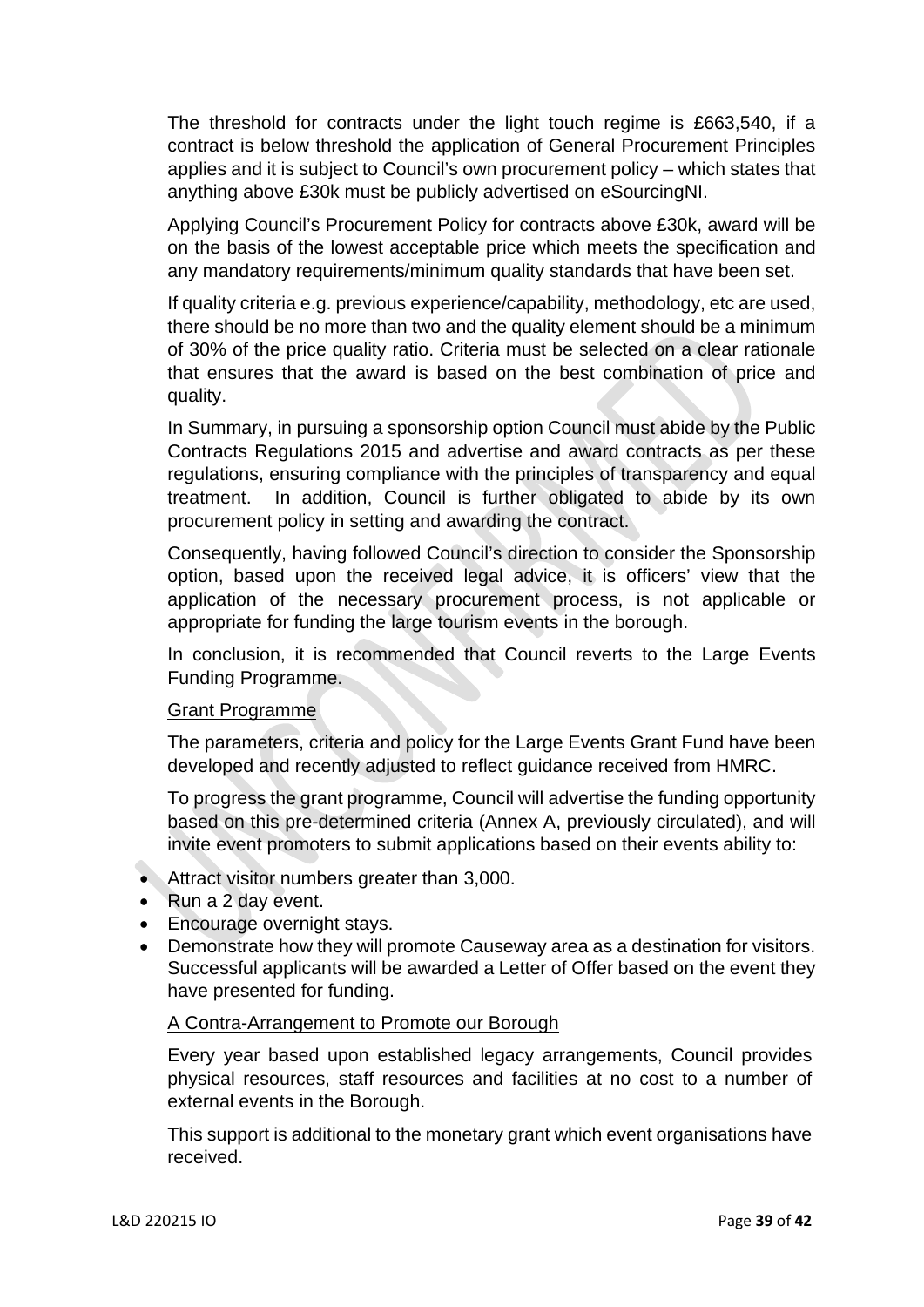To recognise Council's support and to gain an advertising / marketing benefit for the Borough, it is proposed we utilise a Contra Arrangement, which is an arrangement where parties exchange goods or services with no money changing hands.

A Contra Arrangement allows Council to apply a monetary value to the support provided to events such as the NW200 and SuperCup. In return, an agreement is negotiated in which Council could receive benefit such as advertising and promotional opportunities.

HMRC classify a Contra Arrangement as a Barter Transaction. The management of VAT in a Barter Transaction is explained at: [VAT: part](https://www.gov.uk/guidance/vat-part-exchanges-barters-and-set-offs)[exchanges, barters and set-offs - GOV.UK \(www.gov.uk\).](https://www.gov.uk/guidance/vat-part-exchanges-barters-and-set-offs) Council's Finance Department will manage the treatment of VAT in the case of a Contra Arrangement or Barter Transaction accordingly.

### Recommendations

#### Recommendation 1:

It is recommended that Council proceed with the option to offer a grant programme for the Tourism Large Events Fund in accordance with Council's Grant Funding Policy and the parameters and criteria presented to Council October 2021 (Annex A, previously circulated).

#### Recommendation 2:

In return for the non-financial support provided by Council to external events, a 'Contra Arrangement' is negotiated with the event organiser, in which Council benefits from advertising / marketing opportunities.

Recommendation is subject to independent legal/HRMC advice in terms of the vires of such an arrangement, and appropriate legal arrangements being in place to measure and monitor the contra arrangement and will be reviewed on an annual basis.

During debate it was Proposed by Councillor McQuillan and Seconded by Alderman Hillis to recommend that Council consider Recommenations 1 and 2, later withdrawn by the Proposer and Seconder.

At the request of Councillor McQuillan the Director of Leisure and Development confirmed that the Chief Executive had spoken with the Chairperson of the NW200 and Supercup who confirmed they were content with the arrangement; that advertising would be arranged by means of a Contra arrangement.

Proposed by Councillor C McShane Seconded by Councillor Nicholl and

**AGREED** to recommend that Council proceed with Recommendation 1 to offer a grant programme for the Tourism Large Events Fund in accordance with Council's Grant Funding Policy and the parameters and criteria presented to Council October 2021 (Annex A, previously circulated); Defer a decision on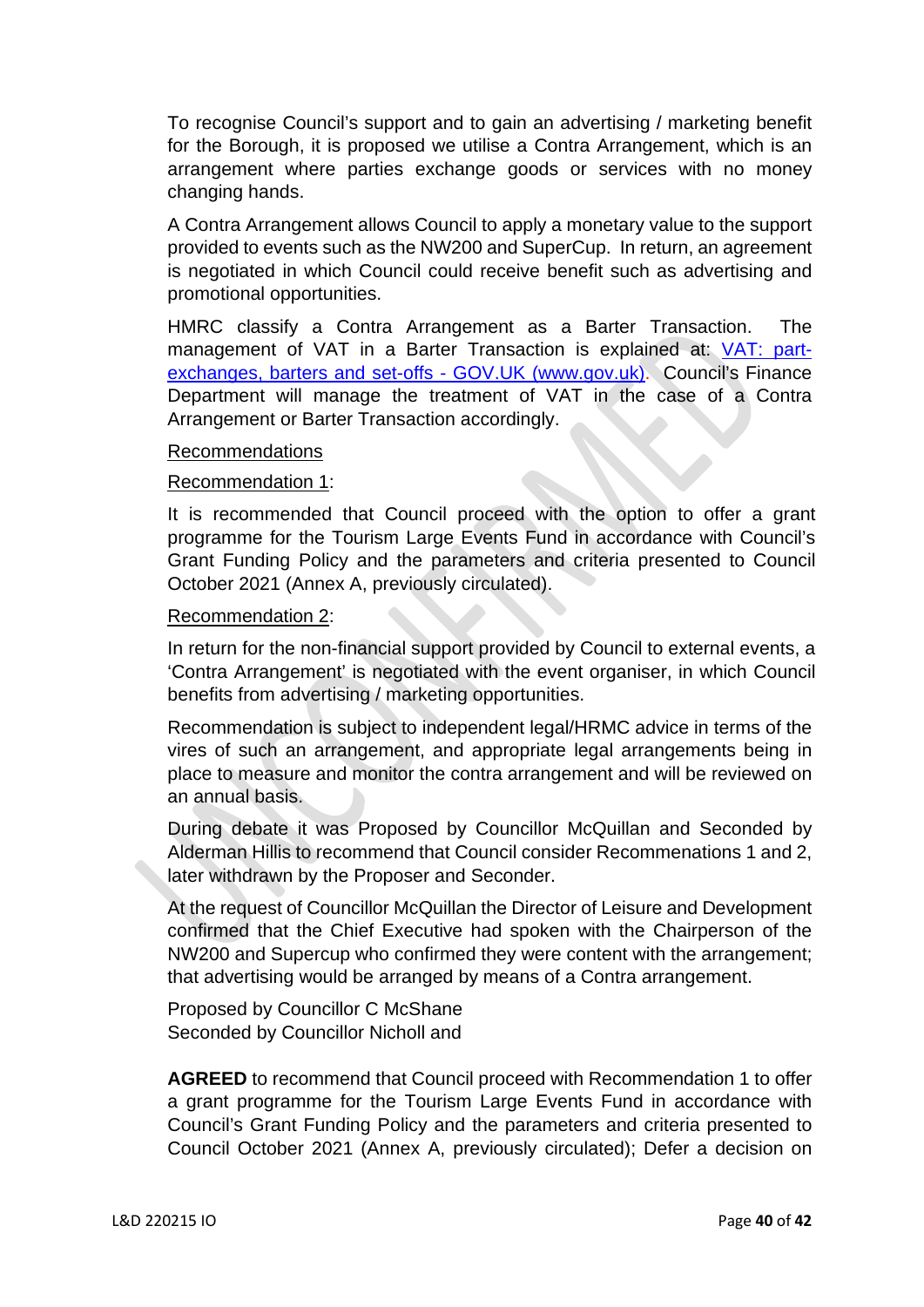Recommendation 2 until we receive the required independent legal and HMRC advice as outlined in the report.

Discussion ensured around the implications and definition of a Contra agreement and why it was required.

The Director of Leisure and Development advised that this report is separating the grant funding element which has no return from the marketing element which forms the Contra agreement.

The Director further explained the rationale behind Recommendation 2 stating that members were being asked to agree in principle so that Council can get return by way of advertising to promote the tourism economy and reminded members of the £10m income generated by the NW200 to this borough.

The Director of Leisure and Development said that this would enable Council to negotiate terms for support given to events ie staff costs and other support and give the Interim Director of Finance more time to understand the implications of the Contra agreement in terms of VAT elements, subject to HMRC advice in terms of vires of such arrangement.

Alderman Duddy expressed disappointment that a report had not came back which cleared up ambiguities concerning VAT, given that the decision to report back to the Committee was ratified in November 2021. The Director of Leisure and Development advised members that the Interim Director of Finance was concentrating on the rates setting process in recent weeks, however Alderman Duddy said he did not accept the rates setting process as a valid reason for the information not being available at this meeting.

The Director of Leisure and Development requested that the following words be recorded. "*Considering the workload of officers and how hard they work to deliver outcomes with lean resources, it was unfair for Alderman Duddy to suggest that officers are not delivering as required*."

Alderman Duddy requested that the following words be recorded "*I did not and never had underestimated the work which our staff do: I believe that the Director of Finance (Interim) simply had to write a letter to seek advice in advance of this committee meeting"*

The Director of Leisure and Development confirmed that questions had already been put to HMRC by the Interim Finance Director.

The Director of Leisure and Development agreed to follow up on Wednesday 16<sup>th</sup> February in a bid to expediate information being available at Full Council meeting as requested by members.

# **20. ANY OTHER RELEVANT BUSINESS NOTIFIED IN ACCORDANCE WITH STANDING ORDER 12 (O)**

# **20.1 Limavady Accessible Playpark** (Councillor Chivers)